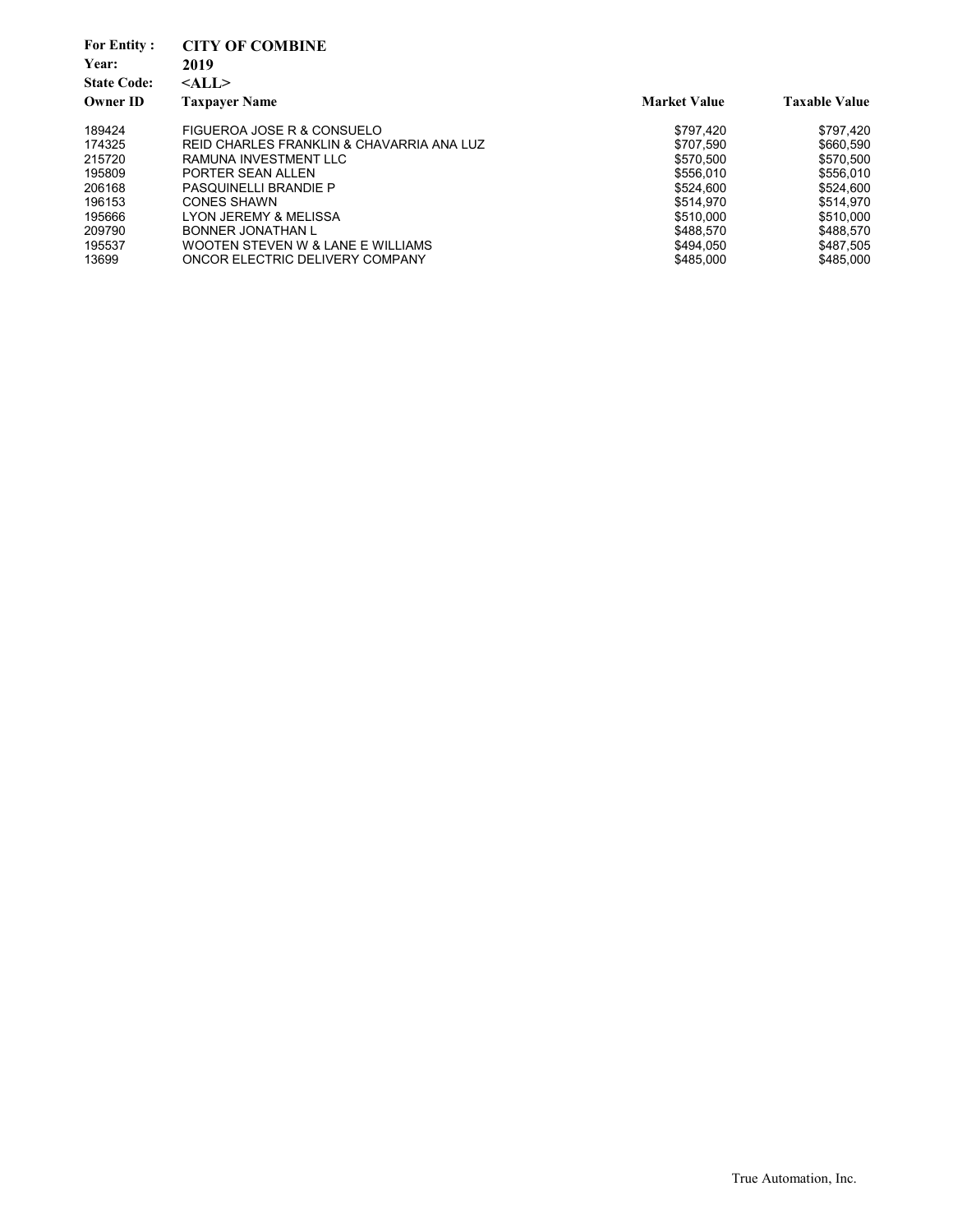| <b>For Entity:</b><br>Year:<br><b>State Code:</b><br><b>Owner ID</b> | <b>CITY OF CRANDALL</b><br>2019<br>$<$ ALL $>$<br><b>Taxpayer Name</b> | <b>Market Value</b> | <b>Taxable Value</b> |
|----------------------------------------------------------------------|------------------------------------------------------------------------|---------------------|----------------------|
| 61776                                                                | <b>HOWELL STEVE</b>                                                    | \$2.101.910         | \$2,101,910          |
| 160705                                                               | <b>JWS LAND LTD</b>                                                    | \$2.956.017         | \$2,068,057          |
| 13699                                                                | ONCOR ELECTRIC DELIVERY COMPANY                                        | \$2,047,580         | \$2,047,580          |
| 179133                                                               | OAK NATIONAL HOLDINGS LLC                                              | \$2.150.540         | \$2,045,540          |
| 211756                                                               | <b>4B PROPERTIES LP</b>                                                | \$1,666,230         | \$1,666,230          |
| 205398                                                               | <b>BLUFF VIEW SENIOR LP</b>                                            | \$1,500,000         | \$1,500,000          |
| 180947                                                               | <b>WORTHMAX LLC</b>                                                    | \$1,417,530         | \$1,417,530          |
| 198732                                                               | <b>SRIBHAT LLC</b>                                                     | \$1.379.090         | \$1.379.090          |
| 20940                                                                | <b>JORDAN TIM</b>                                                      | \$1.337.630         | \$1,337,630          |
| 30277                                                                | TRI GAZ 5 INC                                                          | \$1,255,010         | \$1,255,010          |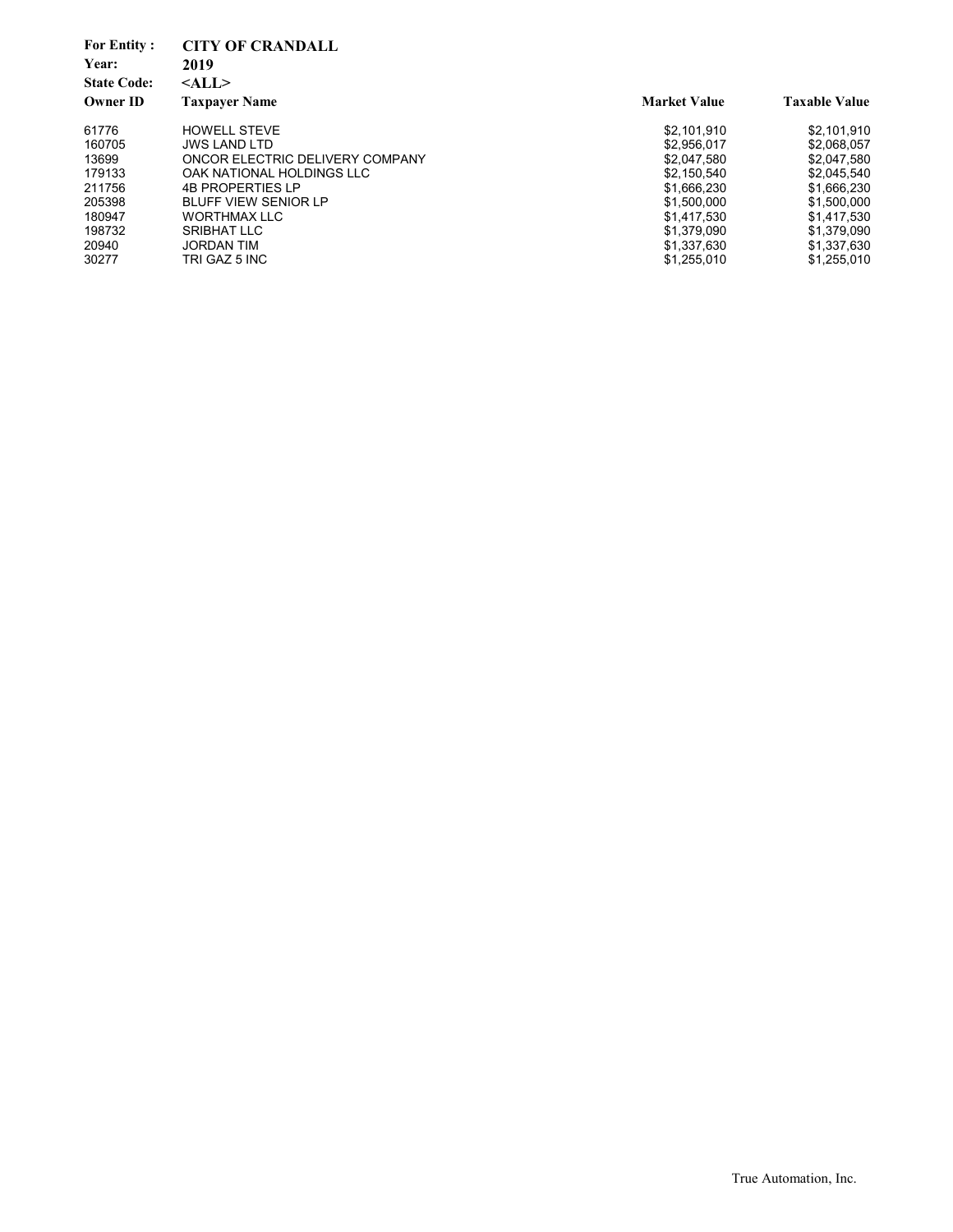| <b>For Entity:</b> | <b>CITY OF FORNEY</b>                                 |                     |                      |
|--------------------|-------------------------------------------------------|---------------------|----------------------|
| Year:              | 2019                                                  |                     |                      |
| <b>State Code:</b> | $<$ ALL $>$                                           |                     |                      |
| <b>Owner ID</b>    | <b>Taxpayer Name</b>                                  | <b>Market Value</b> | <b>Taxable Value</b> |
| 200333             | ROSE ENGLEBROOK LP & ROSE MARLBOROUGH SOUARE APTS I L | \$38,100,110        | \$38,100,110         |
| 28280              | SMURFIT KAPPA                                         | \$45,877,460        | \$37.489.490         |
| 212414             | DFW GATEWAY OAKS APARTMENTS LLC ETAL                  | \$35,406,530        | \$35,406,530         |
| 198599             | <b>GATEWAY HOLDINGS LP</b>                            | \$29,043,080        | \$29,043,080         |
| 69301              | COPART EXCAVATION INC                                 | \$27,249,370        | \$27.249.370         |
| 13699              | ONCOR ELECTRIC DELIVERY COMPANY                       | \$20.337.380        | \$20.337.380         |
| 23740              | STEVE SILVER COMPANY                                  | \$35,671,300        | \$17,381,104         |
| 184678             | <b>KROGER TEXAS LP</b>                                | \$14,660,560        | \$14.660.560         |
| 39391              | WAL-MART REAL ESTATE BUSINESS TRUST                   | \$14,226,328        | \$14,226,328         |
| 200209             | SEALY SW FORNEY LLC                                   | \$12,861,180        | \$12.861.180         |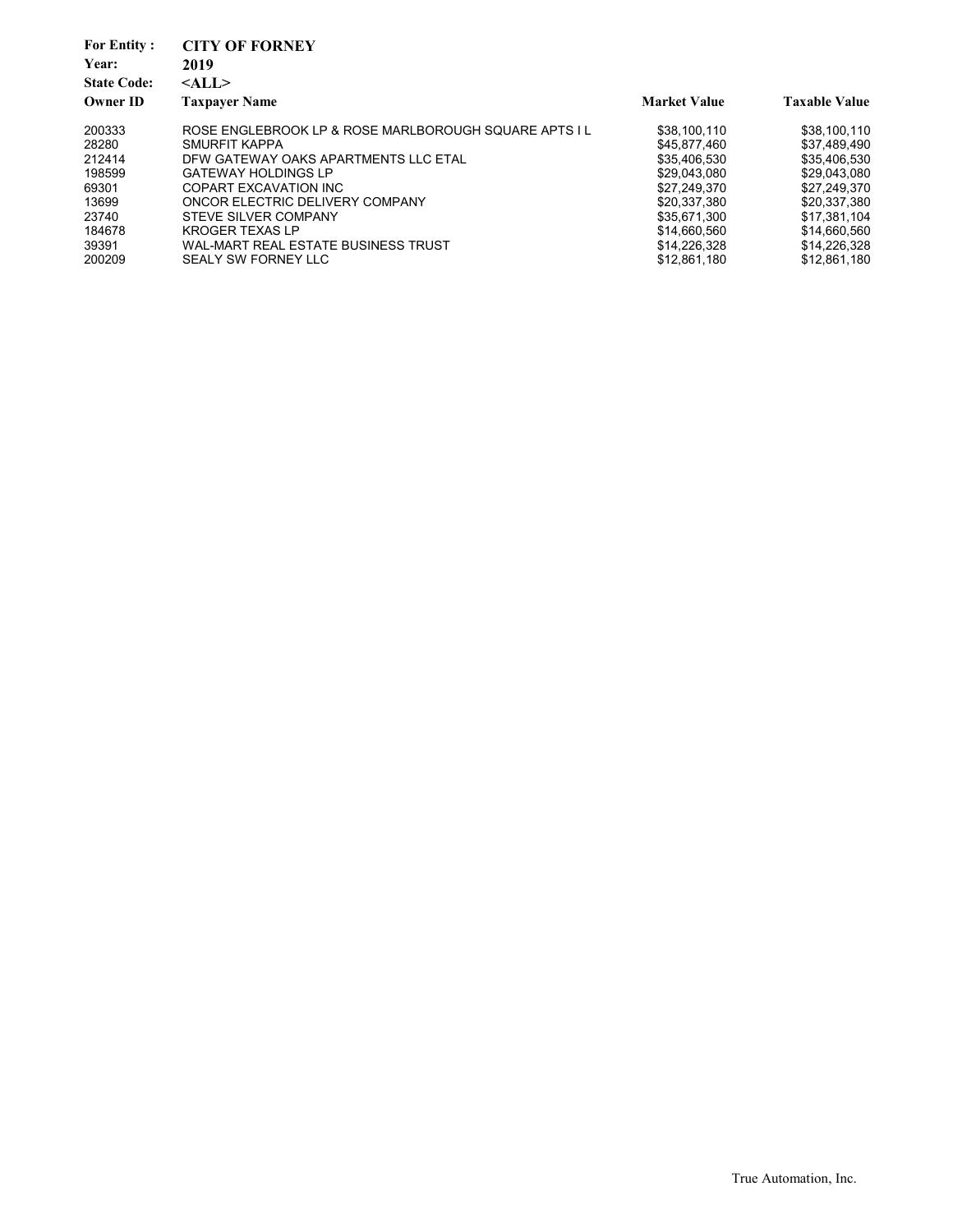| <b>For Entity:</b><br>Year: | <b>CITY OF HEATH</b><br>2019          |                     |                      |
|-----------------------------|---------------------------------------|---------------------|----------------------|
| <b>State Code:</b>          | $<$ ALL $>$                           |                     |                      |
| <b>Owner ID</b>             | <b>Taxpayer Name</b>                  | <b>Market Value</b> | <b>Taxable Value</b> |
| 189804                      | <b>HGYC LLC</b>                       | \$5,873,230         | \$3,998,860          |
| 189795                      | <b>RILAT TRAVIS S &amp; MARY ANNA</b> | \$974.570           | \$974.570            |
| 211379                      | JAMES ROBB R & JODI R                 | \$854.660           | \$854.660            |
| 39372                       | MEGNA ROBERT J & BRIDGET E            | \$100.000           | \$100.000            |
| 24929                       | DIRECTV LLC                           | \$30.540            | \$30.540             |
| 26863                       | ATMOS ENERGY MID-TEX DIVISION         | \$23,000            | \$22,600             |
| 219417                      | <b>SSC SERVICE SOLUTIONS</b>          | \$11.360            | \$11,360             |
| 202752                      | <b>HGYC LLC</b>                       | \$375.280           | \$1,250              |
| 205115                      | ROCKWALL ISD                          | \$19,359,840        | \$0                  |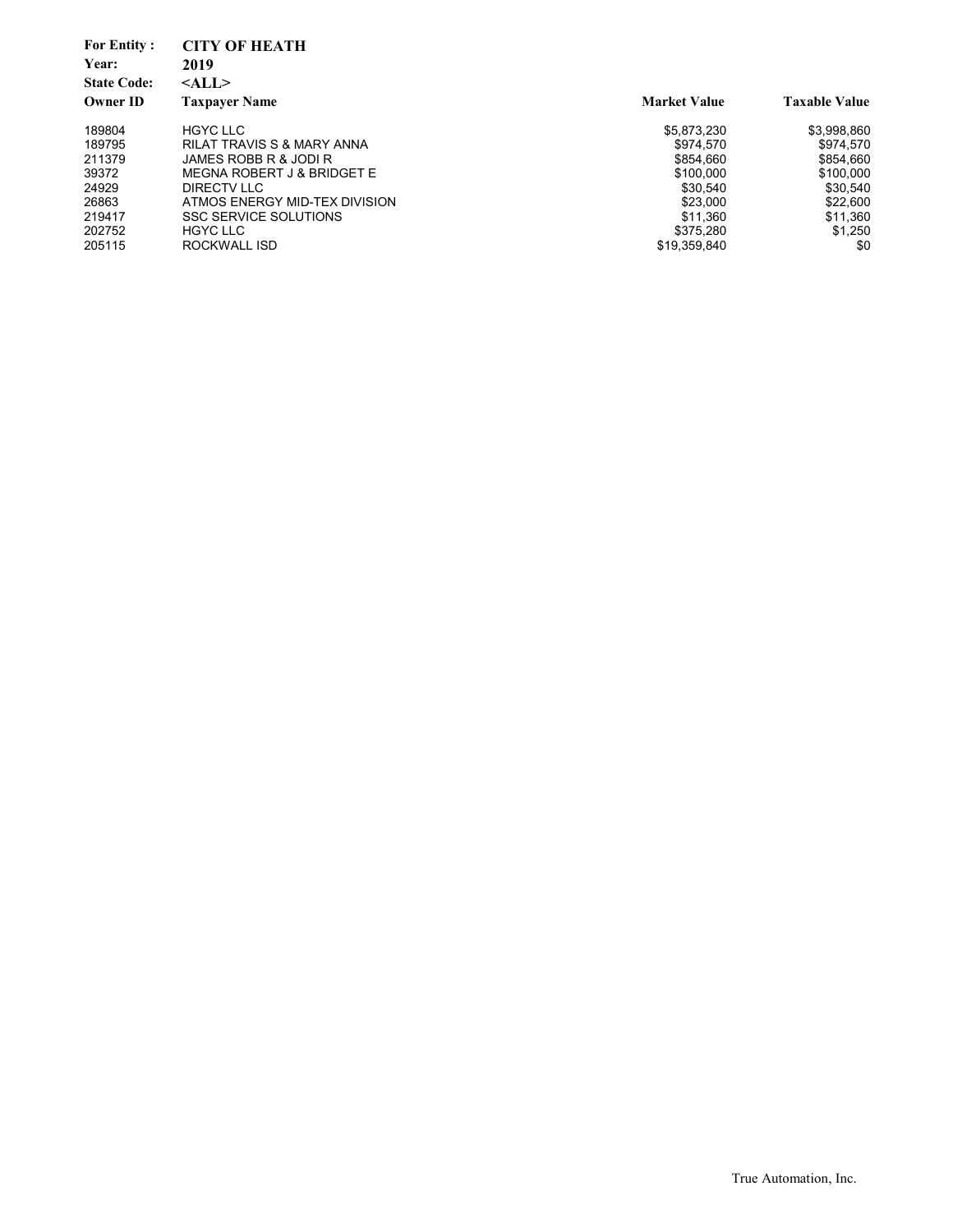| <b>CITY OF KAUFMAN</b>                 |                     |                      |
|----------------------------------------|---------------------|----------------------|
| 2019                                   |                     |                      |
| $<$ ALL $>$                            |                     |                      |
| <b>Taxpayer Name</b>                   | <b>Market Value</b> | <b>Taxable Value</b> |
| ITS EQUPMENT LEASING & MAINTENANCE LLC | \$15,022,380        | \$15,022,380         |
| <b>JWS LAND LTD</b>                    | \$9,393,230         | \$8,717,290          |
| WAL-MART REAL ESTATE BUSINESS TRUST    | \$8,548,852         | \$8,548,852          |
| KOLDER INC                             | \$5,720,800         | \$5,720,800          |
| WAL-MART STORES 01-265                 | \$5.216.990         | \$5.216.990          |
| <b>FALCON STEEL INC</b>                | \$4,984,880         | \$4.984.880          |
| <b>BWR APARTMENTS LP</b>               | \$4,819,880         | \$4,819,880          |
| <b>BROOKSHIRE GROCERY CO</b>           | \$4,003,470         | \$4,003,470          |
| TABLES MANUFACTURING INC               | \$4,064,830         | \$3,850,014          |
| CENTRO NP HOLDINGS 12 SPE LLC          | \$3,154,470         | \$3,154,470          |
|                                        |                     |                      |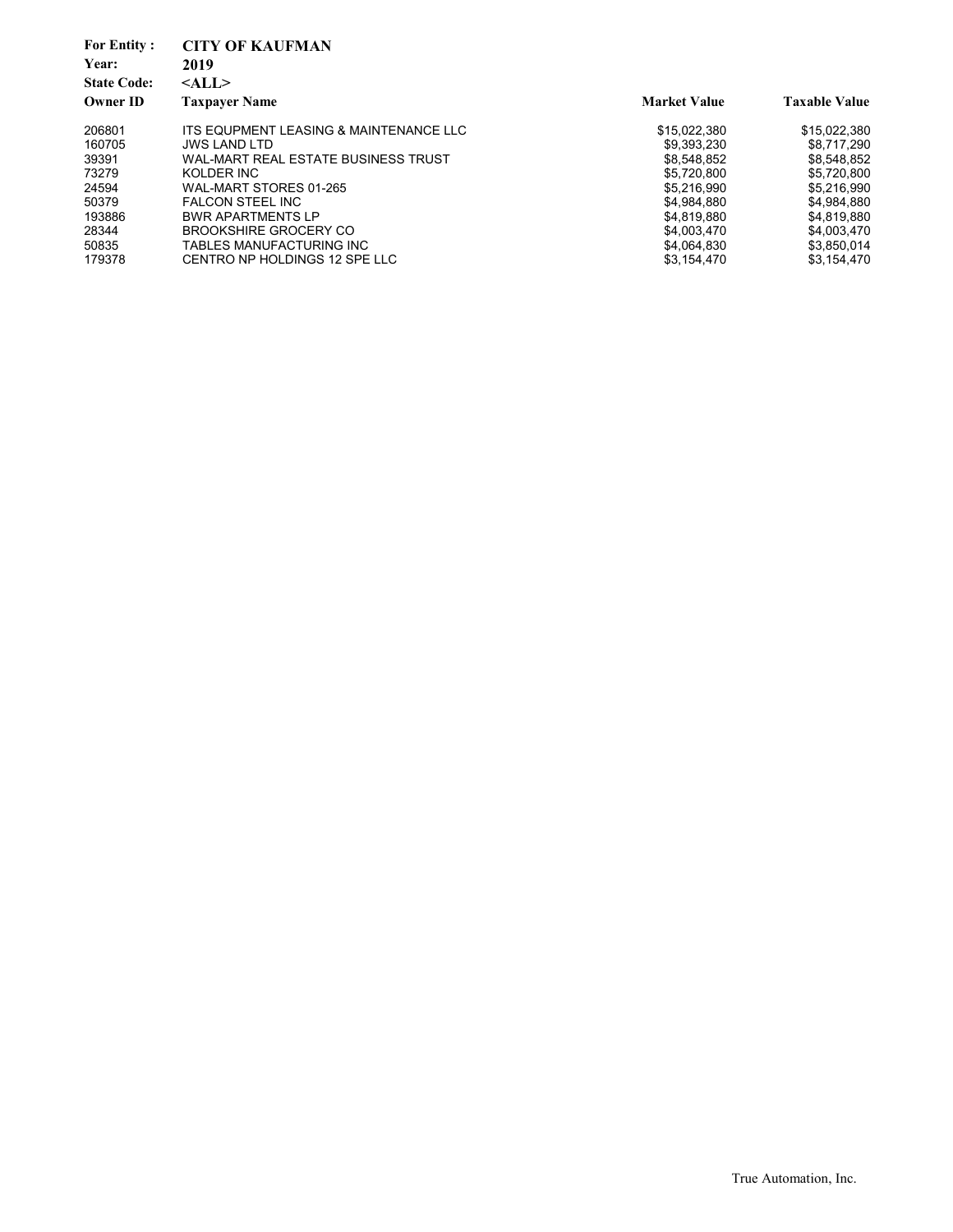| <b>For Entity:</b> | <b>CITY OF KEMP</b>            |                     |                      |
|--------------------|--------------------------------|---------------------|----------------------|
| Year:              | 2019                           |                     |                      |
| <b>State Code:</b> | $<$ ALL $>$                    |                     |                      |
| <b>Owner ID</b>    | <b>Taxpayer Name</b>           | <b>Market Value</b> | <b>Taxable Value</b> |
| 165240             | KEMP LAKESIDE INVESTOR LLC     | \$11.849.280        | \$11,848,280         |
| 198280             | MRT OF KEMP TX SNF LLC         | \$5,250,000         | \$5,250,000          |
| 28344              | <b>BROOKSHIRE GROCERY CO</b>   | \$1.254.860         | \$1,254,860          |
| 51420              | FIRST NATIONAL BANK OF KEMP    | \$1,200,000         | \$1,200,000          |
| 179896             | 1273 BEACON SHORE DRIVE LLC    | \$1,059,770         | \$1,059,770          |
| 216140             | ROACH & ROACH HOLDINGS LLC     | \$1.050.000         | \$1,050,000          |
| 181078             | TIRUVALLA INC                  | \$878,030           | \$878,030            |
| 209009             | ALLEN NATIONAL INVESTMENTS LLC | \$850,000           | \$850,000            |
| 206513             | RAND 2017 FAMILY TRUST         | \$741.700           | \$741.700            |
| 199288             | 102 S STATE HWY 274 LLC        | \$720.920           | \$720.920            |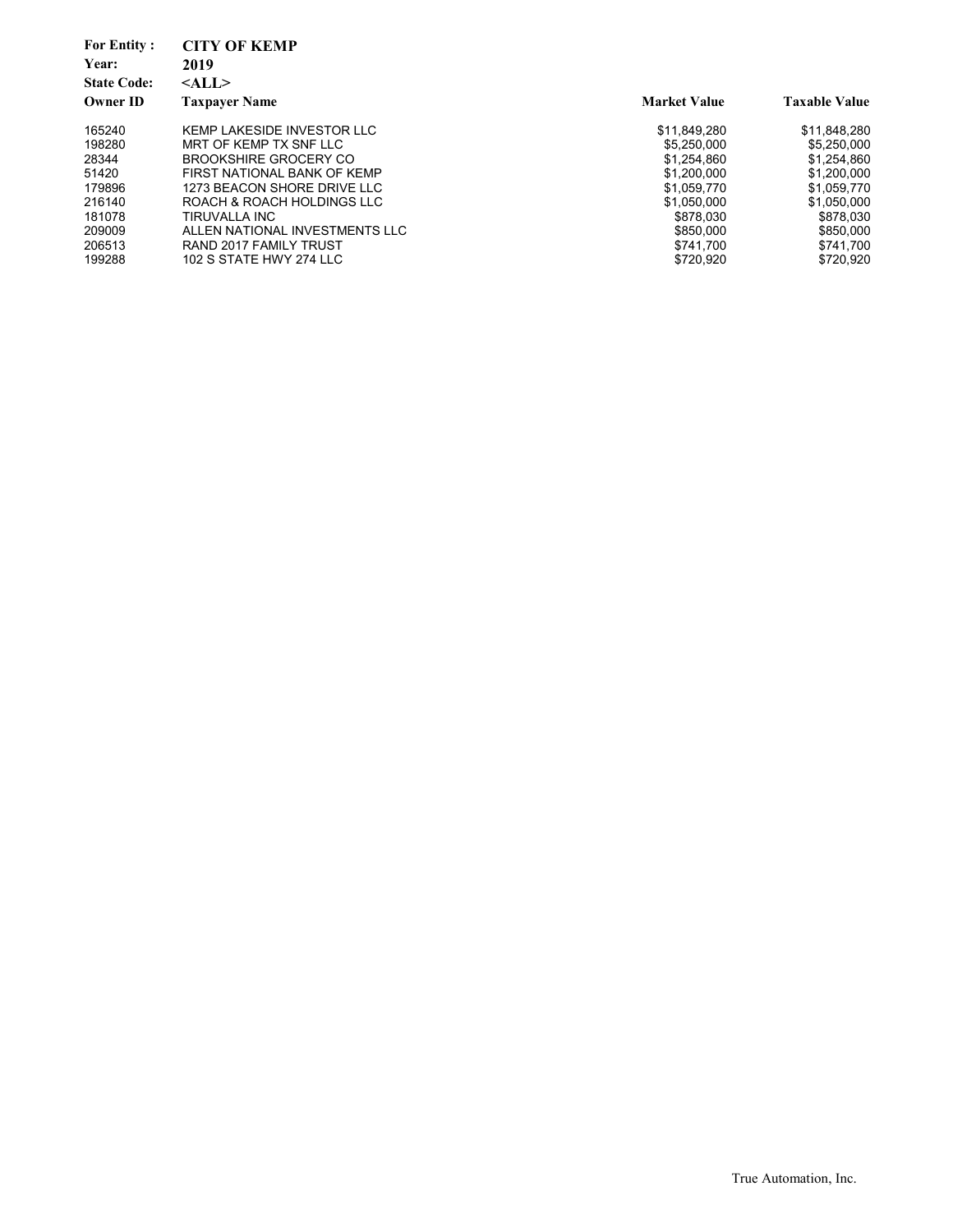| <b>For Entity:</b><br>Year:<br><b>State Code:</b><br><b>Owner ID</b> | <b>CITY OF MABANK</b><br>2019<br>$<$ ALL $>$<br><b>Taxpayer Name</b> | <b>Market Value</b> | <b>Taxable Value</b> |
|----------------------------------------------------------------------|----------------------------------------------------------------------|---------------------|----------------------|
| 30645                                                                | <b>SOLAR TURBINES INC</b>                                            | \$29,780,870        | \$29,780,870         |
| 173978                                                               | <b>KBC SIENNA LLC</b>                                                | \$2,500,360         | \$2,500,360          |
| 50388                                                                | <b>EAGLE METAL PRODUCTS</b>                                          | \$2.341.830         | \$2.341.830          |
| 60105                                                                | ANTHONY WAYNE & MARY ANN                                             | \$2.287.130         | \$2,222,132          |
| 209396                                                               | WATT HOWIE & MAGGIE PROJECT 2 LLC                                    | \$2.202.140         | \$2,202,140          |
| 203589                                                               | URECH RONALD W & RYAN K                                              | \$1,909,910         | \$1,909,910          |
| 13699                                                                | ONCOR ELECTRIC DELIVERY COMPANY                                      | \$1.871.280         | \$1,871,280          |
| 216398                                                               | MABANK 505 LLC                                                       | \$1,805,140         | \$1,805,140          |
| 183804                                                               | WITHERS DANA & DEVIN                                                 | \$1,781,060         | \$1,781,060          |
| 42152                                                                | TEAGUE CHEV-BUICK INC                                                | \$1,736,940         | \$1.736.940          |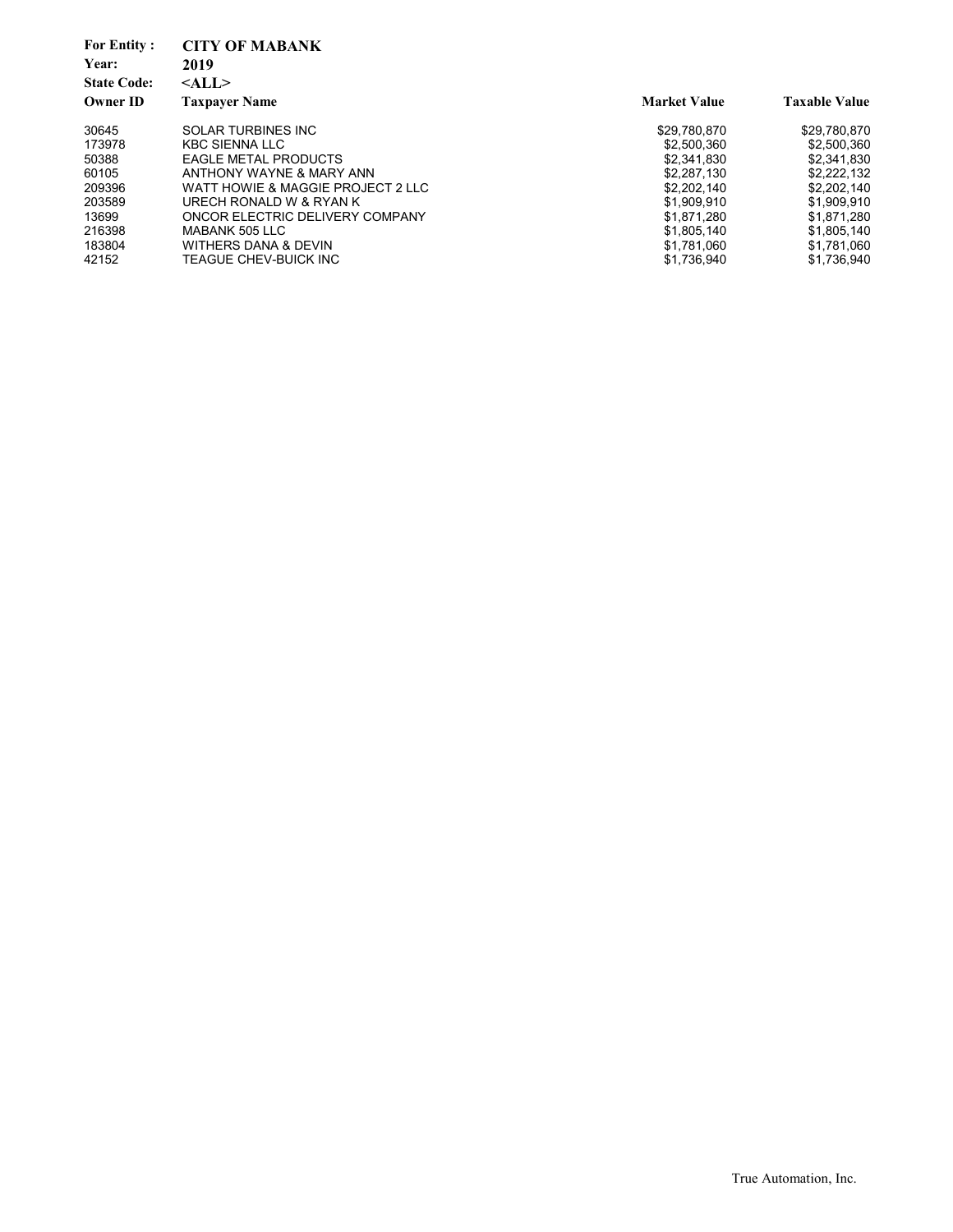| <b>For Entity:</b><br>Year:<br><b>State Code:</b> | <b>CITY OF MESQUITE</b><br>2019<br>$<$ ALL $>$ |                     |                      |
|---------------------------------------------------|------------------------------------------------|---------------------|----------------------|
| <b>Owner ID</b>                                   | <b>Taxpayer Name</b>                           | <b>Market Value</b> | <b>Taxable Value</b> |
| 21134                                             | SCHRENK FRANCIS J & JUDITH A                   | \$1,198,800         | \$1,198,800          |
| 76680                                             | D R HORTON TEXAS LTD                           | \$813.410           | \$813.410            |
| 166425                                            | <b>JYZ PROPERTIES LLC</b>                      | \$595.880           | \$595,880            |
| 166203                                            | HW HEARTLAND LP                                | \$587.760           | \$587,760            |
| 217134                                            | <b>MARYFIELD LTD</b>                           | \$540.000           | \$540,000            |
| 70593                                             | <b>BEAM &amp; SONS INC</b>                     | \$1.140.920         | \$509.240            |
| 179149                                            | C LEE INVESTMENTS LLC                          | \$463.750           | \$463,750            |
| 213293                                            | MONK AMANDA E                                  | \$409.480           | \$406.484            |
| 179163                                            | DAVIS DONNIE & LEASA KAY                       | \$383,480           | \$383,480            |
| 216812                                            | <b>HEARTLAND RETAIL LLC</b>                    | \$343,960           | \$343,960            |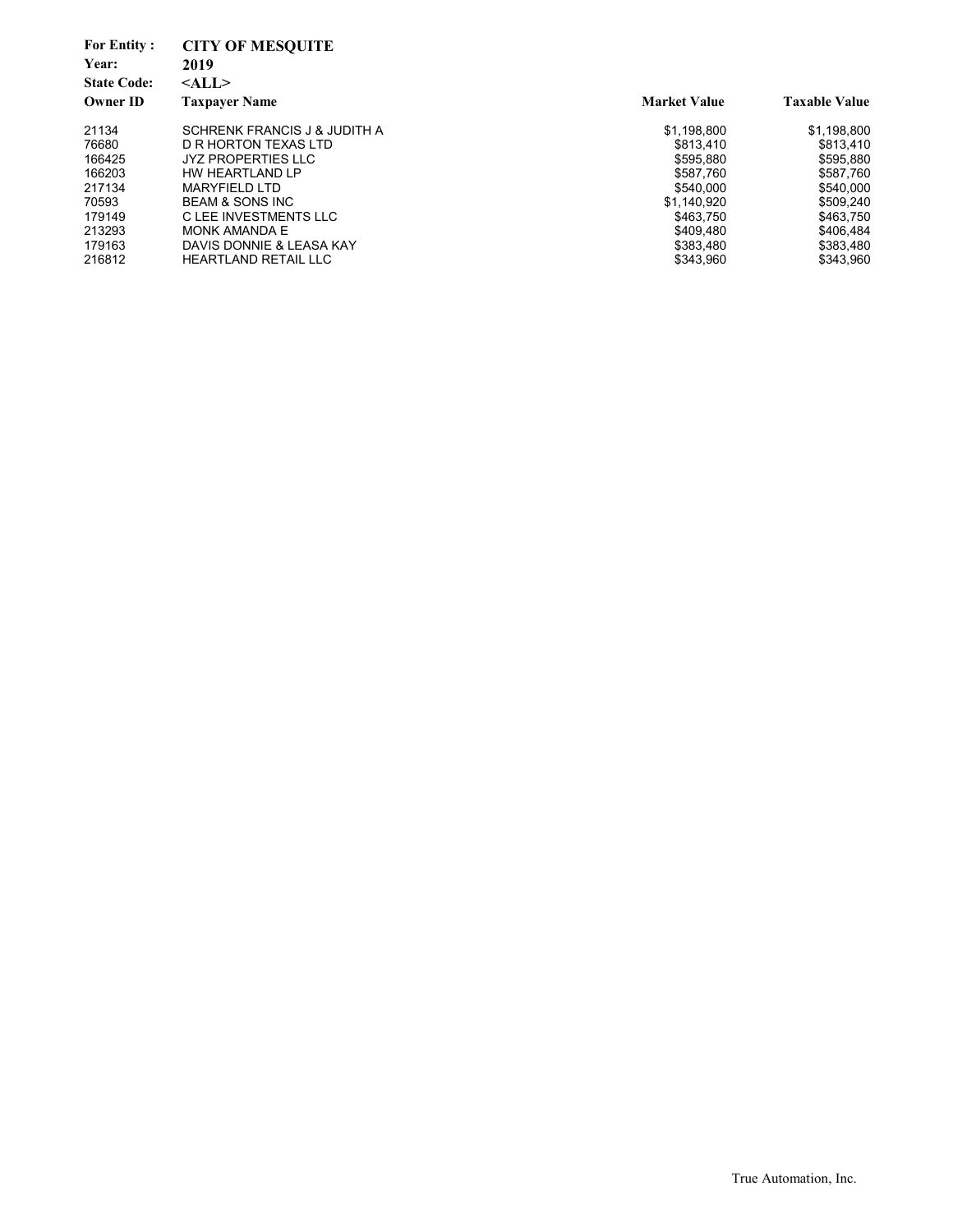| <b>For Entity:</b><br>Year:<br><b>State Code:</b> | <b>CITY OF OAK GROVE</b><br>2019<br>$<$ ALL $>$ |                     |                      |
|---------------------------------------------------|-------------------------------------------------|---------------------|----------------------|
| <b>Owner ID</b>                                   | <b>Taxpaver Name</b>                            | <b>Market Value</b> | <b>Taxable Value</b> |
| 170288                                            | DAVIS CURTIS L & BEVERLY D                      | \$586.390           | \$586,390            |
| 81419                                             | SHAW RANDY T & AIMEE C                          | \$595.690           | \$560,981            |
| 216170                                            | <b>MURREY DEANNE</b>                            | \$448.360           | \$448.360            |
| 196287                                            | <b>BISHOP DANIEL S</b>                          | \$444.470           | \$444.470            |
| 218605                                            | METCALF FAMILY LIVING TRUST                     | \$432.240           | \$432.240            |
| 215896                                            | PATTERSON WALTER F II & CARRIE                  | \$408.300           | \$408.300            |
| 62542                                             | MARSH LAURA                                     | \$441.720           | \$392.518            |
| 190179                                            | CASSON WILLIAM & BARBARA                        | \$391.660           | \$391.660            |
| 209266                                            | ADAMS RODERICK W                                | \$388.250           | \$388,250            |
| 58784                                             | <b>JUNGMAN TERRY J &amp; SARAH</b>              | \$427,760           | \$376,210            |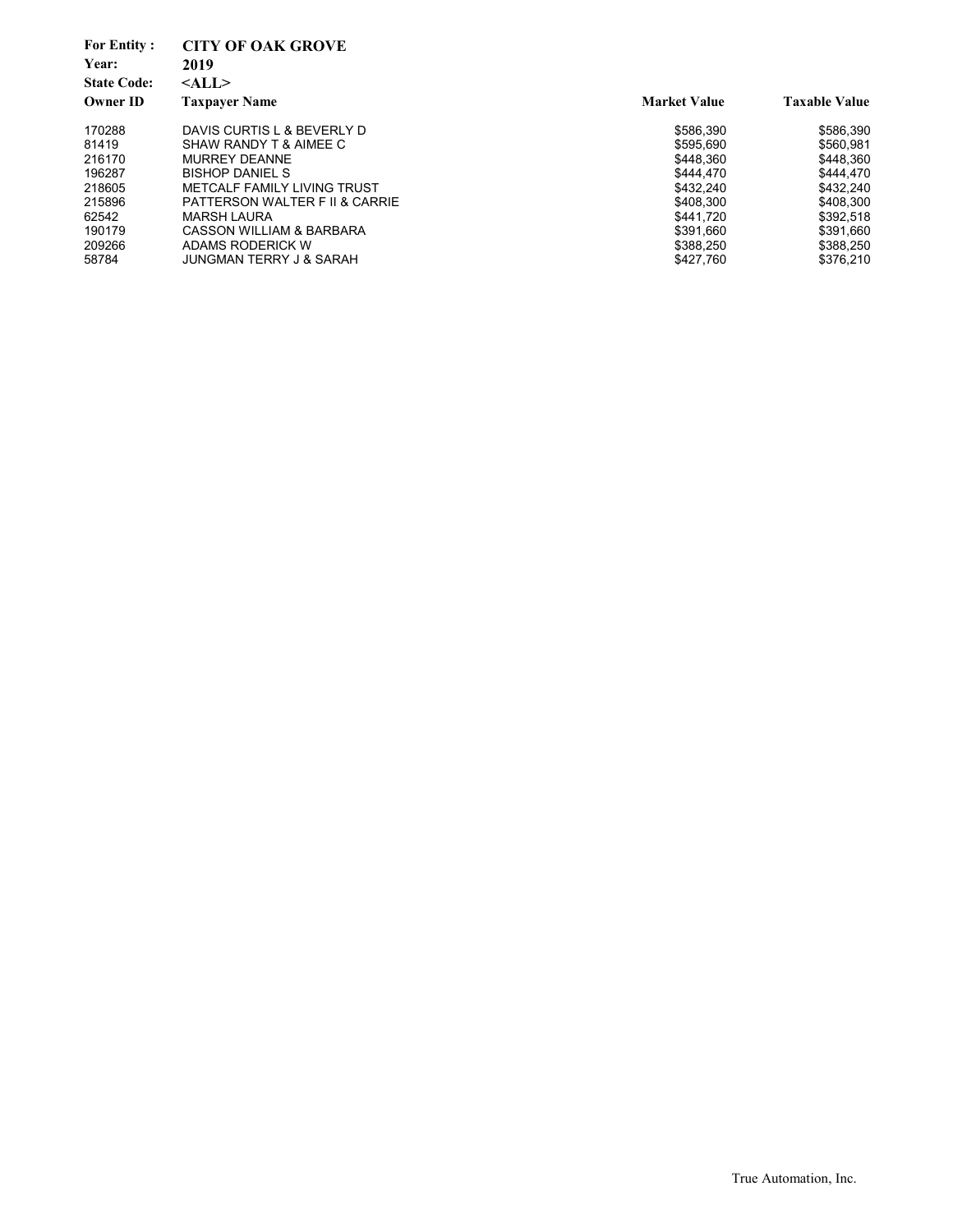| <b>For Entity:</b><br>Year:<br><b>State Code:</b> | <b>CITY OF OAK RIDGE</b><br>2019<br>$<$ ALL $>$ |                     |                      |
|---------------------------------------------------|-------------------------------------------------|---------------------|----------------------|
| <b>Owner ID</b>                                   | <b>Taxpayer Name</b>                            | <b>Market Value</b> | <b>Taxable Value</b> |
| 205671                                            | PARMER CONSTRUCTION CO LLC                      | \$582.580           | \$515,620            |
| 217324                                            | SPARKS DAVID & ASHLEY                           | \$478.750           | \$478.750            |
| 38600                                             | <b>HARRISON NEIL C &amp; GWEN</b>               | \$652.690           | \$460.826            |
| 205352                                            | CUNNINGHAM RICHARD P & CAROLINE                 | \$577.940           | \$427.610            |
| 208806                                            | RIVERSIDE EAST HOMEBUILDERS LTD                 | \$390,000           | \$390,000            |
| 181106                                            | ZUNIGA ARISTEO & MARIA A                        | \$382.380           | \$382,380            |
| 171657                                            | BAXTER FAMILY RANCH LLC                         | \$633.330           | \$367.370            |
| 201404                                            | GARCIA ABRAHAM & MARGARITA                      | \$365.640           | \$365.640            |
| 168911                                            | <b>GOLDRING JOHN ANDREW</b>                     | \$369.850           | \$359.109            |
| 210504                                            | ALVARADO JUAN G &                               | \$352.050           | \$352,050            |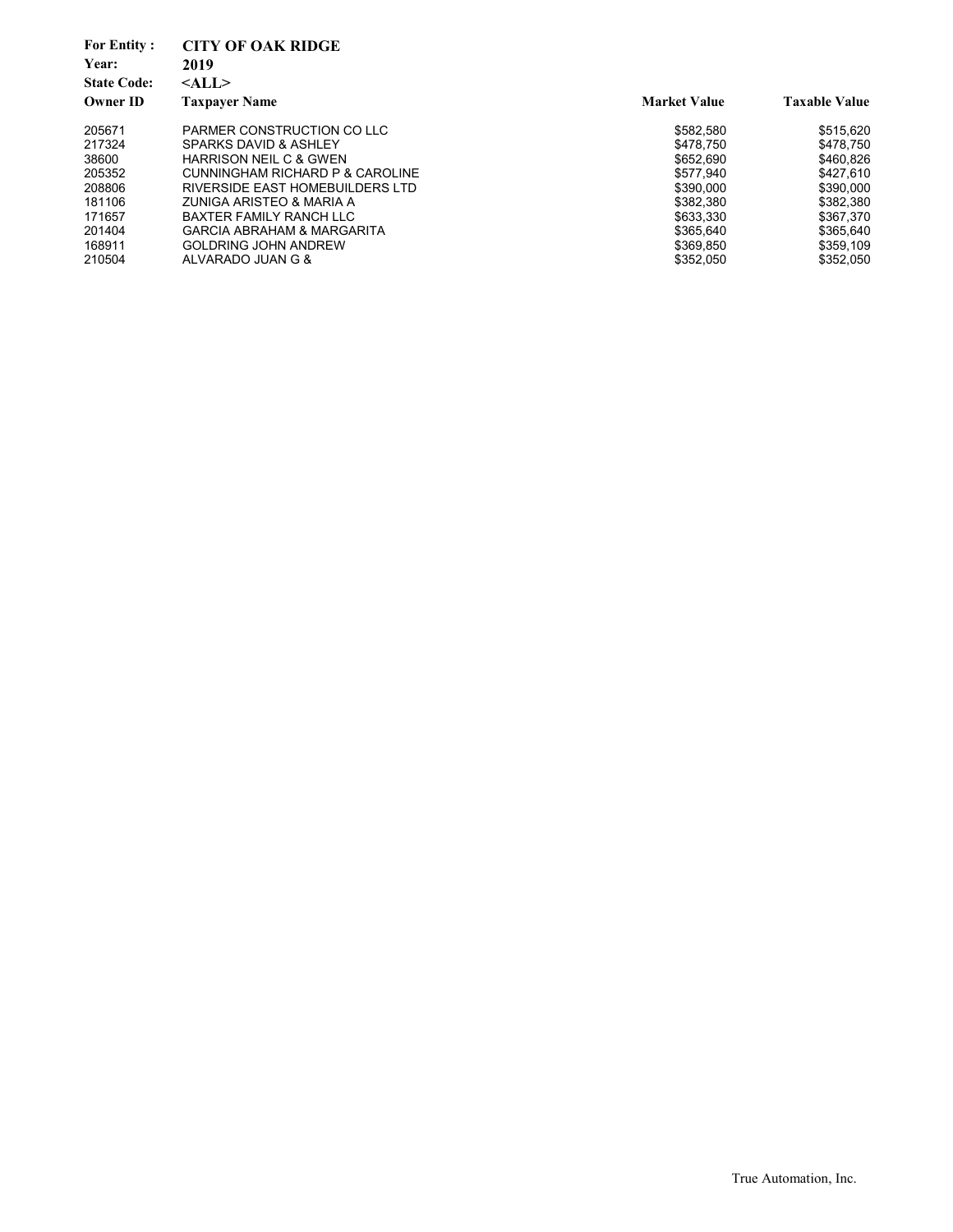| <b>For Entity:</b><br>Year:<br><b>State Code:</b> | <b>CITY OF POST OAK BEND</b><br>2019<br>$<$ ALL $>$ |                     |                      |
|---------------------------------------------------|-----------------------------------------------------|---------------------|----------------------|
| <b>Owner ID</b>                                   | <b>Taxpayer Name</b>                                | <b>Market Value</b> | <b>Taxable Value</b> |
| 55735                                             | MC CLAIN CAROLYN                                    | \$1.670.690         | \$1.203.730          |
| 15431                                             | BOUNDS GARY LEE & KIM                               | \$655.210           | \$655.210            |
| 45018                                             | CARNEY LAND & CATTLE LP                             | \$784.880           | \$576.120            |
| 219493                                            | SOWERS STANLEY W & SANDRA K                         | \$507.120           | \$507,120            |
| 28549                                             | <b>BAILEY J BRENT &amp; CATHY F</b>                 | \$500.360           | \$500,360            |
| 203349                                            | <b>GIARRAPUTO CYNTHIA GORE &amp; FRANCIS W</b>      | \$445.540           | \$445.540            |
| 183794                                            | <b>HAMON JOSEPH A &amp; LISALETTE</b>               | \$418.500           | \$418.500            |
| 204296                                            | JOHNSON SIMON N & KARA                              | \$454.740           | \$413.260            |
| 165769                                            | EUDABE ANTONIO V & NORMA P                          | \$411.120           | \$411,120            |
| 205580                                            | <b>BELL PAUL &amp; KELLY</b>                        | \$407.480           | \$401.742            |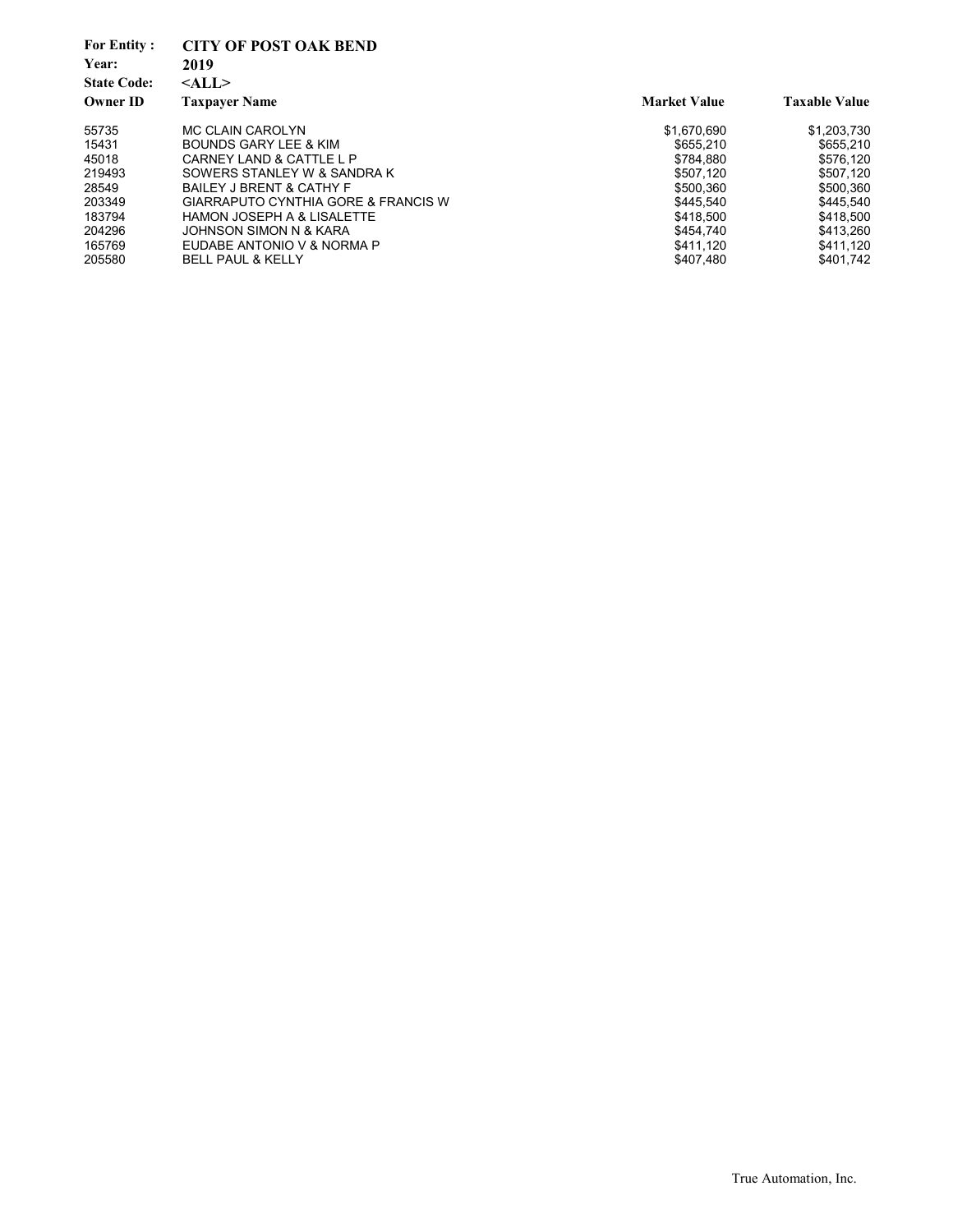| <b>For Entity:</b><br>Year:<br><b>State Code:</b> | <b>CITY OF SEAGOVILLE</b><br>2019<br>$<$ ALL $>$ |                     |                      |
|---------------------------------------------------|--------------------------------------------------|---------------------|----------------------|
| <b>Owner ID</b>                                   | <b>Taxpayer Name</b>                             | <b>Market Value</b> | <b>Taxable Value</b> |
| 30009                                             | SUDDUTH JAMES & NORMA                            | \$1,711,460         | \$1,352,390          |
| 13699                                             | ONCOR ELECTRIC DELIVERY COMPANY                  | \$762.840           | \$762.840            |
| 65914                                             | ANDERSON CLAYTON FUNERAL HOMES                   | \$450,000           | \$450,000            |
| 218079                                            | CHARBA DAVID E                                   | \$323.780           | \$323,780            |
| 31060                                             | MCM KAUFMAN LAND PARTNERS LP                     | \$2.615.610         | \$235.390            |
| 76024                                             | MIRANDA FRANCISCO & IRENE                        | \$257.800           | \$189.820            |
| 33827                                             | SWAFFORD BURL                                    | \$1,211,130         | \$176.660            |
| 38308                                             | <b>HOPKINS KENNETH MICHAEL &amp; STARR</b>       | \$258.100           | \$160.002            |
| 26863                                             | ATMOS ENERGY MID-TEX DIVISION                    | \$159.630           | \$158,030            |
| 218119                                            | CHARBA DEANA                                     | \$323.789           | \$147.342            |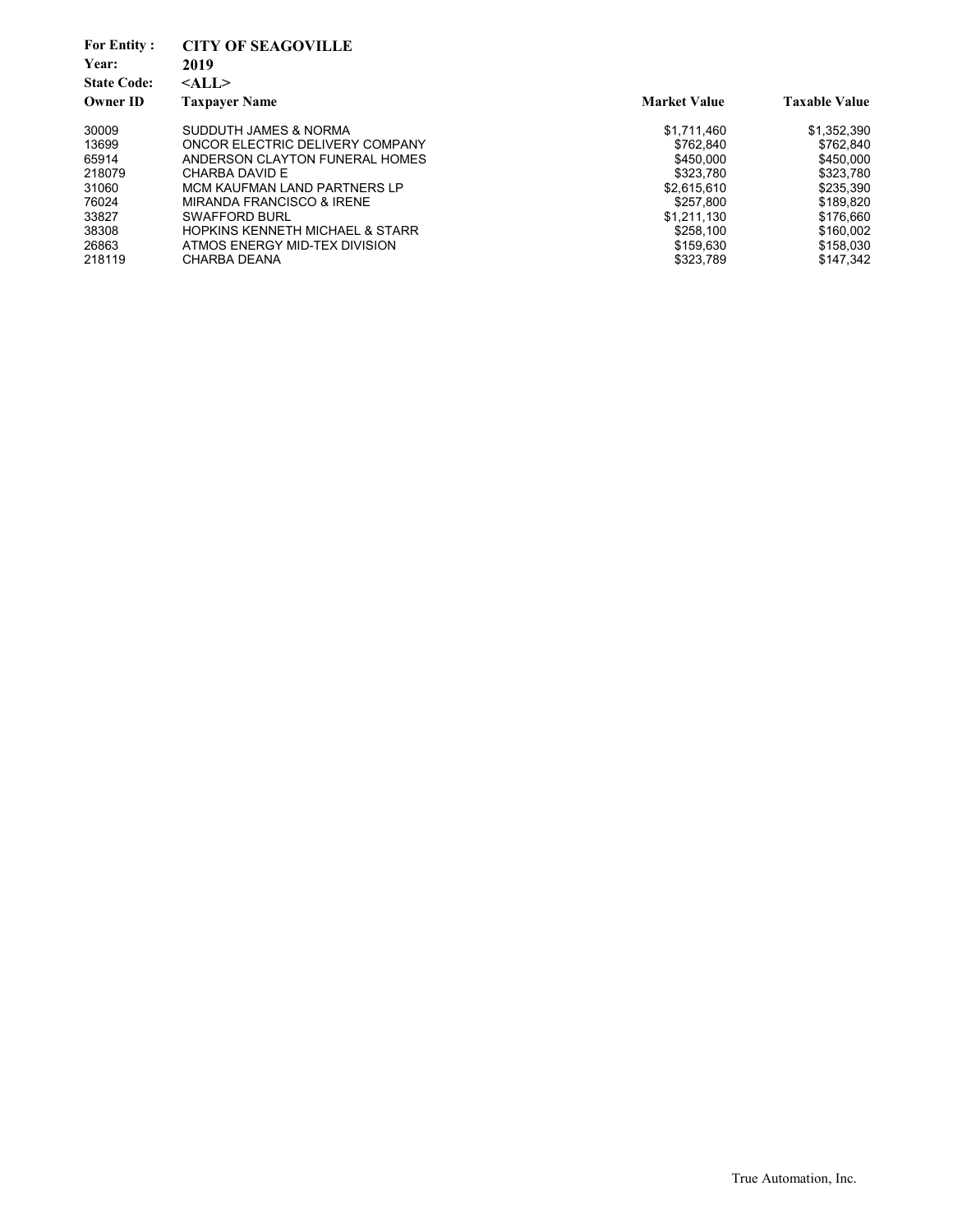| <b>For Entity:</b> | <b>CITY OF TALTY</b>                 |                     |                      |
|--------------------|--------------------------------------|---------------------|----------------------|
| Year:              | 2019                                 |                     |                      |
| <b>State Code:</b> | $<$ ALL $>$                          |                     |                      |
| <b>Owner ID</b>    | <b>Taxpayer Name</b>                 | <b>Market Value</b> | <b>Taxable Value</b> |
| 184795             | <b>GREINER ROBERT</b>                | \$3.915.090         | \$2,350,090          |
| 172299             | <b>TATCO PROPERTIES LLC</b>          | \$1,228,820         | \$1,228,820          |
| 15419              | ALMO INVESTMENT LTD                  | \$1.072.520         | \$1,072,520          |
| 201218             | <b>HPA TEXAS SUB 2016-1 LLC</b>      | \$997.499           | \$997,499            |
| 73985              | NEXXUS HOMES INC                     | \$892,240           | \$892,240            |
| 211523             | TECH GAS SOLUTIONS LLC               | \$771.730           | \$771.730            |
| 78926              | <b>KENNEDY KENOY &amp; CHARESSA</b>  | \$648.140           | \$648.140            |
| 193448             | DAVIS MILTON & BRANDI                | \$606.510           | \$606,510            |
| 191633             | <b>HARRIS BRYCE &amp; MARCELLA K</b> | \$591,760           | \$591,760            |
| 207471             | CHANEY THOMAS K & DANIELLE K         | \$556.890           | \$556.890            |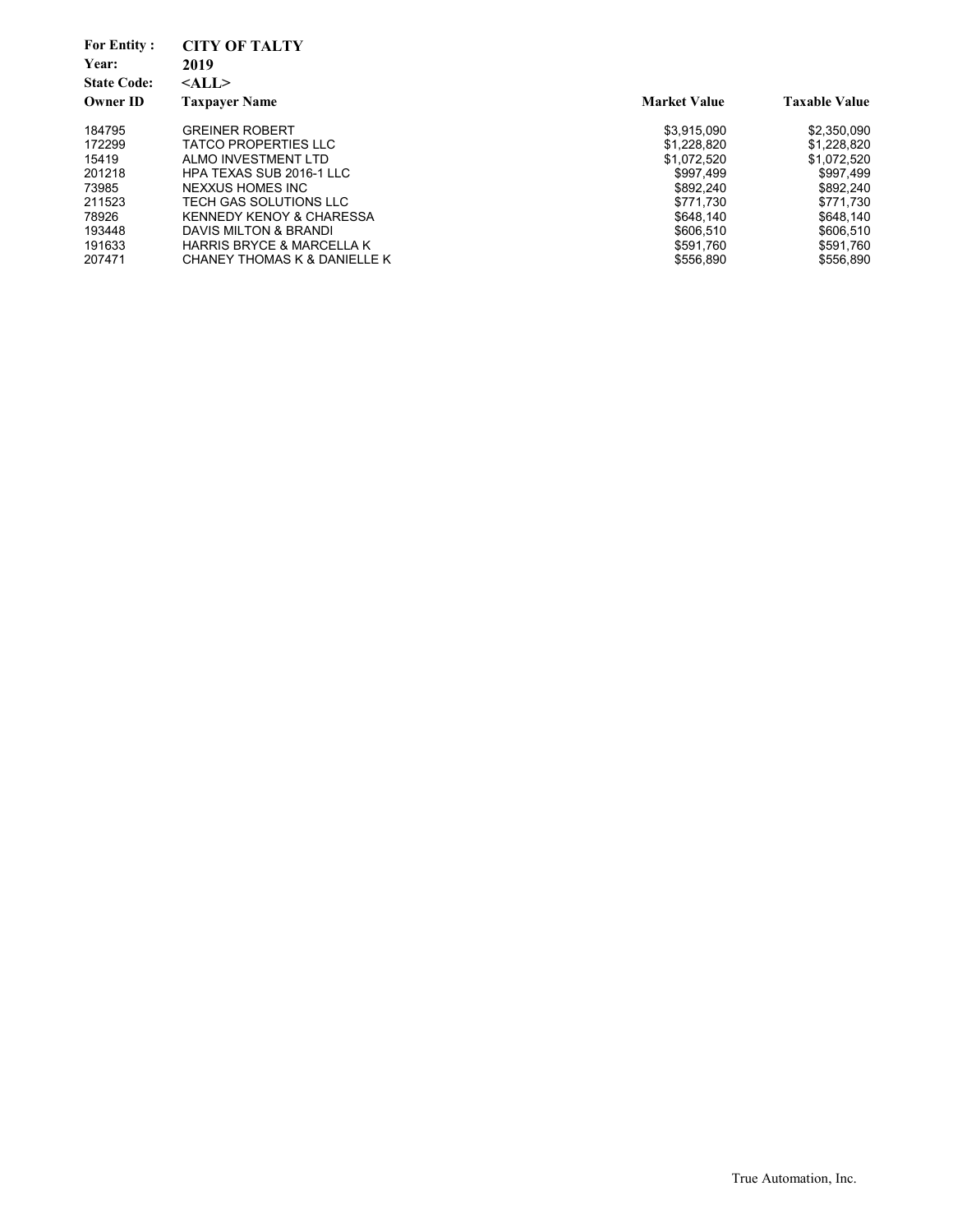| <b>For Entity:</b><br>Year:<br><b>State Code:</b><br><b>Owner ID</b> | <b>CITY OF TERRELL</b><br>2019<br>$<$ ALL $>$<br><b>Taxpayer Name</b> | <b>Market Value</b> | <b>Taxable Value</b> |
|----------------------------------------------------------------------|-----------------------------------------------------------------------|---------------------|----------------------|
| 50795                                                                | GOODYEAR TIRE & RUBBER CO                                             | \$108,933,120       | \$57,722,402         |
| 24594                                                                | WAL-MART STORES 01-265                                                | \$39.096.510        | \$38.679.433         |
| 79905                                                                | AUTOZONE INC DEPARTMENT 8808                                          | \$37.877.380        | \$33.146.190         |
| 24542                                                                | MADIX INC                                                             | \$50.156.150        | \$28,666,075         |
| 75507                                                                | CARLISLE CONSTRUCTION MATERIALS INC/HUNTER PANELS LLC                 | \$21,819,380        | \$19,974,602         |
| 179395                                                               | FGT HOLDINGS LLC                                                      | \$16.750.000        | \$16.750.000         |
| 208618                                                               | TANGER TERRELL LLC                                                    | \$16,326,870        | \$16,326,870         |
| 191399                                                               | <b>BUC-EES LTD</b>                                                    | \$15.936.390        | \$15,936,390         |
| 11274                                                                | <b>VENUS INITIATIVE LLC</b>                                           | \$15.437.280        | \$15,437,280         |
| 33900                                                                | NUCOR CORPORATION                                                     | \$23,228,540        | \$15,414,358         |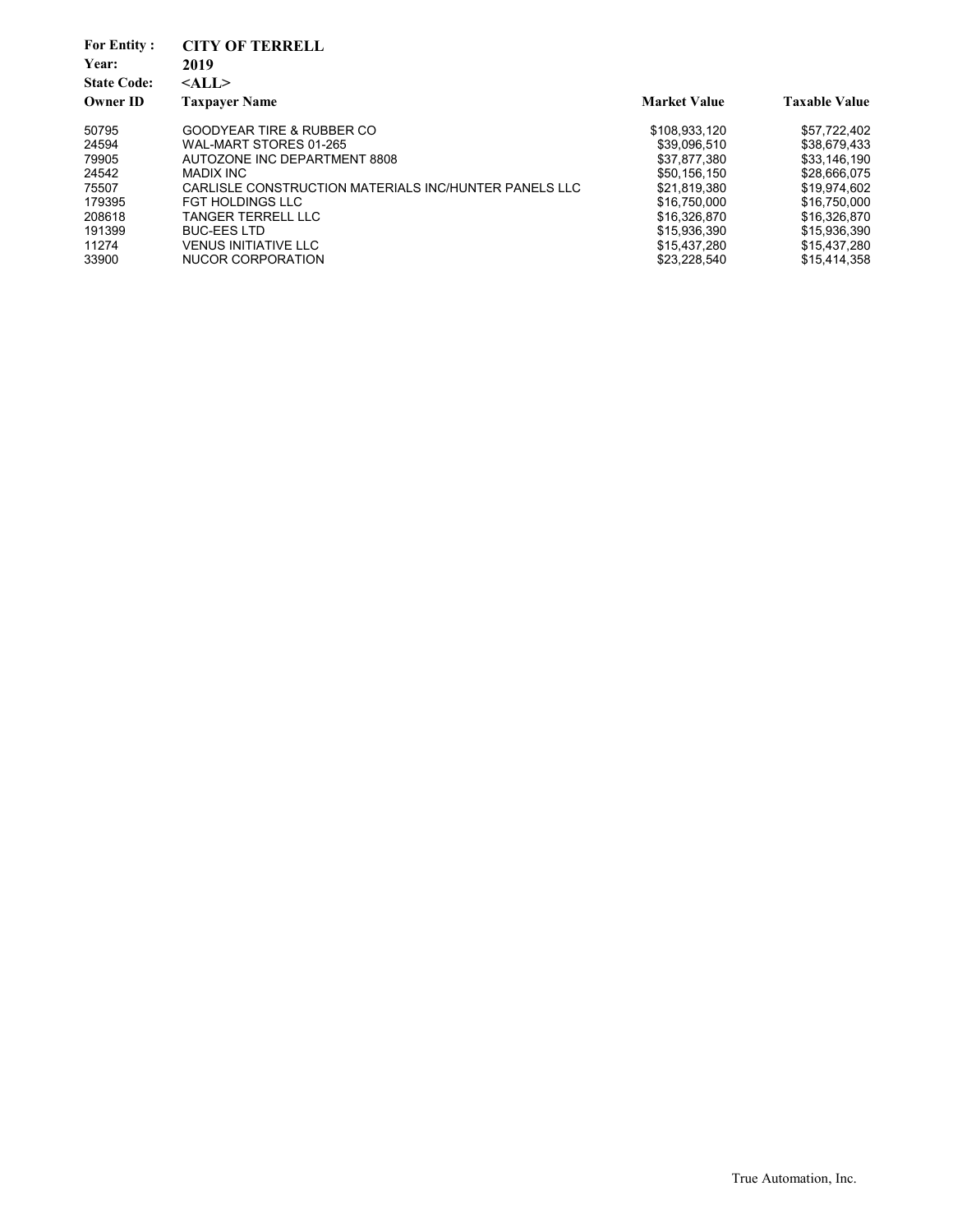| <b>CRANDALL ISD</b>                           |                     |                      |
|-----------------------------------------------|---------------------|----------------------|
| 2019                                          |                     |                      |
| $<$ ALL $>$                                   |                     |                      |
| <b>Taxpaver Name</b>                          | <b>Market Value</b> | <b>Taxable Value</b> |
| LENNAR HOMES OF TEXAS LAND & CONSTRUCTION LTD | \$9.716.412         | \$9.716.412          |
| HW HEARTLAND LP                               | \$30.586.690        | \$6,828,110          |
| UST HEARTLAND LP                              | \$5.917.500         | \$5.917.500          |
| ONCOR ELECTRIC DELIVERY COMPANY               | \$5.654.780         | \$5,654,780          |
| STAR MOBILE HOMES LP                          | \$5.189.550         | \$5.119.081          |
| <b>HMH LIFESTYLES LP</b>                      | \$3.550.590         | \$3.550.590          |
| TRANSCANADA KEYSTONE PIPELINE LP              | \$3,519,590         | \$3,519,590          |
| <b>BLOOMFIELD HOMES LP</b>                    | \$3.415.340         | \$3.415.340          |
| <b>IH OPERATIONS LLC</b>                      | \$2,862,300         | \$2,862,300          |
| MONARCH MOUNTAIN MINERALS AND AGGREGATES LLC  | \$2,850,180         | \$2.850.180          |
|                                               |                     |                      |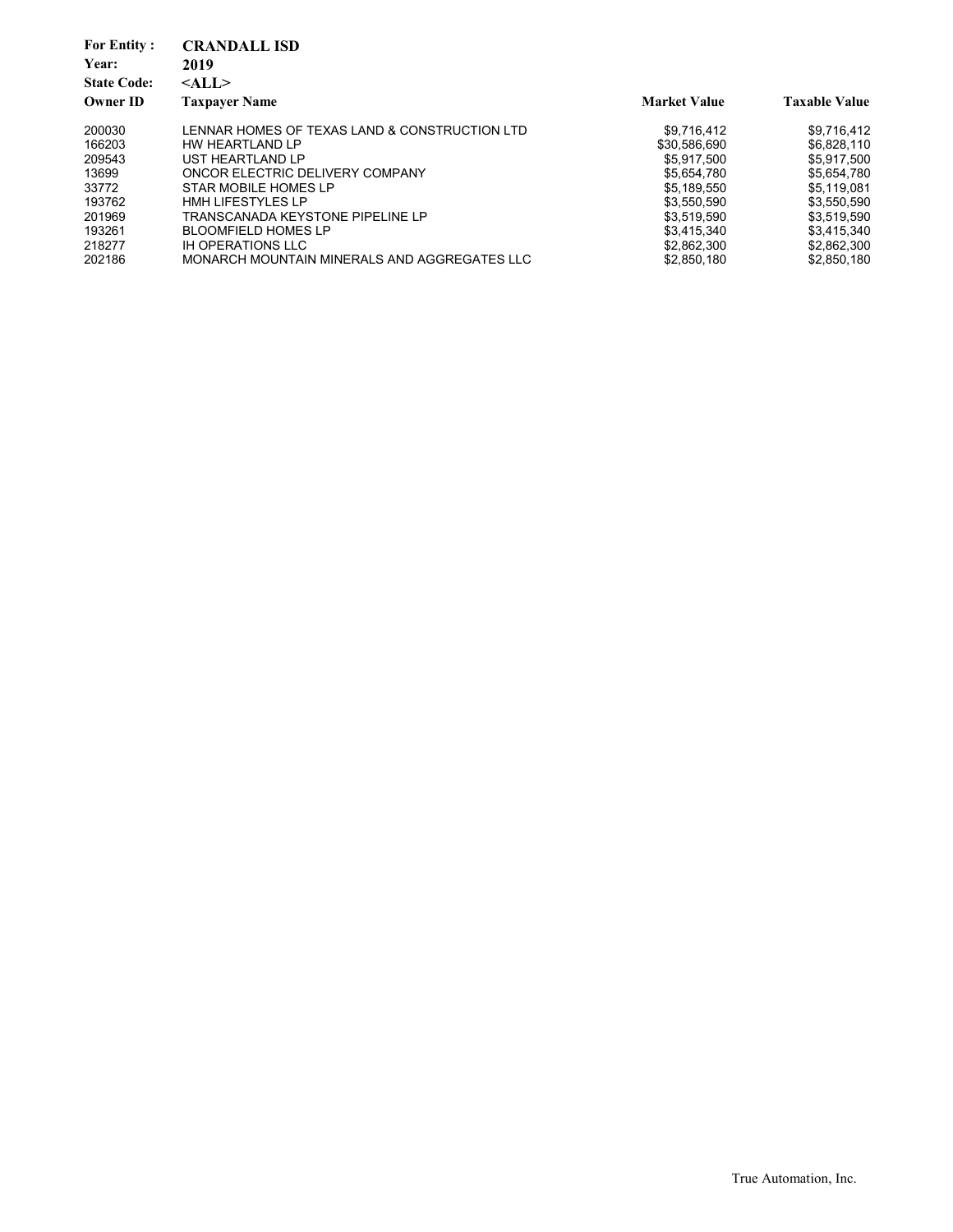| <b>For Entity:</b><br>Year:<br><b>State Code:</b><br><b>Owner ID</b> | <b>CROSSROADS PUBLIC IMP DIST</b><br>2019<br>$<$ ALL $>$<br><b>Taxpayer Name</b> | <b>Market Value</b> | <b>Taxable Value</b> |
|----------------------------------------------------------------------|----------------------------------------------------------------------------------|---------------------|----------------------|
|                                                                      |                                                                                  |                     |                      |
| 210778                                                               | FILM ALLEY 5S LTD                                                                | \$6.419.320         | \$6,419,320          |
| 215732                                                               | TX TERRELL AMERICAN LLC                                                          | \$5.389.420         | \$5.389.420          |
| 214760                                                               | TERRELL AMERICA FUND I INC                                                       | \$3,236,628         | \$3.236.628          |
| 213713                                                               | JAMES A DICK CO                                                                  | \$1.345.740         | \$1.345.740          |
| 205118                                                               | CHICK FIL A INC                                                                  | \$1,300,000         | \$1,300,000          |
| 208001                                                               | CFT NV DEVELOPMENTS LLC                                                          | \$1.150.000         | \$1.150.000          |
| 205119                                                               | HISER LANE LLC                                                                   | \$1,150,000         | \$1.150.000          |
| 219088                                                               | <b>TERRELL SPECKLES LLC</b>                                                      | \$1.034.290         | \$1.034.290          |
| 211507                                                               | SOUTH RIVER RANCH TERRELL TEXAS LLC                                              | \$1,016,030         | \$1,016,030          |
| 219001                                                               | RAISING CANES RESTAURANTS LLC                                                    | \$792.790           | \$792.790            |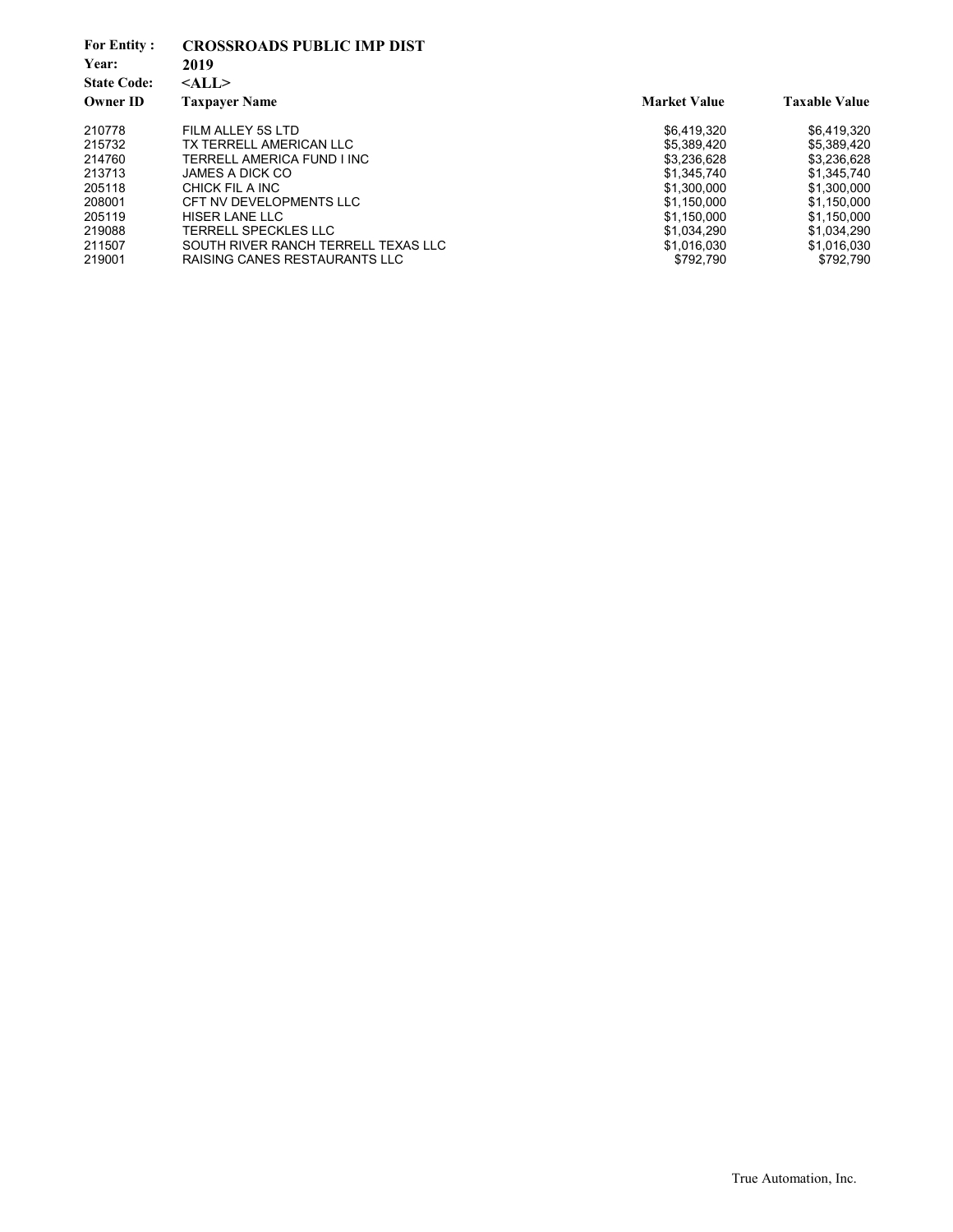| <b>For Entity:</b><br>Year:<br><b>State Code:</b><br><b>Owner ID</b> | <b>FORNEY ISD</b><br>2019<br>$<$ ALL $>$<br><b>Taxpayer Name</b> | <b>Market Value</b> | <b>Taxable Value</b> |
|----------------------------------------------------------------------|------------------------------------------------------------------|---------------------|----------------------|
| 29105                                                                | LA FRONTERA HOLDINGS LLC                                         | \$709.905.420       | \$580,630,520        |
|                                                                      |                                                                  |                     |                      |
| 200333                                                               | ROSE ENGLEBROOK LP & ROSE MARLBOROUGH SOUARE APTS I L            | \$38,100,110        | \$38,100,110         |
| 28280                                                                | <b>SMURFIT KAPPA</b>                                             | \$45,877,460        | \$37,489,490         |
| 212414                                                               | DFW GATEWAY OAKS APARTMENTS LLC ETAL                             | \$35,406,530        | \$35,406,530         |
| 13699                                                                | ONCOR ELECTRIC DELIVERY COMPANY                                  | \$31.534.810        | \$31,534,810         |
| 198599                                                               | <b>GATEWAY HOLDINGS LP</b>                                       | \$29.043.080        | \$29.043.080         |
| 69301                                                                | COPART EXCAVATION INC                                            | \$27,249,370        | \$27.249.370         |
| 26863                                                                | ATMOS ENERGY MID-TEX DIVISION                                    | \$27,258,800        | \$27,179,390         |
| 23740                                                                | STEVE SILVER COMPANY                                             | \$35,671,300        | \$17,381,104         |
| 200209                                                               | SEALY SW FORNEY LLC                                              | \$15.878.003        | \$15,878,003         |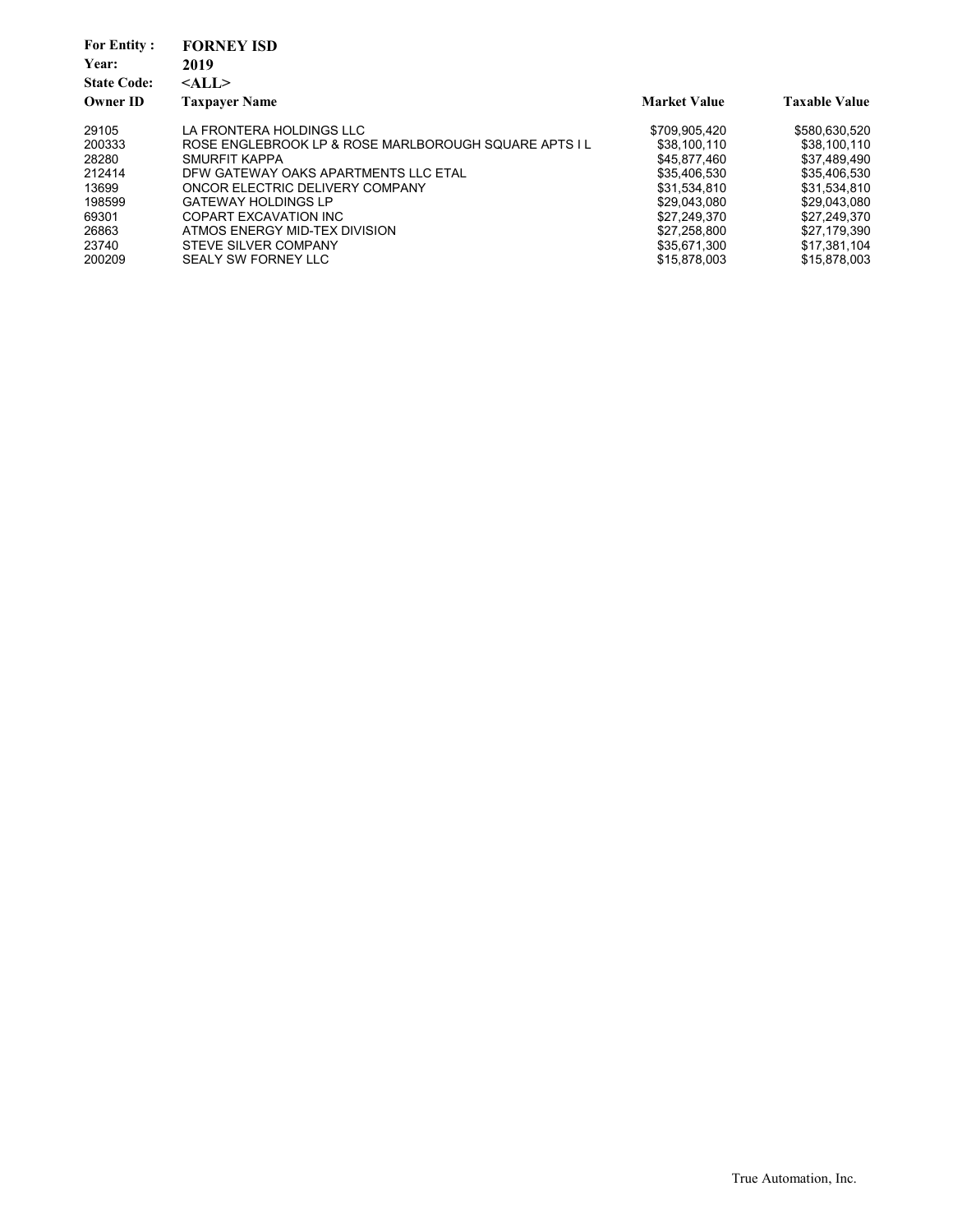| <b>For Entity:</b> | <b>FOX HOLLOW PUBLIC IMP DIST 1</b> |                     |                      |
|--------------------|-------------------------------------|---------------------|----------------------|
| Year:              | 2019                                |                     |                      |
| <b>State Code:</b> | $<$ ALL $>$                         |                     |                      |
| <b>Owner ID</b>    | <b>Taxpayer Name</b>                | <b>Market Value</b> | <b>Taxable Value</b> |
| 209698             | CHG SENIOR LIVING RE OF FORNEY LLC  | \$4,680,570         | \$4,680,570          |
| 174470             | NAF CONVENIENCE OPERATIONS INC      | \$1.696.500         | \$1.696.500          |
| 215410             | MDC COAST 6 LLC                     | \$1.250,000         | \$1,250,000          |
| 167571             | FORNEY PROFESSIONAL CENTER INC      | \$1,163,310         | \$1,163,310          |
| 196532             | <b>FOUR J TRUST</b>                 | \$1.157.060         | \$1.157.060          |
| 76470              | FIRST TEXAS HOMES INC               | \$1.115.465         | \$1.115.465          |
| 76680              | D R HORTON TEXAS LTD                | \$921.525           | \$921,525            |
| 85149              | FORNEY FOX HOLLOW LLP               | \$2,368,140         | \$691.400            |
| 172092             | <b>BLERIOT FORNEY #1 LTD</b>        | \$3,937,320         | \$688,700            |
| 201218             | HPA TEXAS SUB 2016-1 LLC            | \$580.866           | \$580,866            |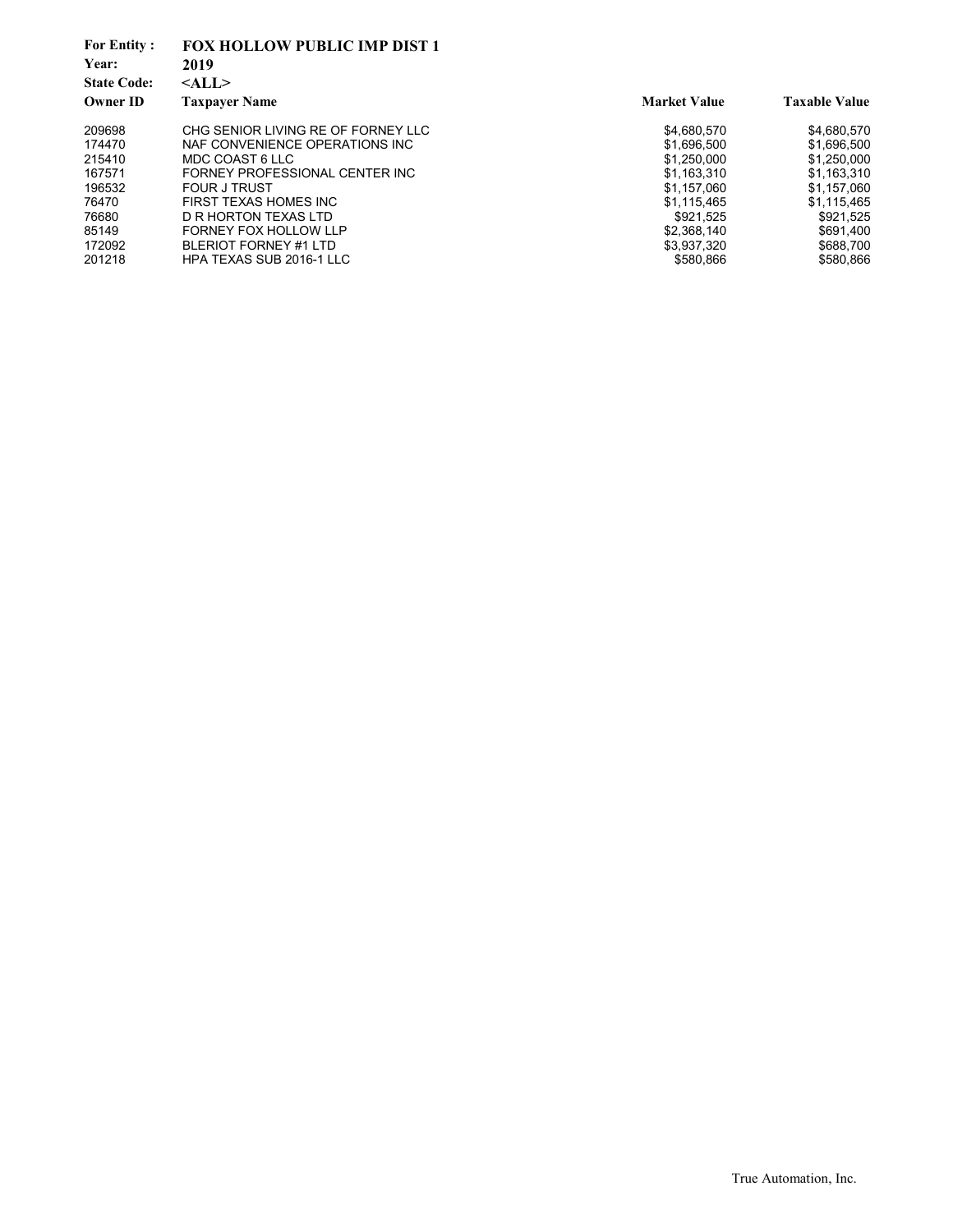| <b>KAUFMAN CAD</b>                                    |                     |                      |
|-------------------------------------------------------|---------------------|----------------------|
| 2019                                                  |                     |                      |
| $<$ ALL $>$                                           |                     |                      |
| <b>Taxpayer Name</b>                                  | <b>Market Value</b> | <b>Taxable Value</b> |
| LA FRONTERA HOLDINGS LLC                              | \$709.905.420       | \$709.905.420        |
| ATMOS ENERGY MID-TEX DIVISION                         | \$280.321.580       | \$280.321.580        |
| ONCOR ELECTRIC DELIVERY COMPANY                       | \$127.557.530       | \$127.256.180        |
| SEAWAY CRUDE PIPELINE LP                              | \$112,745,470       | \$112,745,470        |
| <b>GOODYEAR TIRE &amp; RUBBER CO</b>                  | \$108.933.120       | \$108.933.120        |
| MADIX INC                                             | \$50.156.150        | \$50.156.150         |
| SMURFIT KAPPA                                         | \$45.877.460        | \$45.877.460         |
| WAL-MART STORES 01-265                                | \$44.313.500        | \$44.313.500         |
| UNION PACIFIC RR CO                                   | \$40,802,750        | \$40,802,750         |
| ROSE ENGLEBROOK LP & ROSE MARLBOROUGH SQUARE APTS I L | \$38.100.110        | \$38.100.110         |
|                                                       |                     |                      |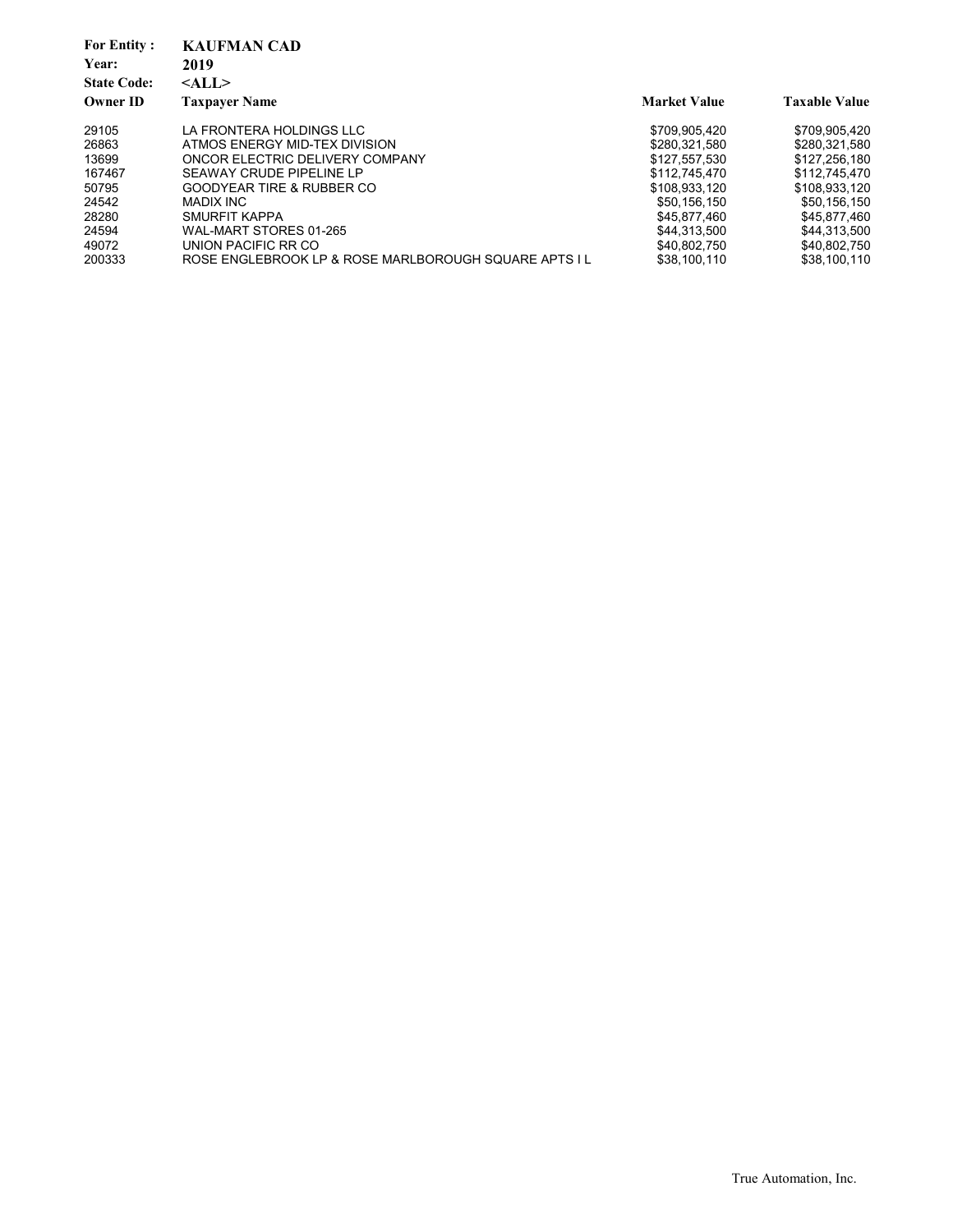| <b>For Entity:</b> | <b>KAUFMAN CO FRESH WATER DIST1A</b> |                     |                      |
|--------------------|--------------------------------------|---------------------|----------------------|
| Year:              | 2019                                 |                     |                      |
| <b>State Code:</b> | $<$ ALL $>$                          |                     |                      |
| <b>Owner ID</b>    | <b>Taxpayer Name</b>                 | <b>Market Value</b> | <b>Taxable Value</b> |
| 193880             | EQK BRIDGEVIEW PLAZA INC             | \$18,220,405        | \$233,760            |
| 49087              | AT&T MOBILITY LLC                    | \$193.600           | \$193,600            |
| 206918             | LEVELING GREG ETAL                   | \$137.500           | \$137,500            |
| 205967             | RAYBURN COUNTRY ELECTRIC COOP INC    | \$56,400            | \$56,400             |
| 200938             | ABC LAND & DEVELOPMENT INC           | \$50,000            | \$50,000             |
| 55416              | <b>FORNEY ISD</b>                    | \$27,000            | \$0                  |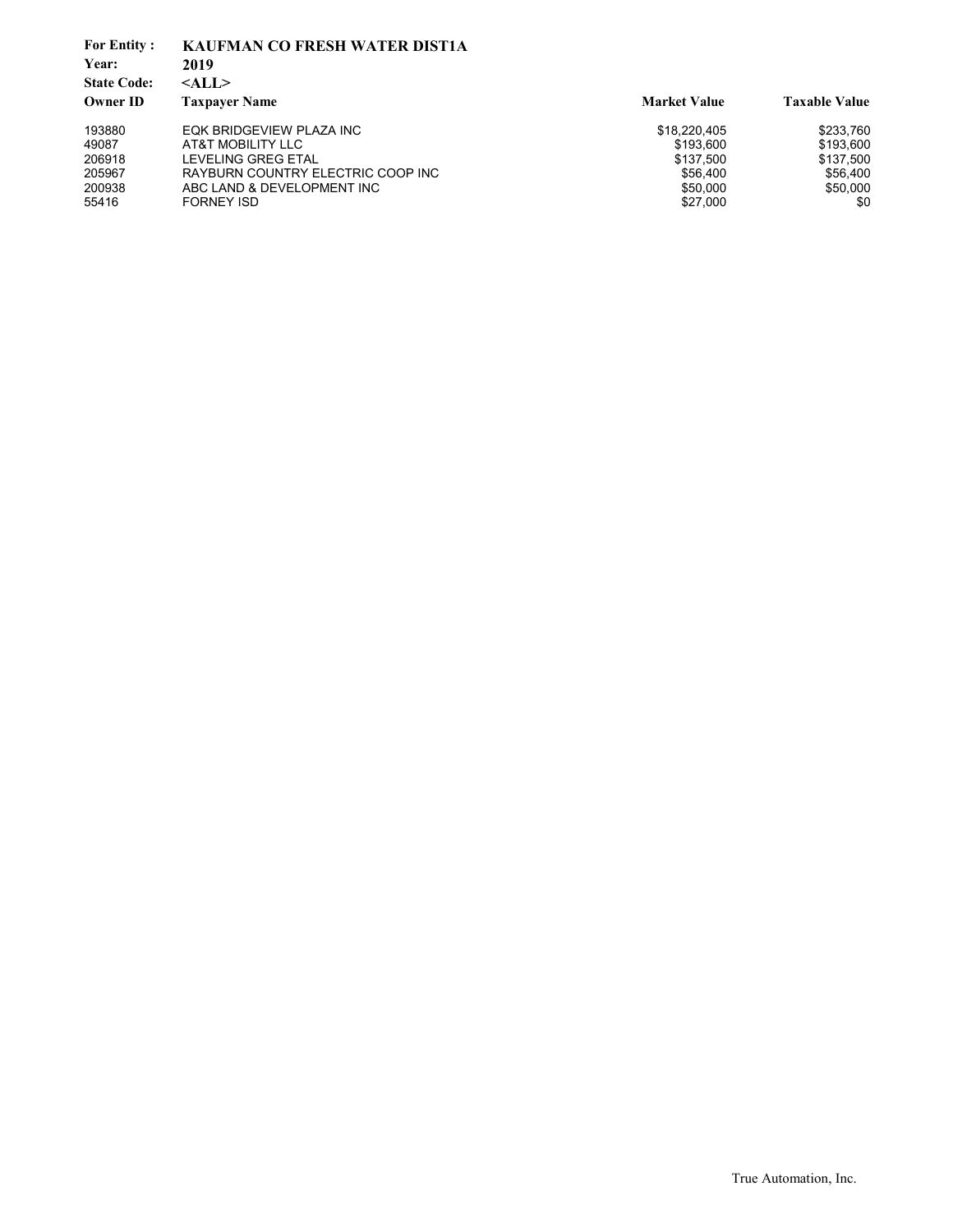| <b>For Entity:</b> | <b>KAUFMAN CO FRESH WATER DIST1B</b>       |                     |                      |
|--------------------|--------------------------------------------|---------------------|----------------------|
| Year:              | 2019                                       |                     |                      |
| <b>State Code:</b> | $<$ ALL $>$                                |                     |                      |
| <b>Owner ID</b>    | <b>Taxpayer Name</b>                       | <b>Market Value</b> | <b>Taxable Value</b> |
| 193964             | AMH 2014-2 BORROWER LLC                    | \$1,220,040         | \$1,220,040          |
| 194360             | ARP 2014-1 BORROWER LLC                    | \$1,172,587         | \$1,172,587          |
| 199126             | AMH 2015-2 BORROWER LLC                    | \$971.969           | \$971.969            |
| 191662             | AMERICAN HOMES 4 RENT PROPERTIES EIGHT LLC | \$754,479           | \$754,479            |
| 196172             | AMH 2015-1 BORROWER LLC                    | \$587.780           | \$587.780            |
| 201218             | HPA TEXAS SUB 2016-1 LLC                   | \$564.700           | \$564,700            |
| 217979             | OPENDOOR PROPERTY C LLC                    | \$569,830           | \$554,736            |
| 215239             | SFR JV 1 PROPERTY LLC                      | \$542.630           | \$530,737            |
| 211308             | <b>HON MAN &amp; LI YUNG MAN</b>           | \$455,810           | \$455,810            |
| 210193             | KASE DESIGN LIMITED INC                    | \$459,350           | \$453,441            |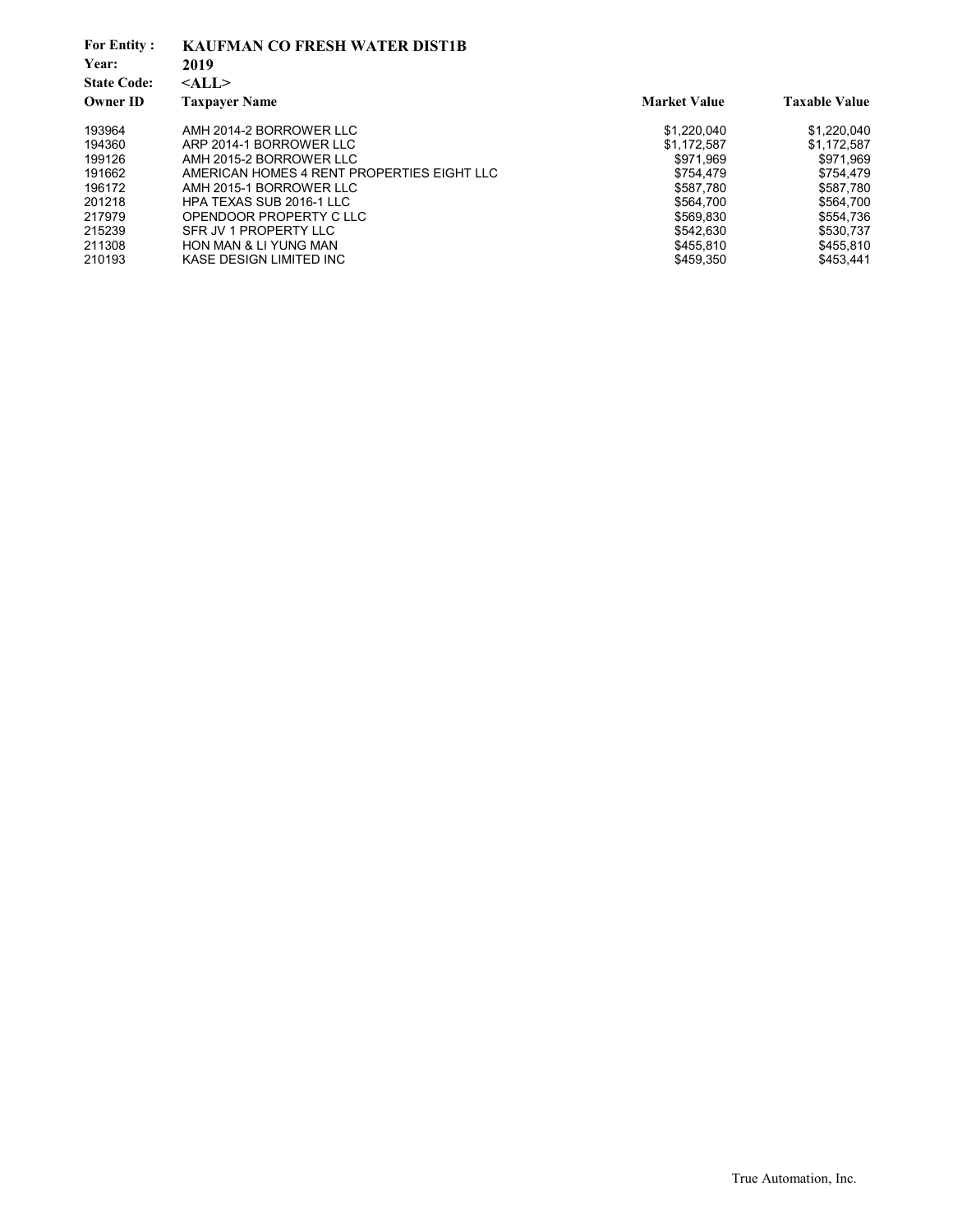| <b>For Entity:</b><br>Year:<br><b>State Code:</b> | <b>KAUFMAN CO FRESH WATER DIST1C</b><br>2019<br>$<$ ALL $>$ |                     |                      |
|---------------------------------------------------|-------------------------------------------------------------|---------------------|----------------------|
| <b>Owner ID</b>                                   | <b>Taxpayer Name</b>                                        | <b>Market Value</b> | <b>Taxable Value</b> |
| 211505                                            | AVH DFW LLC                                                 | \$2,490,273         | \$2,490,273          |
| 193964                                            | AMH 2014-2 BORROWER LLC                                     | \$1.616.841         | \$1.616.841          |
| 217021                                            | AH4R PROPERTIES LLC                                         | \$1,603,500         | \$1,603,500          |
| 164374                                            | LIBERTY BANKERS LIFE INS CO                                 | \$1.446.590         | \$1,446.590          |
| 211549                                            | D4FR LLC                                                    | \$1,400,000         | \$1.400.000          |
| 203628                                            | LIU QING                                                    | \$1,388,759         | \$1.388.759          |
| 201218                                            | HPA TEXAS SUB 2016-1 LLC                                    | \$1,372,736         | \$1,372,736          |
| 196172                                            | AMH 2015-1 BORROWER LLC                                     | \$1.192.520         | \$1.192.520          |
| 204044                                            | <b>SHU PHILIP</b>                                           | \$1,159,360         | \$1,159,360          |
| 199832                                            | ZI HAN PROPERTIES LLC SERIES G                              | \$1,119,034         | \$1,119,034          |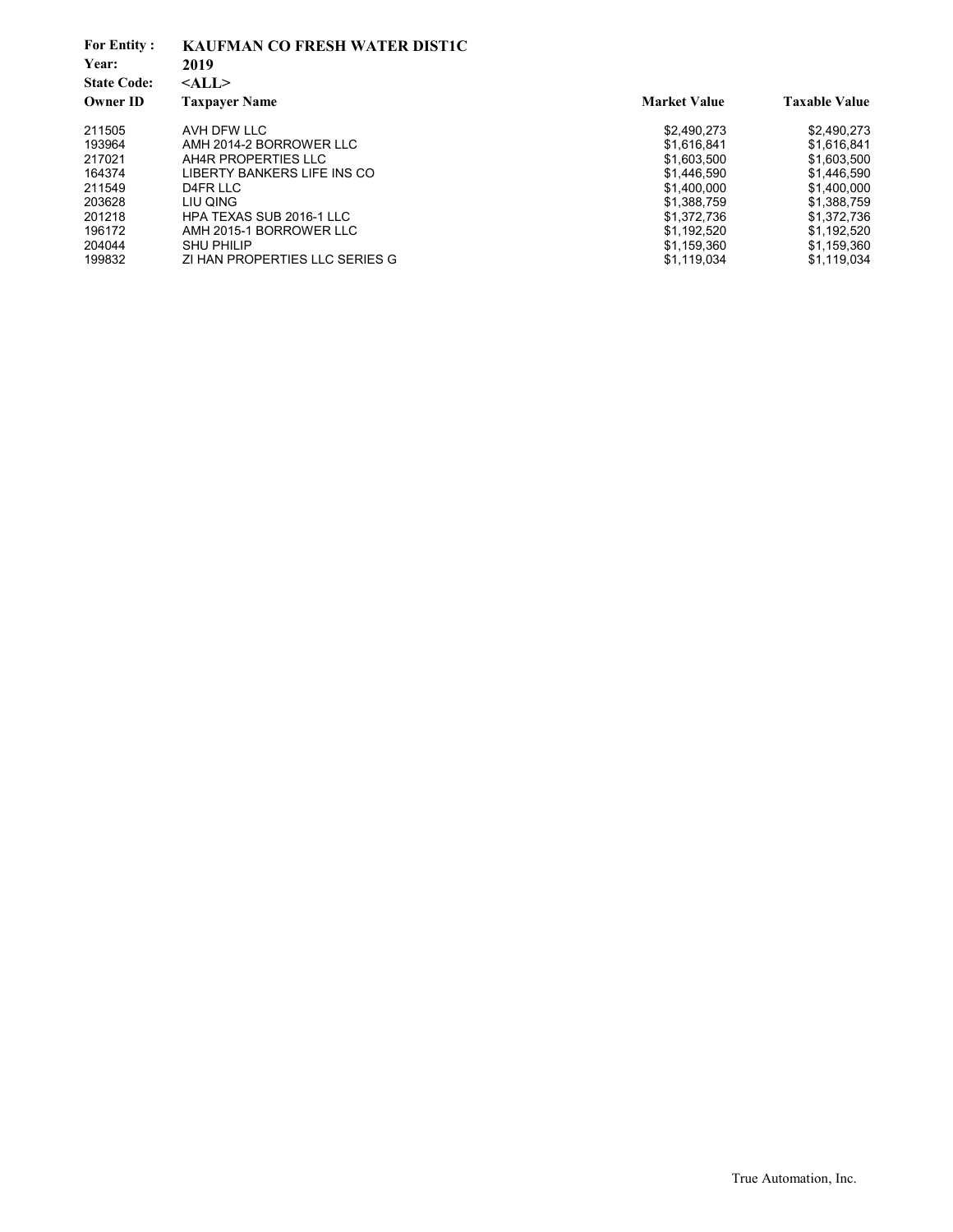| <b>For Entity:</b> | <b>KAUFMAN CO FRESH WATER DIST1D</b>       |                     |                      |
|--------------------|--------------------------------------------|---------------------|----------------------|
| Year:              | 2019                                       |                     |                      |
| <b>State Code:</b> | $<$ ALL $>$                                |                     |                      |
| <b>Owner ID</b>    | <b>Taxpaver Name</b>                       | <b>Market Value</b> | <b>Taxable Value</b> |
| 164826             | 130 WINDMILL FARMS LP                      | \$1,081,040         | \$1,081,040          |
| 193880             | EQK BRIDGEVIEW PLAZA INC                   | \$13,954,655        | \$435,780            |
| 205967             | RAYBURN COUNTRY ELECTRIC COOP INC          | \$48,000            | \$48,000             |
| 196561             | XEROX FINANCIAL SERVICES LLC               | \$8.310             | \$8,310              |
| 165879             | PITNEY BOWES GLOBAL FINANCIAL SERVICES LLC | \$320               | \$0                  |
| 55416              | <b>FORNEY ISD</b>                          | \$13,679,980        | \$0                  |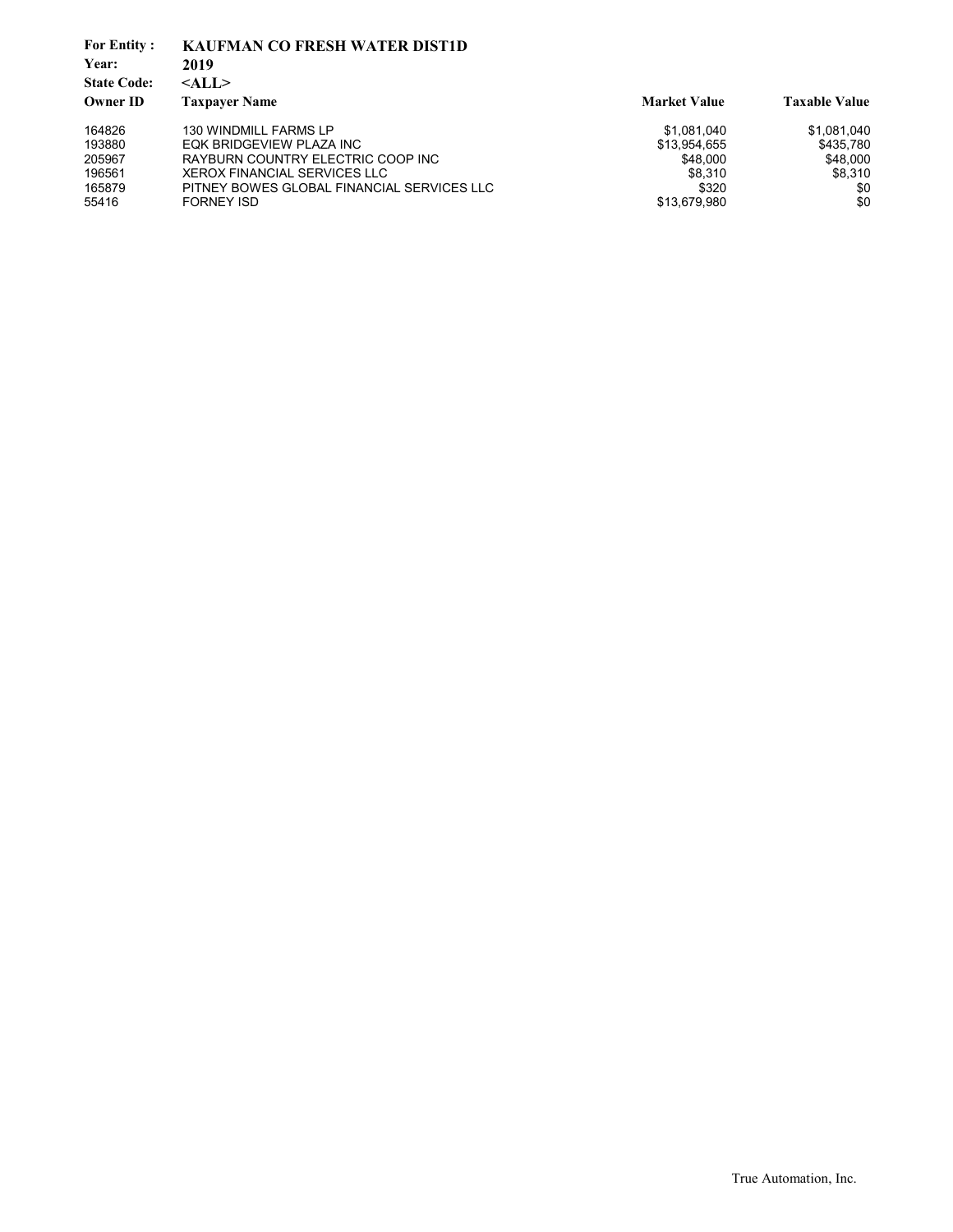| <b>For Entity:</b><br>Year:<br><b>State Code:</b><br><b>Owner ID</b> | <b>KAUFMAN CO FRESH WATER DIST4A</b><br>2019<br>$<$ ALL $>$<br><b>Taxpayer Name</b> | <b>Market Value</b> | <b>Taxable Value</b> |
|----------------------------------------------------------------------|-------------------------------------------------------------------------------------|---------------------|----------------------|
| 217136                                                               | SOCFM DEVELOPER LLC                                                                 | \$2,104,920         | \$2,104,920          |
| 200030                                                               | LENNAR HOMES OF TEXAS LAND & CONSTRUCTION LTD                                       | \$811.780           | \$811.780            |
| 216920                                                               | <b>TEXAS 903 PARTNERS LP</b>                                                        | \$1,559,270         | \$42,940             |
| 208157                                                               | <b>JLM 786 KAUFMAN COUNTY LLC</b>                                                   | \$27.970            | \$27,970             |
| 172623                                                               | <b>BEESON JOHN BRANDON</b>                                                          | \$23.310            | \$180                |
| 188912                                                               | <b>ADKISON HOLLY</b>                                                                | \$23.310            | \$180                |
| 172620                                                               | SWANN STEPHEN J                                                                     | \$23,310            | \$80                 |
| 172622                                                               | <b>HUGGINS MICHAEL</b>                                                              | \$2.660             | \$80                 |
| 172619                                                               | <b>MEERS DEBRA</b>                                                                  | \$23,310            | \$80                 |
| 61024                                                                | <b>CRANDALL ISD</b>                                                                 | \$35,000            | \$0                  |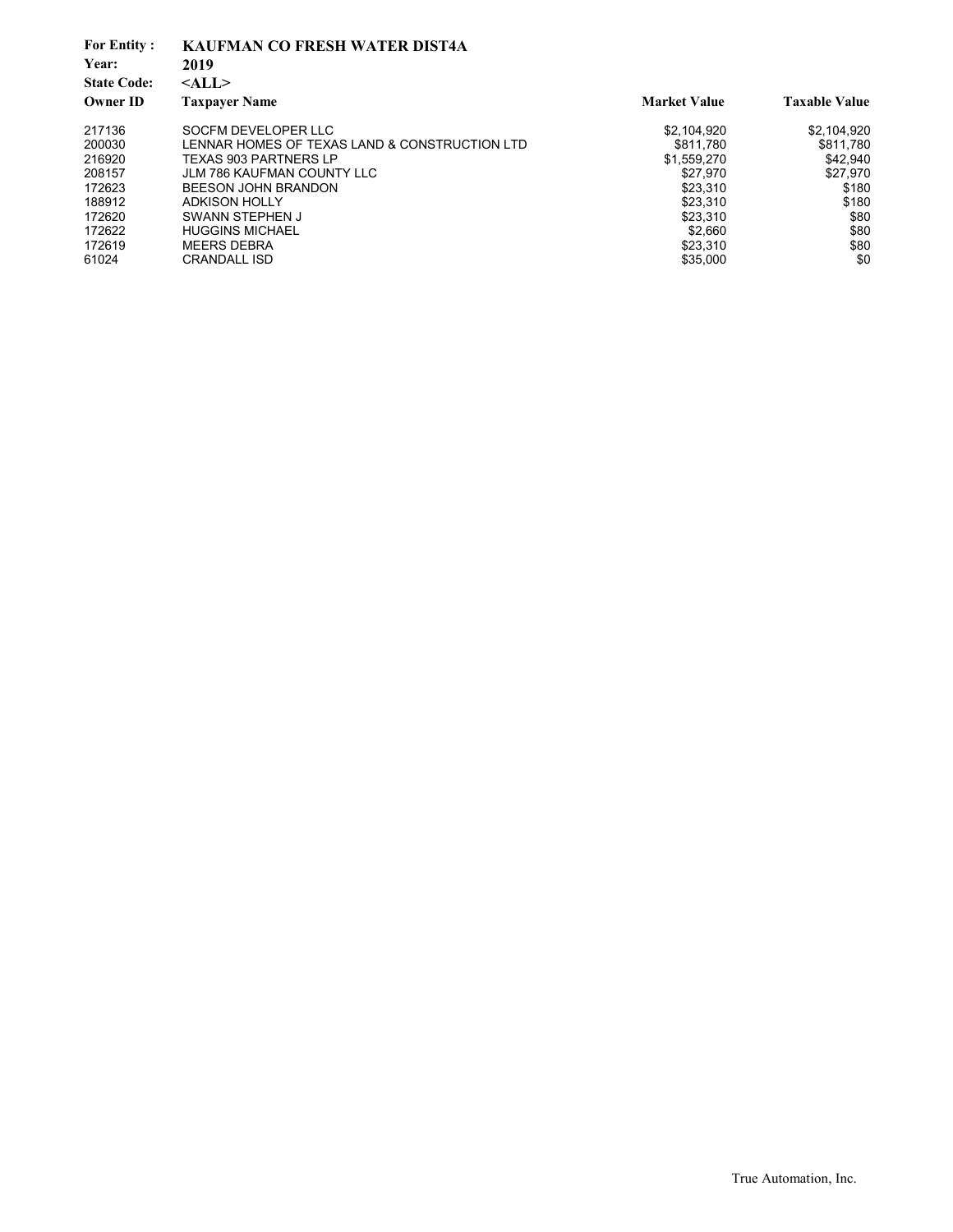| <b>For Entity:</b><br>Year:           | <b>KAUFMAN CO FRESH WATER DIST4B</b><br>2019   |                         |                      |
|---------------------------------------|------------------------------------------------|-------------------------|----------------------|
| <b>State Code:</b><br><b>Owner ID</b> | $<$ ALL $>$<br><b>Taxpayer Name</b>            | <b>Market Value</b>     | <b>Taxable Value</b> |
| 216364<br>211934                      | 903 PARTNERS LP<br><b>BURKHARDT BLAKE ETAL</b> | \$3,840,000<br>\$35,000 | \$43.260<br>\$35,000 |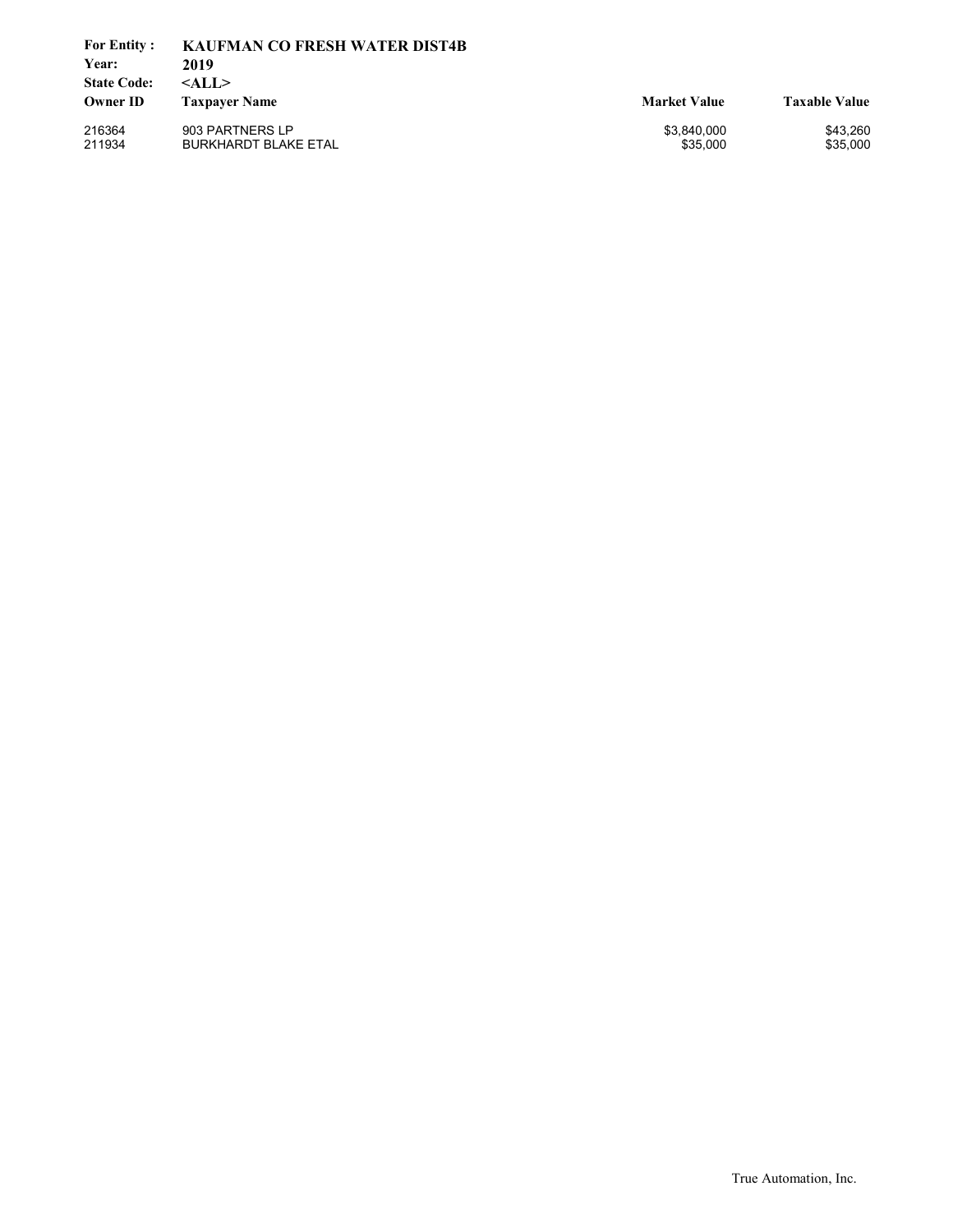| <b>For Entity:</b><br>Year:<br><b>State Code:</b><br><b>Owner ID</b> | <b>KAUFMAN CO FWSD #6</b><br>2019<br>$<$ ALL $>$<br><b>Taxpayer Name</b> | <b>Market Value</b> | <b>Taxable Value</b> |
|----------------------------------------------------------------------|--------------------------------------------------------------------------|---------------------|----------------------|
| 212927                                                               | <b>FORESTAR USA</b>                                                      | \$5,161,730         | \$5,161,730          |
| 76680                                                                | D R HORTON TEXAS LTD                                                     | \$871,548           | \$871.548            |
| 216222                                                               | REY RENE R & BLANCA C                                                    | \$261.730           | \$261.730            |
| 206418                                                               | MOSTARAC MIRSAD & DZEVADA                                                | \$259.800           | \$259.800            |
| 207291                                                               | CABRERA VICTOR P &                                                       | \$259.580           | \$259,580            |
| 207631                                                               | <b>PRICE STACY</b>                                                       | \$258.050           | \$258,050            |
| 211193                                                               | CONTRERAS RUBEN D JR & FLOR NAVARRETE                                    | \$257.070           | \$257.070            |
| 206943                                                               | SALLEE JENNIFER A & JOSHUA C                                             | \$259.800           | \$256.839            |
| 207934                                                               | <b>FRAME BONNIE</b>                                                      | \$256,250           | \$256,250            |
| 212054                                                               | <b>MOORE JENNIFER &amp; HERBERT</b>                                      | \$253.720           | \$253.720            |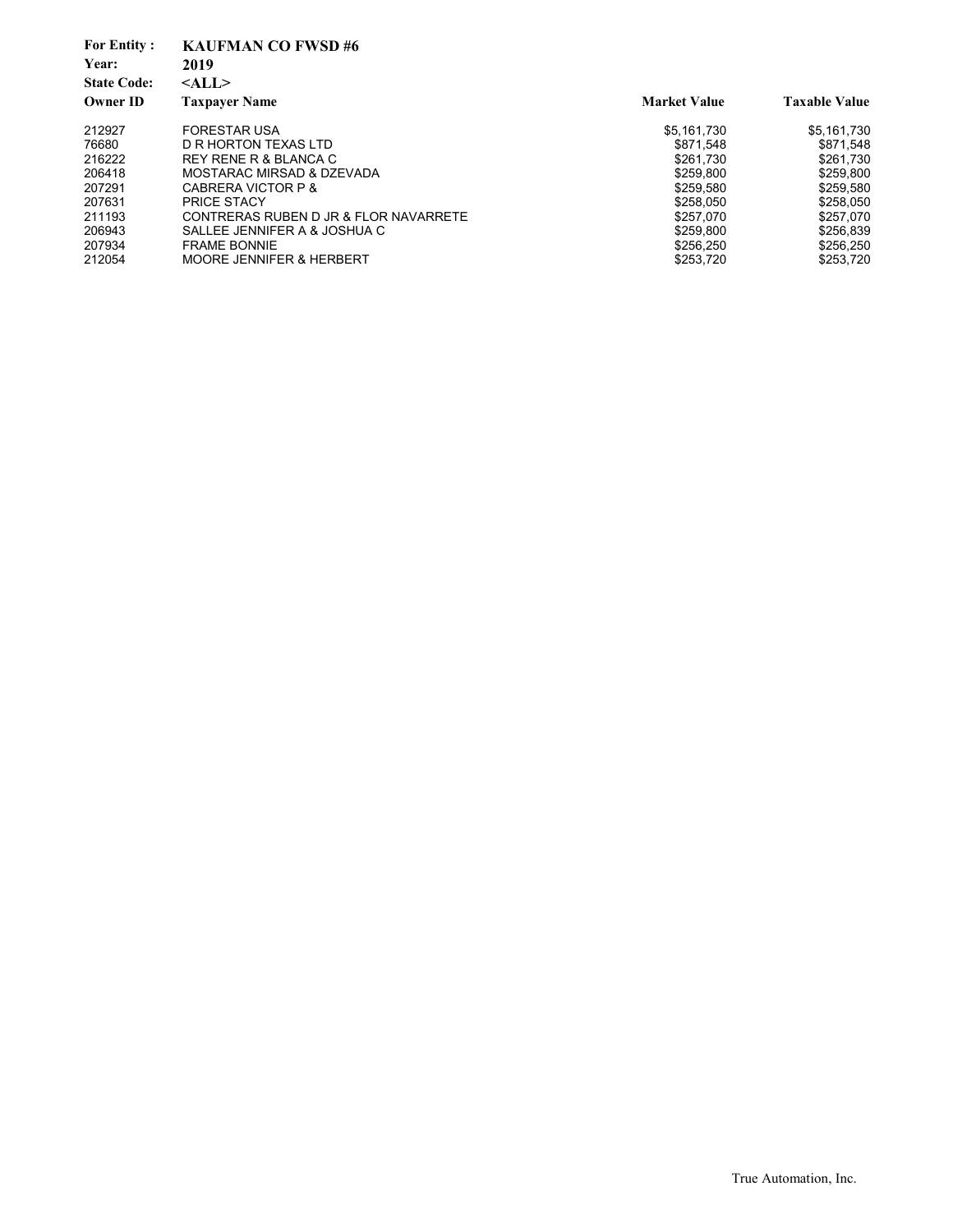| <b>For Entity:</b> | <b>KAUFMAN COUNTY</b>                                |                     |                      |
|--------------------|------------------------------------------------------|---------------------|----------------------|
| Year:              | 2019                                                 |                     |                      |
| <b>State Code:</b> | $<$ ALL $>$                                          |                     |                      |
| <b>Owner ID</b>    | <b>Taxpayer Name</b>                                 | <b>Market Value</b> | <b>Taxable Value</b> |
| 29105              | LA FRONTERA HOLDINGS LLC                             | \$709,905,420       | \$580,630,520        |
| 167467             | SEAWAY CRUDE PIPELINE LP                             | \$112,745,470       | \$112.745.470        |
| 13699              | ONCOR ELECTRIC DELIVERY COMPANY                      | \$86,558,580        | \$86,236,770         |
| 26863              | ATMOS ENERGY MID-TEX DIVISION                        | \$77.266.590        | \$77,033,820         |
| 50795              | GOODYEAR TIRE & RUBBER CO                            | \$108.933.120       | \$57,722,402         |
| 24594              | WAL-MART STORES 01-265                               | \$44.313.500        | \$43.896.423         |
| 200333             | ROSE ENGLEBROOK LP & ROSE MARLBOROUGH SQUARE APTS IL | \$38,100,110        | \$38.100.110         |
| 28280              | SMURFIT KAPPA                                        | \$45,877,460        | \$37,489,490         |
| 212414             | DFW GATEWAY OAKS APARTMENTS LLC ETAL                 | \$35,406,530        | \$35,406,530         |
| 79905              | AUTOZONE INC DEPARTMENT 8808                         | \$37,877,380        | \$33.146.190         |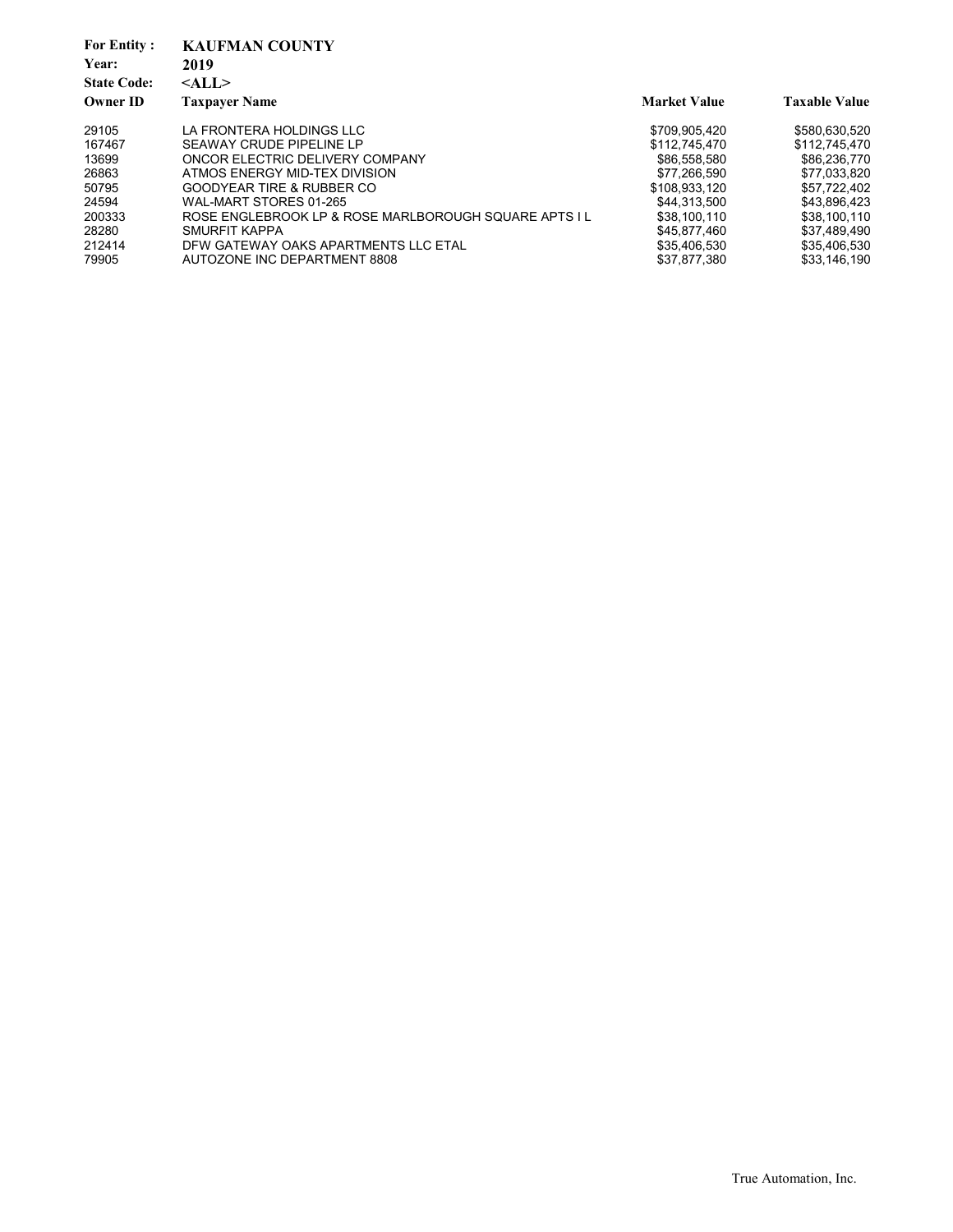| <b>For Entity:</b> | <b>KAUFMAN COUNTY MUD #10</b> |                     |                      |
|--------------------|-------------------------------|---------------------|----------------------|
| Year:              | 2019                          |                     |                      |
| <b>State Code:</b> | $<$ ALL $>$                   |                     |                      |
| <b>Owner ID</b>    | <b>Taxpayer Name</b>          | <b>Market Value</b> | <b>Taxable Value</b> |
| 166203             | HW HEARTLAND LP               | \$11,788,650        | \$11,788,650         |
| 219247             | COMBS GAIL &                  | \$14.000            | \$14,000             |
| 192471             | <b>BOWEN KATHY</b>            | \$7.000             | \$7,000              |
| 80889              | GRANZBERG KATHLEEN            | \$7,000             | \$7,000              |
| 80890              | <b>GIESLER JOHN</b>           | \$7,000             | \$7,000              |
|                    |                               |                     |                      |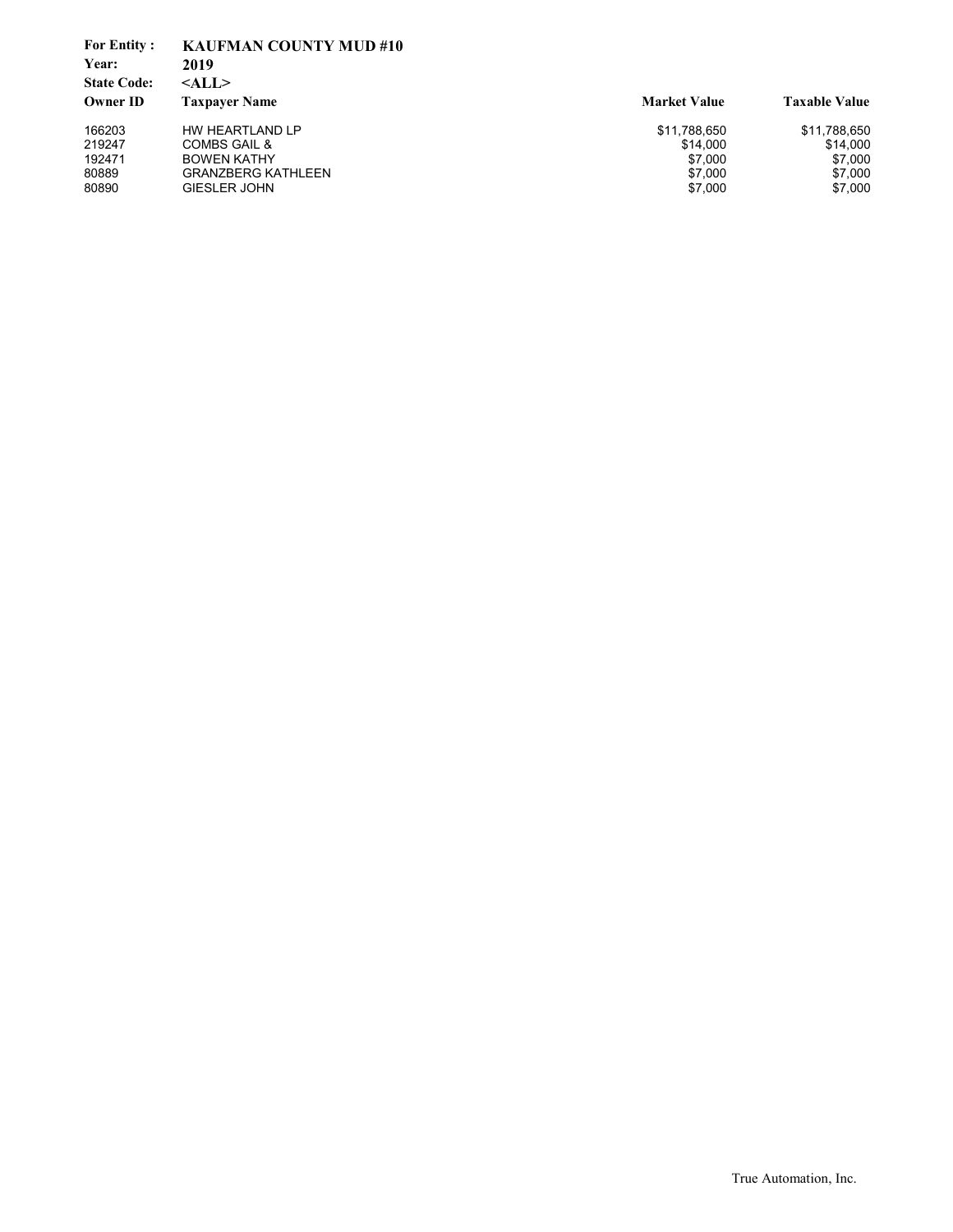| <b>For Entity:</b> | <b>KAUFMAN COUNTY MUD #11</b>              |                     |                      |
|--------------------|--------------------------------------------|---------------------|----------------------|
| Year:              | 2019                                       |                     |                      |
| <b>State Code:</b> | $<$ ALL $>$                                |                     |                      |
| <b>Owner ID</b>    | <b>Taxpayer Name</b>                       | <b>Market Value</b> | <b>Taxable Value</b> |
| 166203             | HW HEARTLAND LP                            | \$2,158,360         | \$2,158,360          |
| 193964             | AMH 2014-2 BORROWER LLC                    | \$1.552.892         | \$1.552.892          |
| 194360             | ARP 2014-1 BORROWER LLC                    | \$1.520.406         | \$1.520.406          |
| 199126             | AMH 2015-2 BORROWER LLC                    | \$1,143,328         | \$1,143,328          |
| 195968             | ERMINA REAL ESTATE LLC                     | \$1,045,582         | \$1,045,582          |
| 162871             | XU XUEQIAO & ZHANG PUPING                  | \$886.790           | \$886.790            |
| 191662             | AMERICAN HOMES 4 RENT PROPERTIES EIGHT LLC | \$873.418           | \$873.418            |
| 195209             | AMH 2014-3 BORROWER LLC                    | \$794.396           | \$794,396            |
| 196172             | AMH 2015-1 BORROWER LLC                    | \$752,457           | \$752,457            |
| 192277             | JACOBY HOMES LLC                           | \$594.670           | \$594.670            |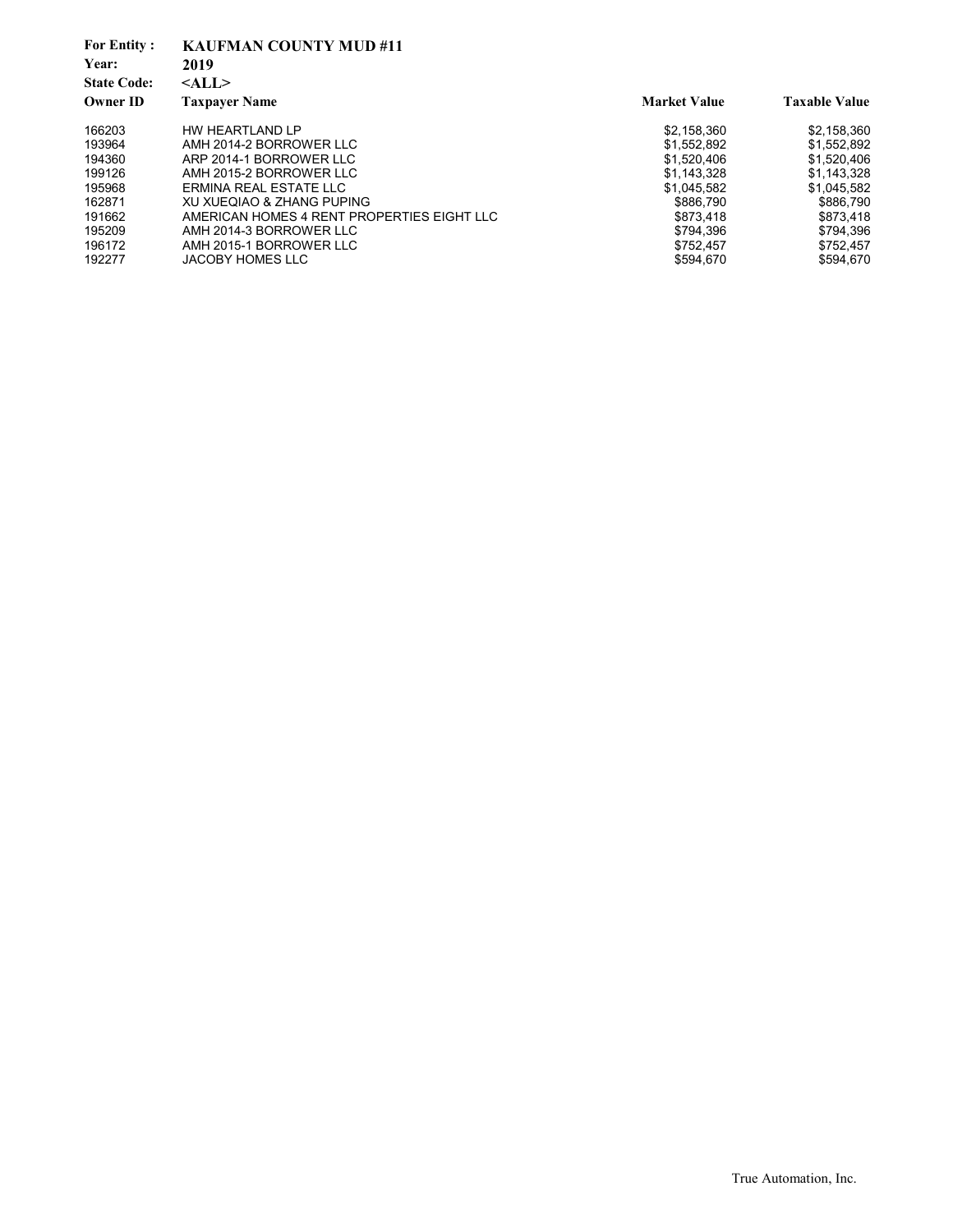| <b>For Entity:</b> | <b>KAUFMAN COUNTY MUD #12</b> |                     |                      |
|--------------------|-------------------------------|---------------------|----------------------|
| Year:              | 2019                          |                     |                      |
| <b>State Code:</b> | $<$ ALL $>$                   |                     |                      |
| Owner ID           | <b>Taxpayer Name</b>          | <b>Market Value</b> | <b>Taxable Value</b> |
| 166203             | HW HEARTLAND LP               | \$2,621,620         | \$2,621,620          |
| 212746             | <b>HITT JAMES L</b>           | \$7,000             | \$7,000              |
| 212745             | <b>MILLER GENE</b>            | \$7.000             | \$7,000              |
| 180797             | <b>WHITAKER SCOTT</b>         | \$7,000             | \$7,000              |
| 212744             | VARDELL DON                   | \$7,000             | \$7,000              |
| 81672              | <b>GUEDEA JOEY</b>            | \$7,000             | \$7,000              |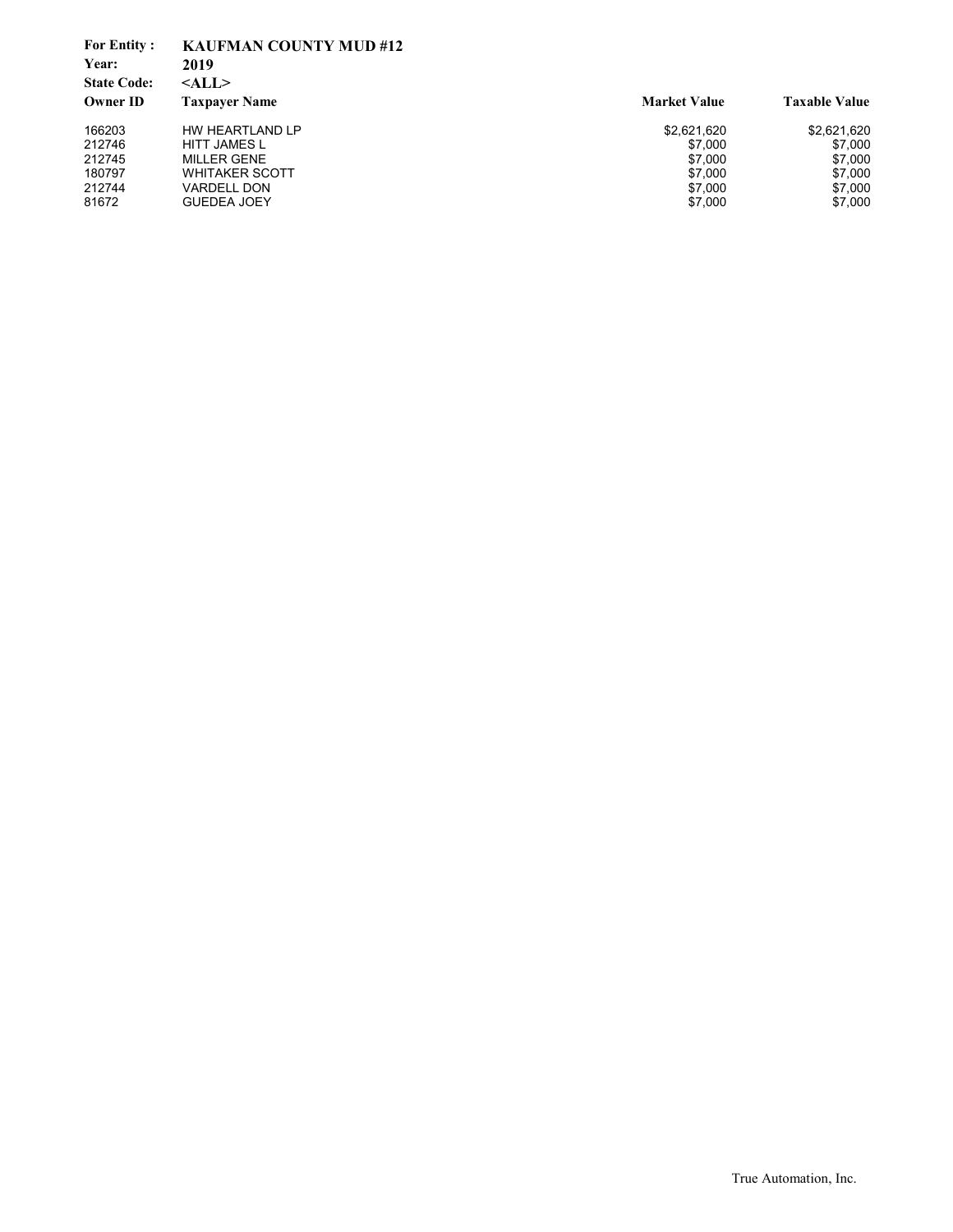| <b>For Entity:</b><br>Year:<br><b>State Code:</b><br><b>Owner ID</b> | <b>KAUFMAN COUNTY MUD #14</b><br>2019<br>$<$ ALL $>$<br><b>Taxpayer Name</b> | <b>Market Value</b> | <b>Taxable Value</b> |
|----------------------------------------------------------------------|------------------------------------------------------------------------------|---------------------|----------------------|
| 200030                                                               | LENNAR HOMES OF TEXAS LAND & CONSTRUCTION LTD                                | \$8,904,632         | \$8,904,632          |
| 209543                                                               | UST HEARTLAND LP                                                             | \$5.917.500         | \$5,917,500          |
| 193762                                                               | <b>HMH LIFESTYLES LP</b>                                                     | \$3,527,190         | \$3,527,190          |
| 193261                                                               | <b>BLOOMFIELD HOMES LP</b>                                                   | \$3,388,750         | \$3,388,750          |
| 166203                                                               | HW HEARTLAND LP                                                              | \$3,300,280         | \$3.300.280          |
| 218277                                                               | <b>IH OPERATIONS LLC</b>                                                     | \$2,862,300         | \$2,862,300          |
| 196172                                                               | AMH 2015-1 BORROWER LLC                                                      | \$1,038,392         | \$1,038,392          |
| 216011                                                               | <b>HEARTLAND LAKES DENTAL &amp;</b>                                          | \$981.710           | \$981.710            |
| 191662                                                               | AMERICAN HOMES 4 RENT PROPERTIES EIGHT LLC                                   | \$685.450           | \$685.450            |
| 199943                                                               | PROGRESS RESIDENTIAL 2015-3 BORROWER LLC                                     | \$669.990           | \$669.990            |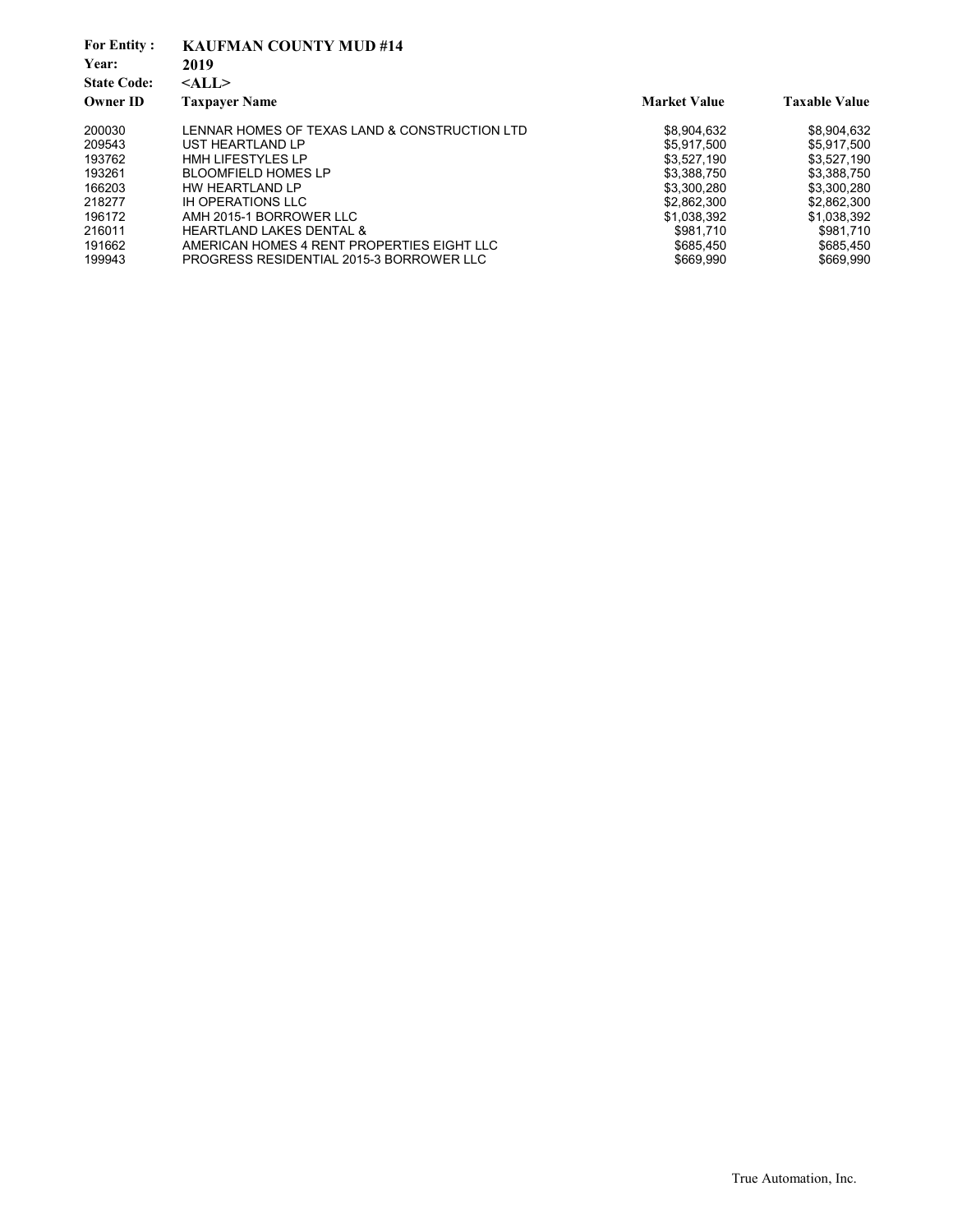| <b>For Entity:</b><br>Year:<br><b>State Code:</b> | <b>KAUFMAN COUNTY MUD#2</b><br>2019<br>$<$ ALL $>$ |                     |                      |
|---------------------------------------------------|----------------------------------------------------|---------------------|----------------------|
| <b>Owner ID</b>                                   | <b>Taxpayer Name</b>                               | <b>Market Value</b> | <b>Taxable Value</b> |
| 206735                                            | DEVONSHIRE DALLAS ASLI VIII LLC                    | \$4,663,060         | \$4,660,060          |
| 199990                                            | <b>HIGHLAND HOMES DALLAS LLC</b>                   | \$3.077.619         | \$3,077,619          |
| 193261                                            | <b>BLOOMFIELD HOMES LP</b>                         | \$2,099,210         | \$2,099,210          |
| 208243                                            | PERRY HOMES LLC                                    | \$543.190           | \$543,190            |
| 16168                                             | DIMSON SAMUEL & DANA                               | \$460.870           | \$460.870            |
| 209277                                            | AMADOR GADDIEL D & MARIBEL                         | \$434.970           | \$434.970            |
| 210605                                            | DILLARD CLINT A & KIMBERLY D                       | \$433,380           | \$433,380            |
| 201743                                            | <b>GEHAN HOMES LTD</b>                             | \$432.650           | \$432.650            |
| 190909                                            | <b>HATLEY JOSHUA &amp; ALISHA</b>                  | \$424.180           | \$424.180            |
| 185243                                            | <b>GUEST ROBERT S &amp; ELIZABETH</b>              | \$441.520           | \$415,822            |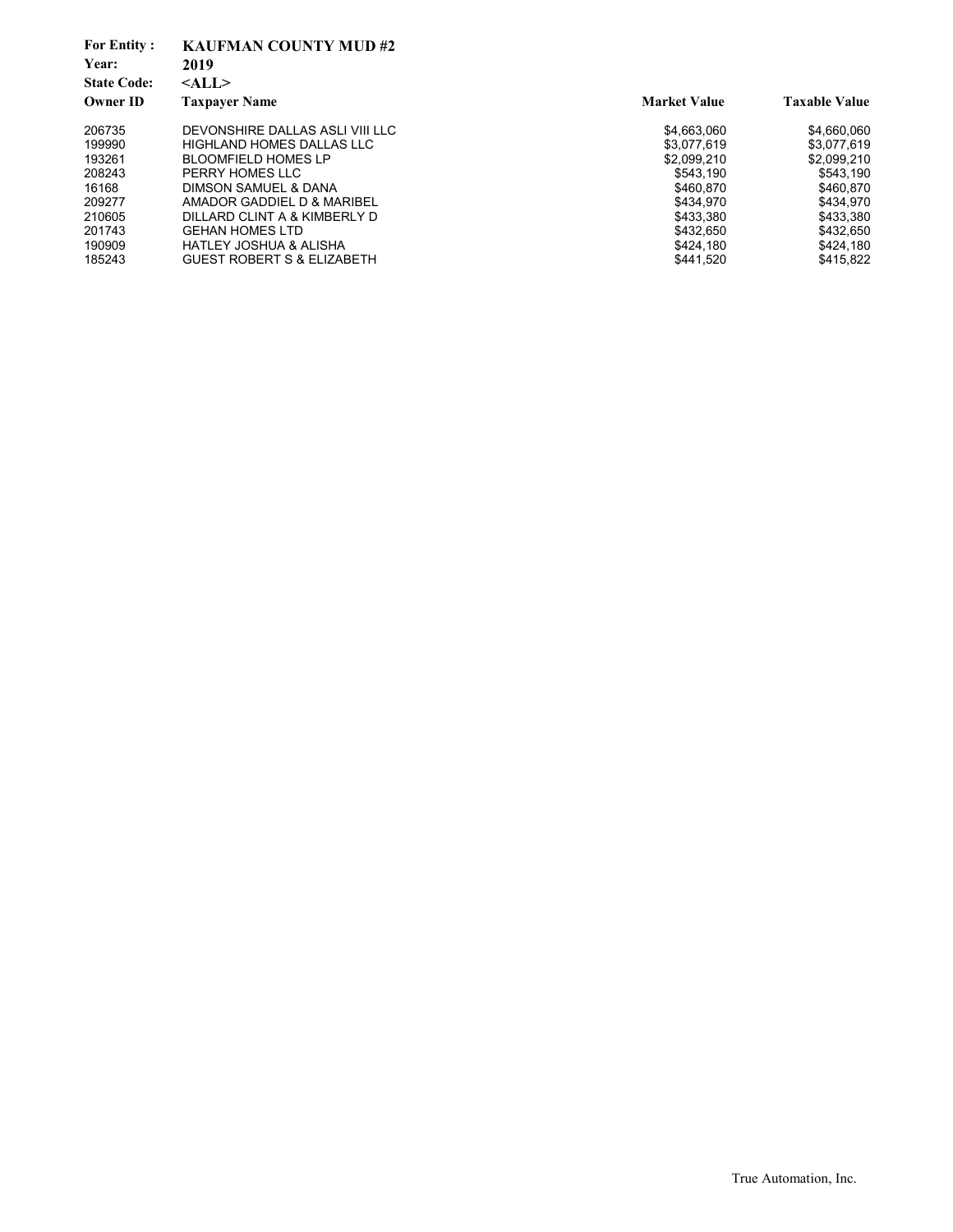| <b>For Entity:</b> | <b>KAUFMAN COUNTY MUD#3</b>     |                     |                      |
|--------------------|---------------------------------|---------------------|----------------------|
| Year:              | 2019                            |                     |                      |
| <b>State Code:</b> | $<$ ALL $>$                     |                     |                      |
| <b>Owner ID</b>    | <b>Taxpayer Name</b>            | <b>Market Value</b> | <b>Taxable Value</b> |
| 206735             | DEVONSHIRE DALLAS ASLI VIII LLC | \$23.640            | \$23,640             |
| 219023             | DATAMAX INC                     | \$1.670             | \$1.670              |
| 212759             | <b>CASWELL SHARON ETAL</b>      | \$1,000             | \$0                  |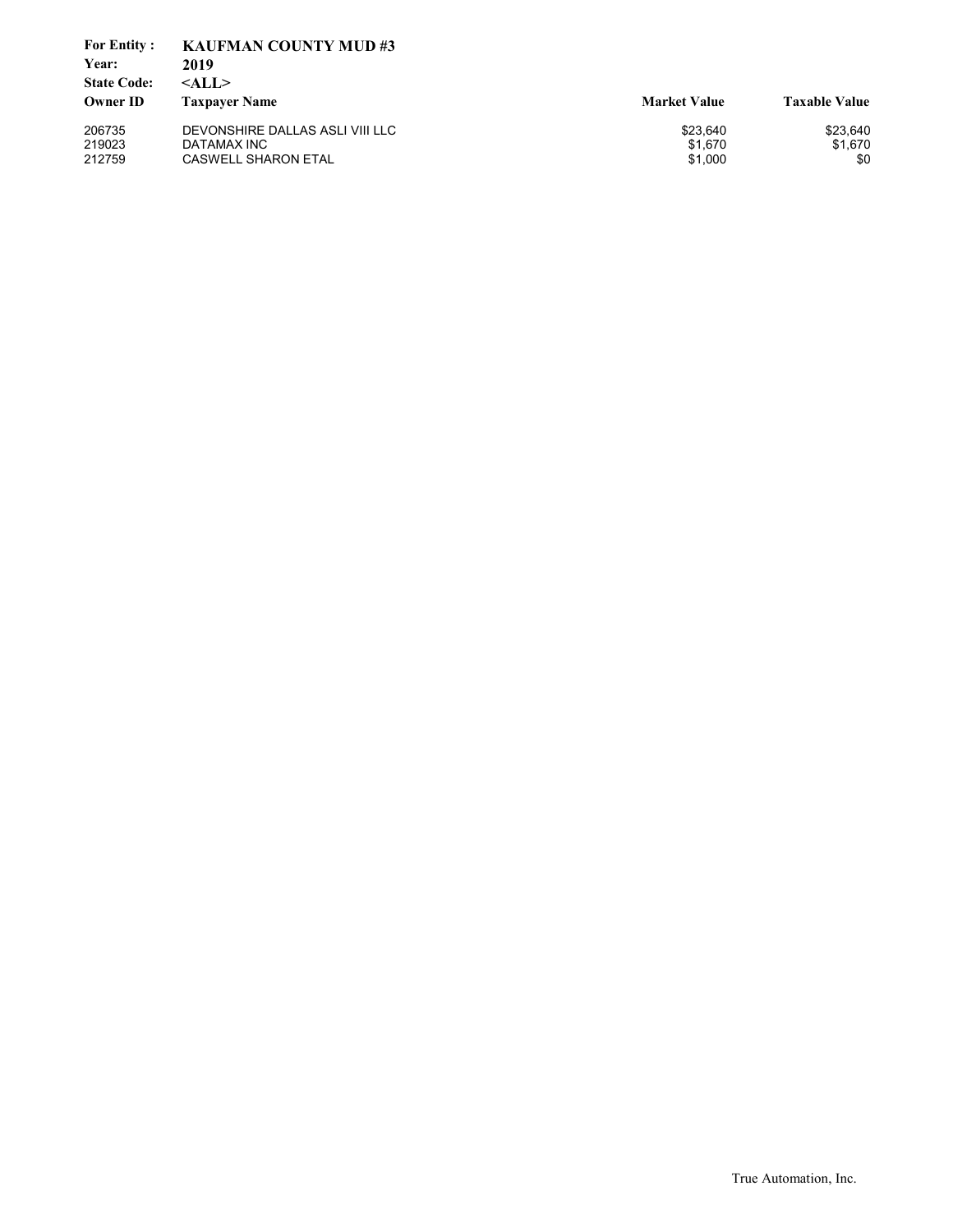| <b>For Entity:</b><br>Year:<br><b>State Code:</b> | <b>KAUFMAN COUNTY MUD #4</b><br>2019<br>$<$ ALL $>$ |                     |                      |
|---------------------------------------------------|-----------------------------------------------------|---------------------|----------------------|
| <b>Owner ID</b>                                   | <b>Taxpayer Name</b>                                | <b>Market Value</b> | <b>Taxable Value</b> |
| 208243                                            | PERRY HOMES LLC                                     | \$4,550,000         | \$4,550,000          |
| 206735                                            | DEVONSHIRE DALLAS ASLI VIII LLC                     | \$3.146.910         | \$3,136,350          |
| 203780                                            | PULTE HOMES OF TEXAS LP                             | \$2,153,100         | \$2.151.100          |
| 82377                                             | BEAZER HOMES TEXAS LP                               | \$1.745.780         | \$1.745.780          |
| 217910                                            | SILVA MACY C & JOSEPH C                             | \$340.720           | \$340,720            |
| 214001                                            | TORREZ ZACHARY R & JILLIAN L                        | \$304.770           | \$304,770            |
| 208433                                            | LARA JOSEPH M                                       | \$301.430           | \$301,430            |
| 217419                                            | YORK DUSTY W & SUZANNE ROATON                       | \$297.840           | \$297,840            |
| 207526                                            | MHOON CHRISTOPHER S & SARA H                        | \$288,530           | \$288,530            |
| 209062                                            | <b>TAPIA MARCO A</b>                                | \$288.140           | \$288.140            |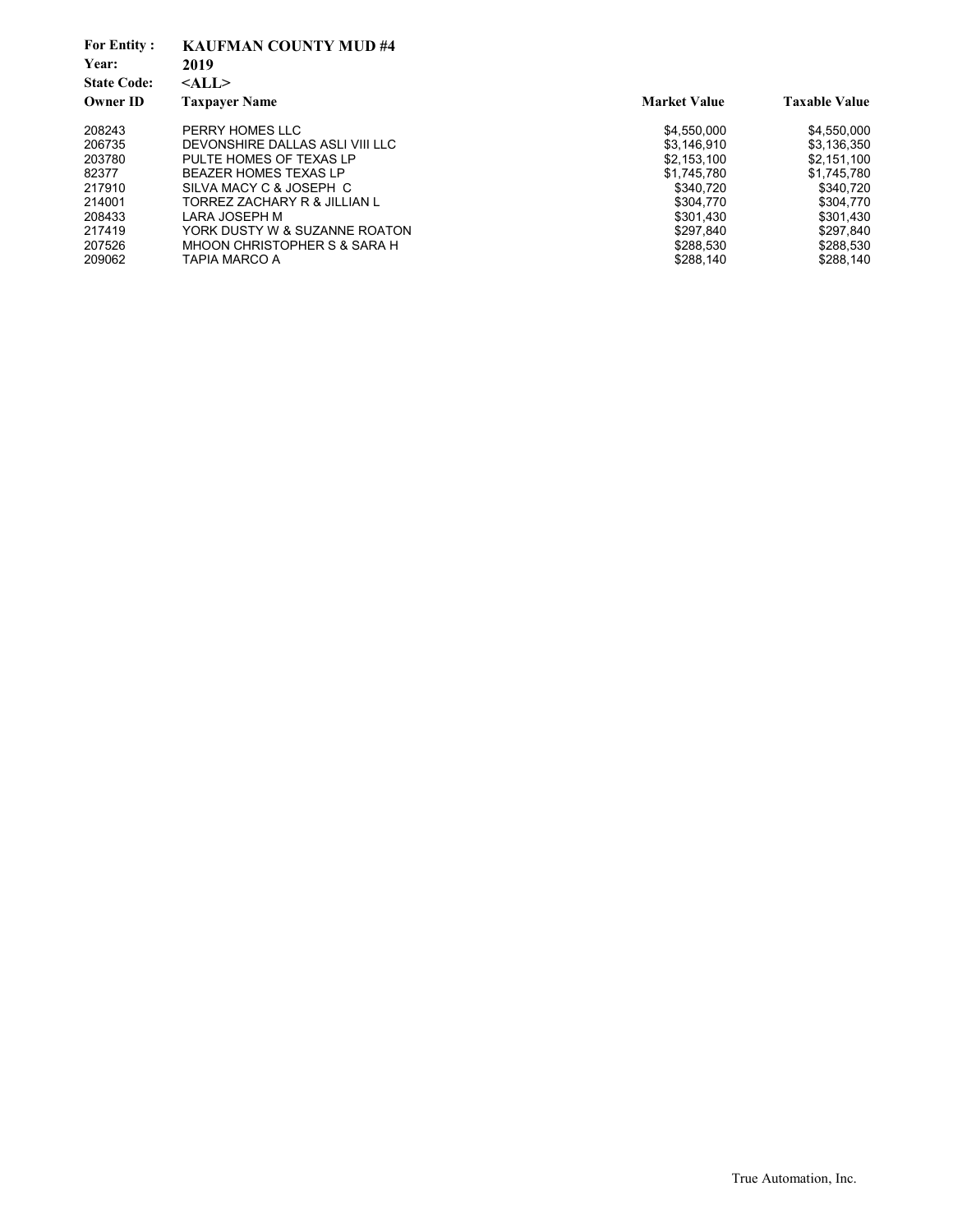| <b>For Entity:</b><br>Year:<br><b>State Code:</b> | <b>KAUFMAN COUNTY MUD#5</b><br>2019<br>$<$ ALL $>$ |                     |                      |  |
|---------------------------------------------------|----------------------------------------------------|---------------------|----------------------|--|
| <b>Owner ID</b>                                   | <b>Taxpayer Name</b>                               | <b>Market Value</b> | <b>Taxable Value</b> |  |
| 200131                                            | <b>CLEMENTS RANCH LLC</b>                          | \$9,976,200         | \$9,976,200          |  |
| 76680                                             | D R HORTON TEXAS LTD                               | \$5,560,820         | \$5.560.820          |  |
| 185740                                            | CTMGT LAND HOLDINGS LP                             | \$5.167.650         | \$5.167.650          |  |
| 161451                                            | LENNAR HOMES OF TEXAS LAND & CONSTRUCTION          | \$5,043,060         | \$5,043,060          |  |
| 199990                                            | HIGHLAND HOMES DALLAS LLC                          | \$2,383,614         | \$2,383,614          |  |
| 201743                                            | <b>GEHAN HOMES LTD</b>                             | \$1.490.900         | \$1.490.900          |  |
| 214142                                            | MM CLEMENTS 10 LLC                                 | \$612.310           | \$612,310            |  |
| 211427                                            | CLEMENTS RANCH HOMEOWNERS ASSOC INC                | \$348.580           | \$348.580            |  |
| 204887                                            | CADG TR SOUTH LLC                                  | \$344.250           | \$344,250            |  |
| 214952                                            | ATHWAL KULDEEP                                     | \$316,340           | \$316,340            |  |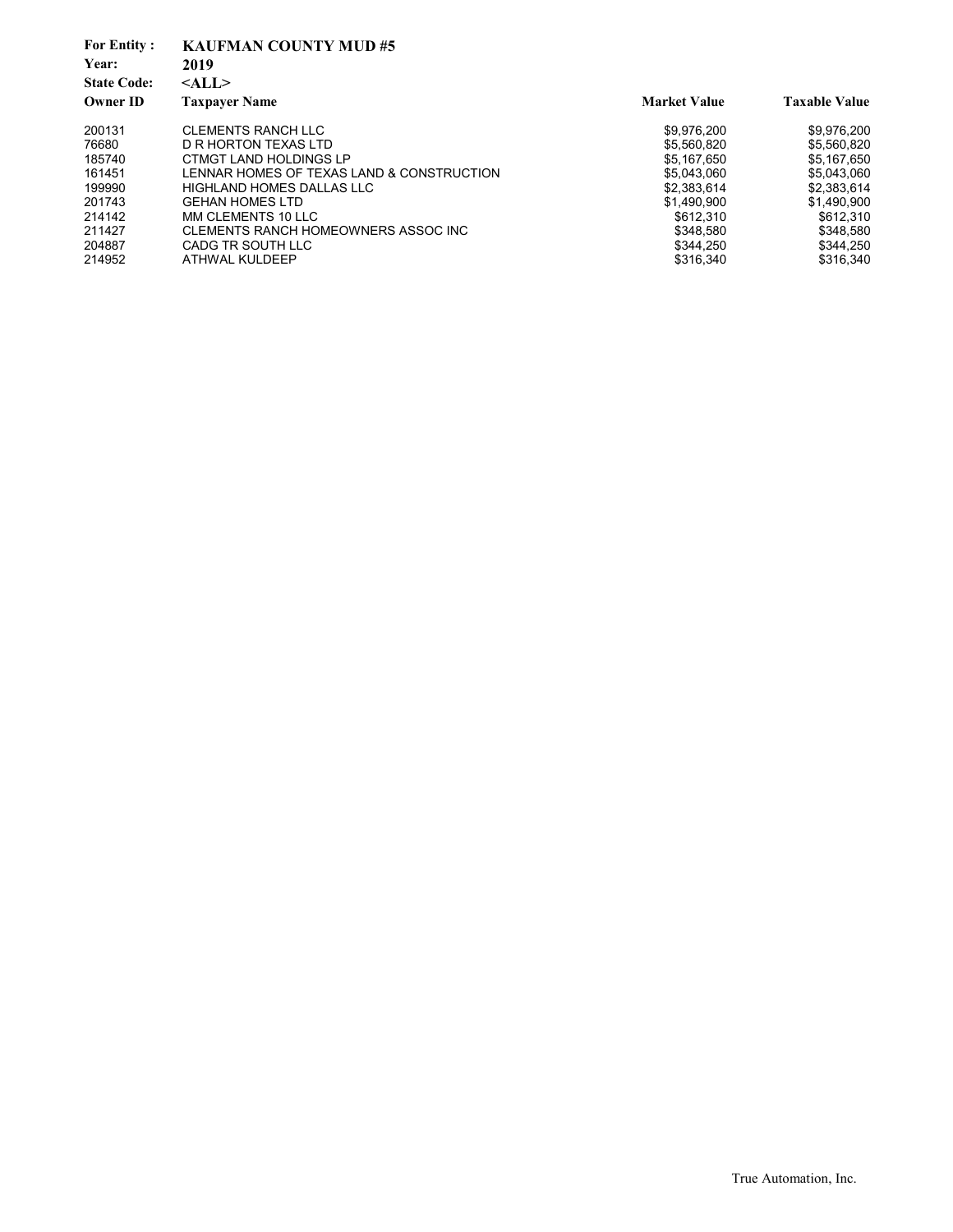| <b>For Entity:</b><br>Year: | <b>KAUFMAN COUNTY MUD#6</b><br>2019 |                     |                      |
|-----------------------------|-------------------------------------|---------------------|----------------------|
| <b>State Code:</b>          | $<$ ALL $>$                         |                     |                      |
| <b>Owner ID</b>             | <b>Taxpayer Name</b>                | <b>Market Value</b> | <b>Taxable Value</b> |
| 206816                      | TRAVIS RANCH MARINA LLC             | \$6,363,300         | \$6,363,300          |
| 204887                      | CADG TR SOUTH LLC                   | \$3,055,000         | \$3,055,000          |
| 76680                       | D R HORTON TEXAS LTD                | \$2.980.697         | \$2.980.697          |
| 211495                      | PULTE HOMES OF TEXAS LP             | \$2.957.260         | \$2.957.260          |
| 212927                      | <b>FORESTAR USA</b>                 | \$2,100,000         | \$2,100,000          |
| 203780                      | PULTE HOMES OF TEXAS LP             | \$1.433.020         | \$1.433.020          |
| 194360                      | ARP 2014-1 BORROWER LLC             | \$1,246,225         | \$1,246,225          |
| 211505                      | AVH DFW LLC                         | \$1,206,000         | \$1,206,000          |
| 178241                      | FUHLER JOZEF JOHAN & MAGGIE         | \$568.550           | \$568,550            |
| 165857                      | THOMAS VIJI V & SHIRLEY C           | \$475.700           | \$475,700            |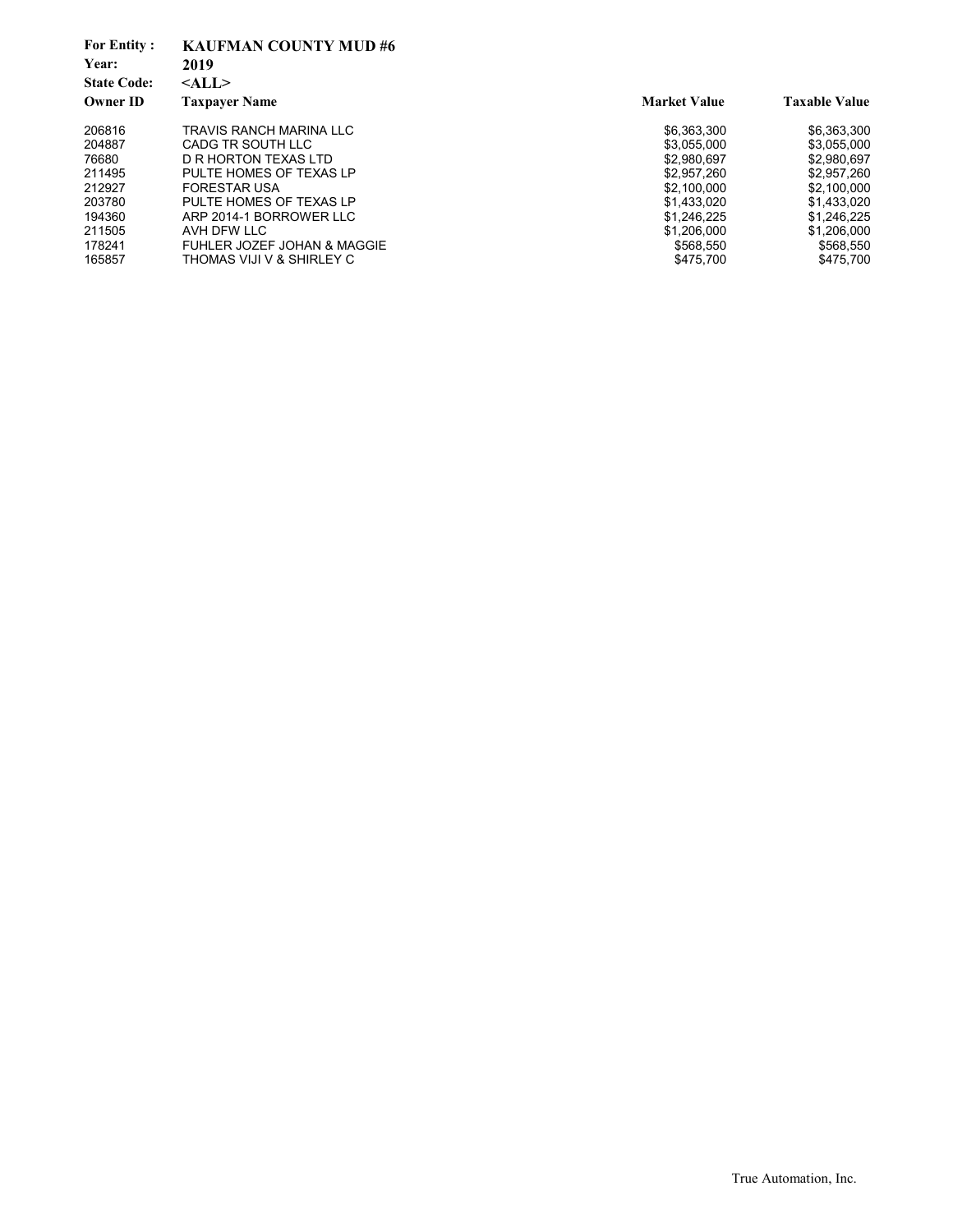| <b>For Entity:</b><br>Year:<br><b>State Code:</b> | <b>KAUFMAN COUNTY MUD#7</b><br>2019<br>$<$ ALL $>$ |                     |                      |
|---------------------------------------------------|----------------------------------------------------|---------------------|----------------------|
| <b>Owner ID</b>                                   | <b>Taxpayer Name</b>                               | <b>Market Value</b> | <b>Taxable Value</b> |
| 215707                                            | CASTLEROCK COMMUNITIES LP                          | \$6,950,000         | \$6,950,000          |
| 76680                                             | D R HORTON TEXAS LTD                               | \$5.179.817         | \$5.179.817          |
| 211505                                            | AVH DFW LLC                                        | \$4,576,061         | \$4,576,061          |
| 178880                                            | MEGATEL HOMES INC                                  | \$1.717.310         | \$1.717.310          |
| 172820                                            | CTMGT TRAVIS RANCH LLC                             | \$1,625,000         | \$1,625,000          |
| 194360                                            | ARP 2014-1 BORROWER LLC                            | \$1,126,236         | \$1.126.236          |
| 193964                                            | AMH 2014-2 BORROWER LLC                            | \$900,642           | \$900,642            |
| 20181                                             | PIRTLE DAVID & SUE                                 | \$780.730           | \$780.730            |
| 200400                                            | MANCINO MICHAEL & LU YI CHUEN                      | \$592.410           | \$580.410            |
| 206816                                            | TRAVIS RANCH MARINA LLC                            | \$554.550           | \$554.550            |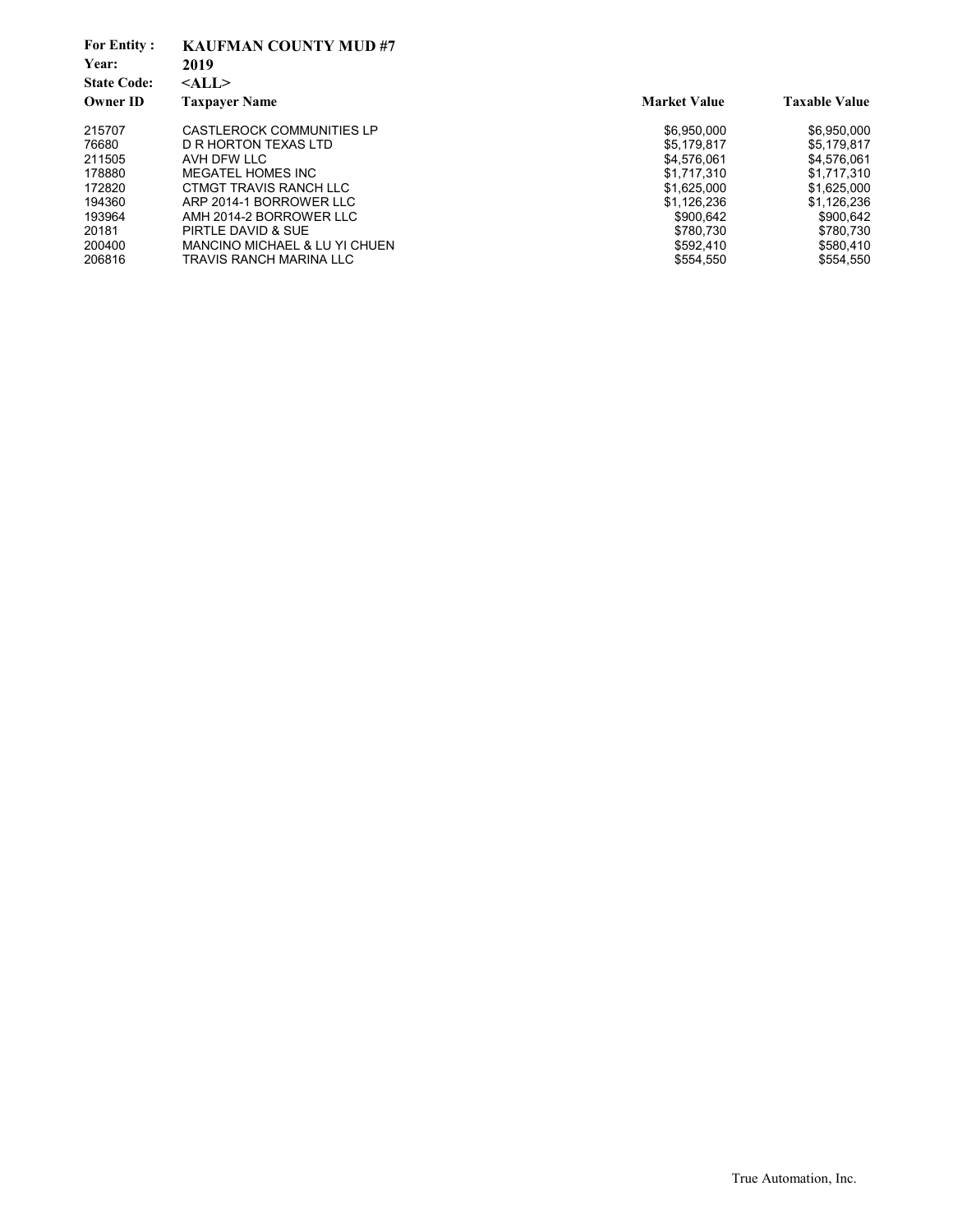| <b>For Entity:</b>          | <b>KAUFMAN COUNTY MUD#9</b> |                     |                      |
|-----------------------------|-----------------------------|---------------------|----------------------|
| Year:<br><b>State Code:</b> | 2019                        |                     |                      |
|                             | $<$ ALL $>$                 |                     |                      |
| Owner ID                    | <b>Taxpayer Name</b>        | <b>Market Value</b> | <b>Taxable Value</b> |
| 166203                      | HW HEARTLAND LP             | \$10,158,410        | \$10,158,410         |
| 204892                      | <b>EDGREN MARK</b>          | \$7.000             | \$7,000              |
| 81677                       | <b>BALES PATRICIA K</b>     | \$7.000             | \$7,000              |
| 81678                       | <b>HUGHES JOHN E JR</b>     | \$7,000             | \$7,000              |
| 81676                       | SNOW DAVID                  | \$7,000             | \$7,000              |
| 81679                       | CHEEK DAVID                 | \$7,000             | \$7,000              |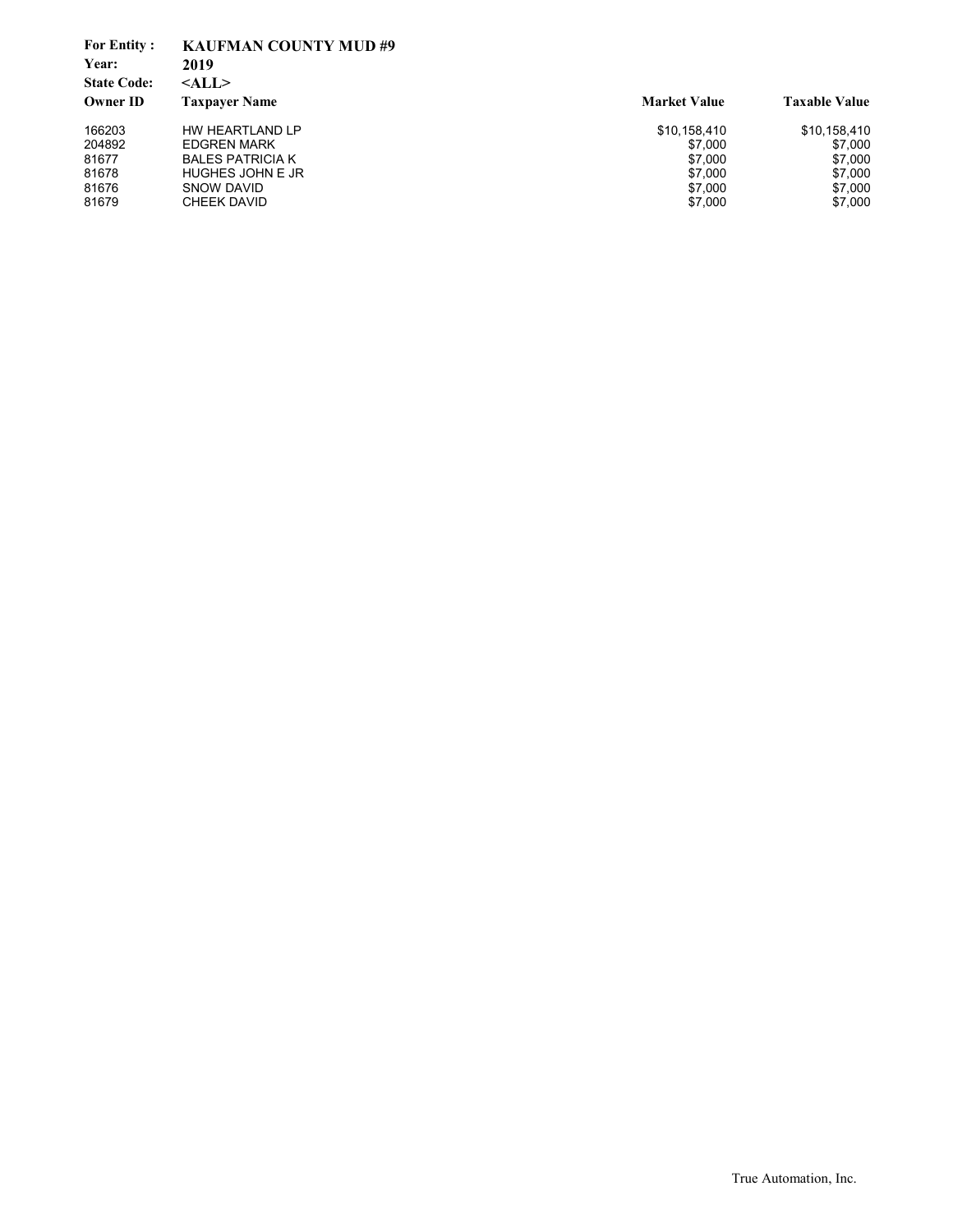| <b>For Entity:</b><br>Year: | <b>KAUFMAN ISD</b><br>2019             |                     |                      |
|-----------------------------|----------------------------------------|---------------------|----------------------|
| <b>State Code:</b>          | $<$ ALL $>$                            |                     |                      |
| <b>Owner ID</b>             | <b>Taxpayer Name</b>                   | <b>Market Value</b> | <b>Taxable Value</b> |
|                             |                                        |                     |                      |
| 26863                       | ATMOS ENERGY MID-TEX DIVISION          | \$33.944.200        | \$33.889.940         |
| 167467                      | SEAWAY CRUDE PIPELINE LP               | \$32.618.540        | \$32,618,540         |
| 206801                      | ITS EQUPMENT LEASING & MAINTENANCE LLC | \$15.022.380        | \$15.022.380         |
| 19013                       | LARRETT INC                            | \$9.270.000         | \$9.270.000          |
| 160705                      | <b>JWS LAND LTD</b>                    | \$9,393,230         | \$8.717.290          |
| 39391                       | WAL-MART REAL ESTATE BUSINESS TRUST    | \$8.548.852         | \$8.548.852          |
| 13699                       | ONCOR ELECTRIC DELIVERY COMPANY        | \$8,094,320         | \$8,094,320          |
| 73279                       | KOLDER INC                             | \$5.720.800         | \$5.720.800          |
| 24594                       | WAL-MART STORES 01-265                 | \$5,216,990         | \$5,216,990          |
| 50379                       | <b>FALCON STEEL INC</b>                | \$4.984.880         | \$4.984.880          |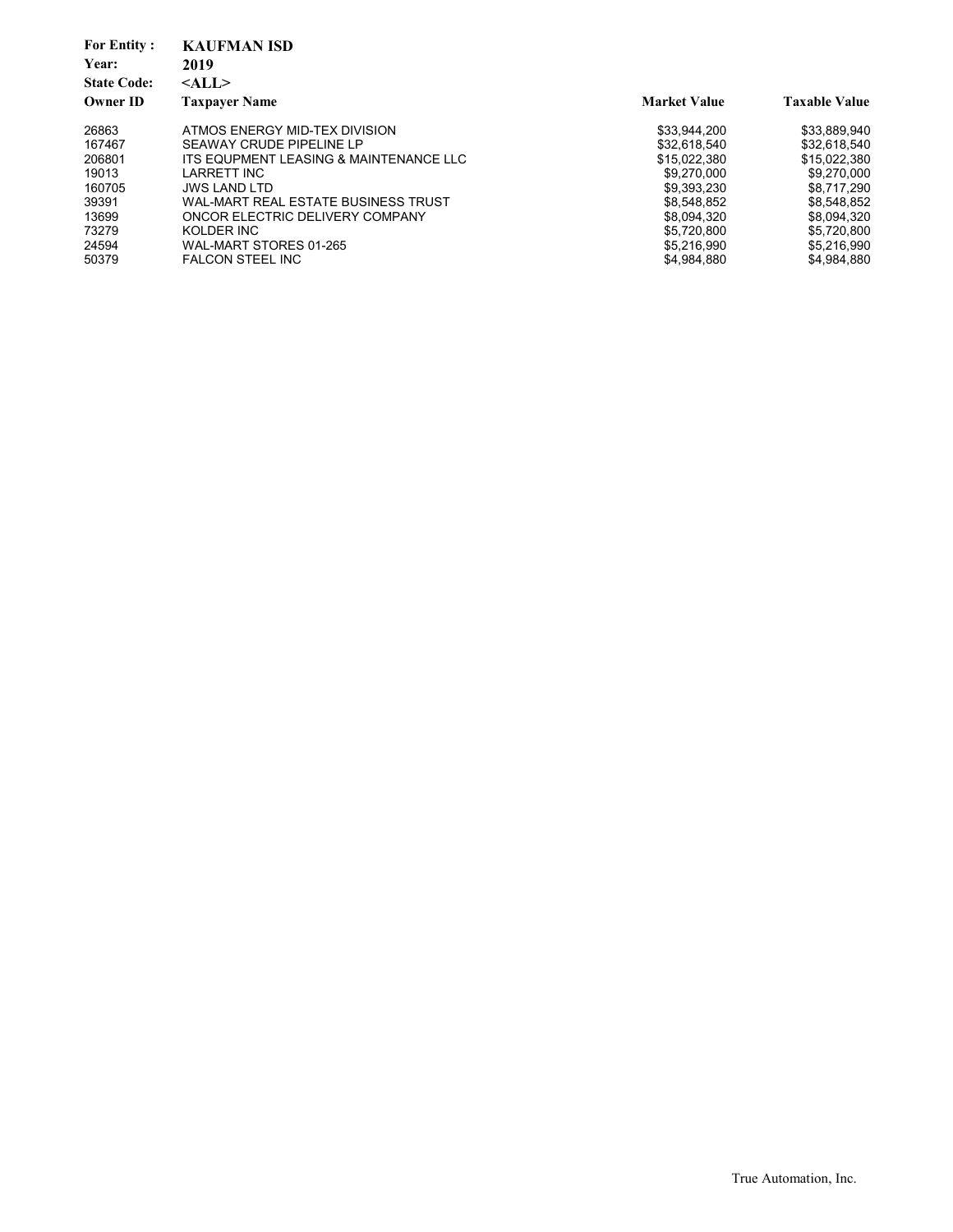| <b>For Entity:</b><br>Year:<br><b>State Code:</b><br><b>Owner ID</b> | KC ESD #1 (KAUFMAN)<br>2019<br>$<$ ALL $>$<br><b>Taxpayer Name</b> | <b>Market Value</b> | <b>Taxable Value</b> |
|----------------------------------------------------------------------|--------------------------------------------------------------------|---------------------|----------------------|
| 167467                                                               | SEAWAY CRUDE PIPELINE LP                                           | \$32,618,540        | \$32,618,540         |
| 26863                                                                | ATMOS ENERGY MID-TEX DIVISION                                      | \$31.057.990        | \$31,004,300         |
| 19013                                                                | <b>LARRETT INC</b>                                                 | \$9.270,000         | \$9,270,000          |
| 13699                                                                | ONCOR ELECTRIC DELIVERY COMPANY                                    | \$5,430,940         | \$5,430,940          |
| 49054                                                                | TRINITY VALLEY ELECTRIC CO-OP                                      | \$3.473.300         | \$3,268,500          |
| 219376                                                               | <b>KOMATSU FINANCIAL LP</b>                                        | \$2.390.820         | \$2,390,820          |
| 66373                                                                | <b>HUNT OIL COMPANY</b>                                            | \$9,111,160         | \$1,829,030          |
| 35724                                                                | SANTA ANITA INC                                                    | \$4.158.700         | \$1,602,490          |
| 217750                                                               | <b>SBR LAND LLC</b>                                                | \$3,351,910         | \$1,214,830          |
| 55735                                                                | <b>MC CLAIN CAROLYN</b>                                            | \$1,670,690         | \$1,203,730          |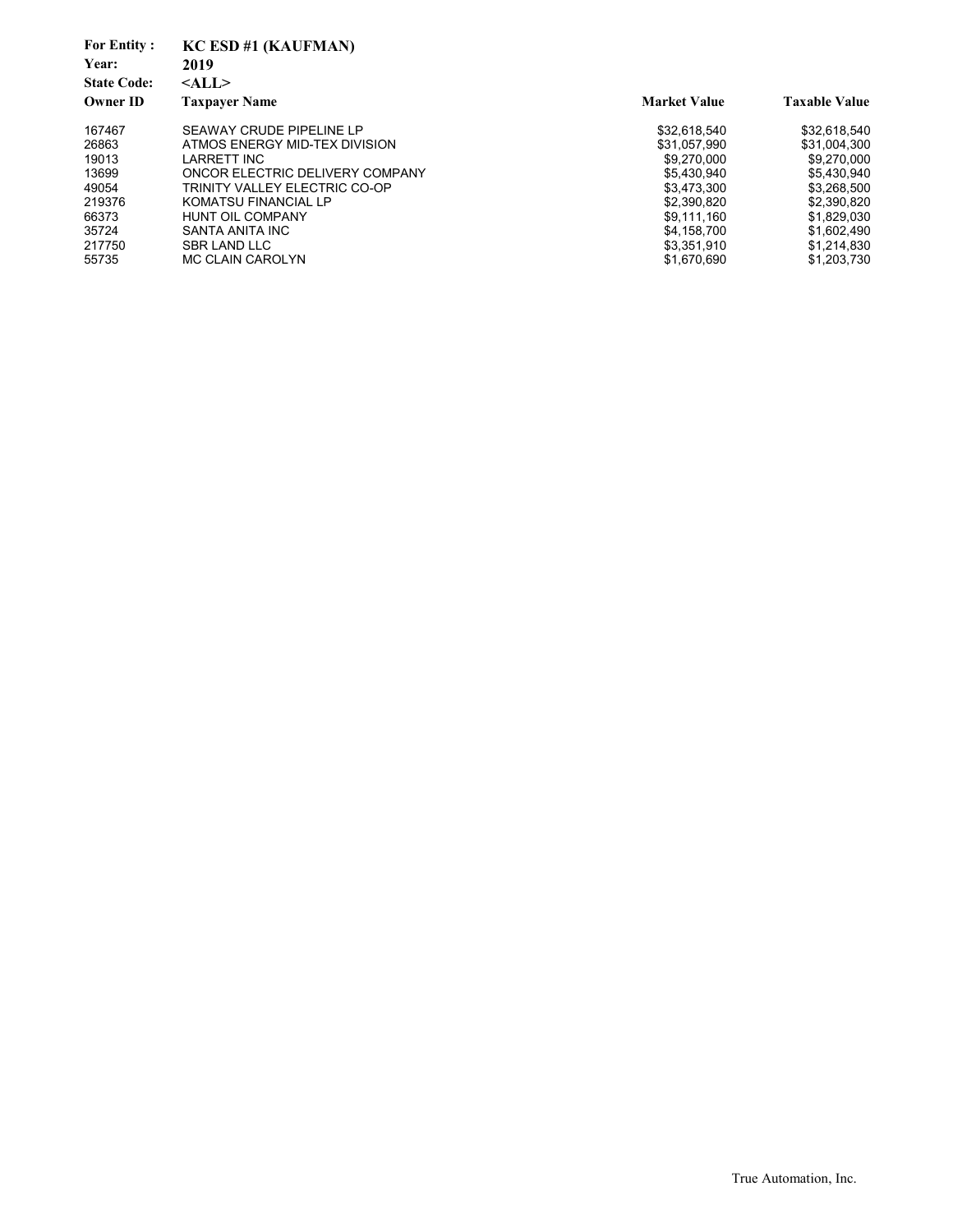| <b>For Entity:</b><br>Year:<br><b>State Code:</b><br><b>Owner ID</b> | KC ESD #2 (MABANK)<br>2019<br>$<$ ALL $>$<br><b>Taxpaver Name</b> | <b>Market Value</b> | <b>Taxable Value</b> |
|----------------------------------------------------------------------|-------------------------------------------------------------------|---------------------|----------------------|
| 51189                                                                | KAUFMAN CO REC CORP                                               | \$2,180,470         | \$2,180,470          |
| 26863                                                                | ATMOS ENERGY MID-TEX DIVISION                                     | \$1.911.480         | \$1,908,740          |
| 21456                                                                | NOWELL DAVID J & ALANA                                            | \$1,805,903         | \$1,805,903          |
| 214166                                                               | TK LIVING TRUST                                                   | \$1.338.050         | \$1,338,050          |
| 79106                                                                | KKD PROPERTIES LTD                                                | \$2.067.650         | \$1,026,060          |
| 202630                                                               | STUART SPENCER R & SNOW KAREN A                                   | \$995.160           | \$995.160            |
| 13699                                                                | ONCOR ELECTRIC DELIVERY COMPANY                                   | \$828,790           | \$828,790            |
| 10872                                                                | <b>MINIAT WILLIAM R</b>                                           | \$776.950           | \$776,950            |
| 186925                                                               | <b>HOLL DAVID B</b>                                               | \$721.870           | \$721.870            |
| 180503                                                               | VARUGHESE THOMAS                                                  | \$3.267.050         | \$717,720            |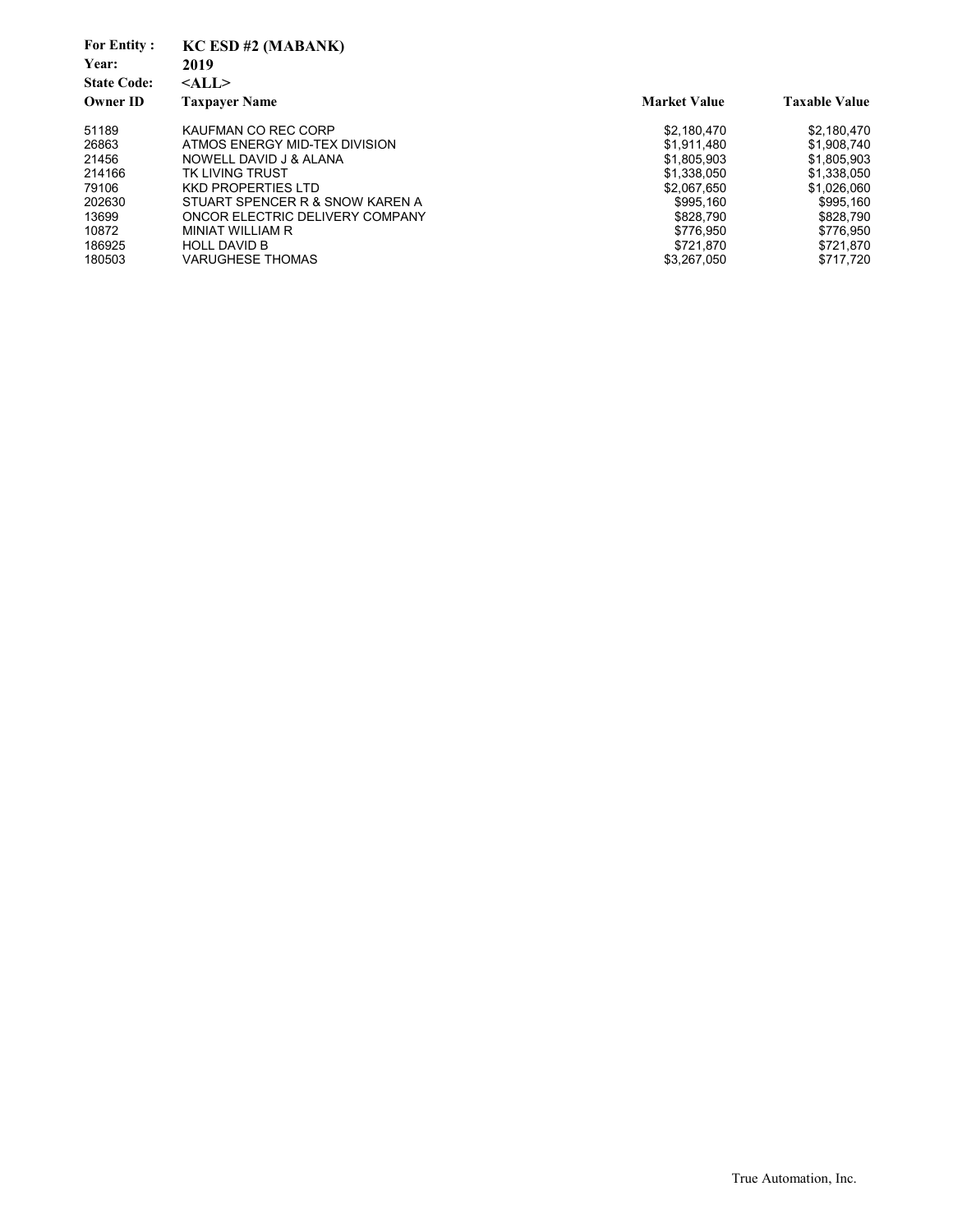| KC ESD #3 (TERRELL)             |                     |                      |
|---------------------------------|---------------------|----------------------|
| 2019                            |                     |                      |
| $<$ ALL $>$                     |                     |                      |
| <b>Taxpaver Name</b>            | <b>Market Value</b> | <b>Taxable Value</b> |
| SEAWAY CRUDE PIPELINE LP        | \$41.231.740        | \$41,231,740         |
| GOSPEL FOR ASIA INC             | \$29,489,860        | \$29,163,570         |
| ONCOR ELECTRIC DELIVERY COMPANY | \$17.299.810        | \$17.299.810         |
| UNION PACIFIC RR CO             | \$10.974.770        | \$10,974,770         |
| ARCOSA AGGREGATES               | \$3.812.340         | \$3,812,340          |
| ACERO BUILDING COMPONENTS LLC   | \$2.998.000         | \$2,998,000          |
| ATMOS ENERGY MID-TEX DIVISION   | \$2,814,840         | \$2,733,640          |
| ARCOSA TRANSIT MIX              | \$2.133.930         | \$2.133.930          |
| UNITED STATES OF AMERICA        | \$2,102,550         | \$1,940,630          |
| SOUTHWESTERN BELL               | \$1,857,550         | \$1,857,550          |
|                                 |                     |                      |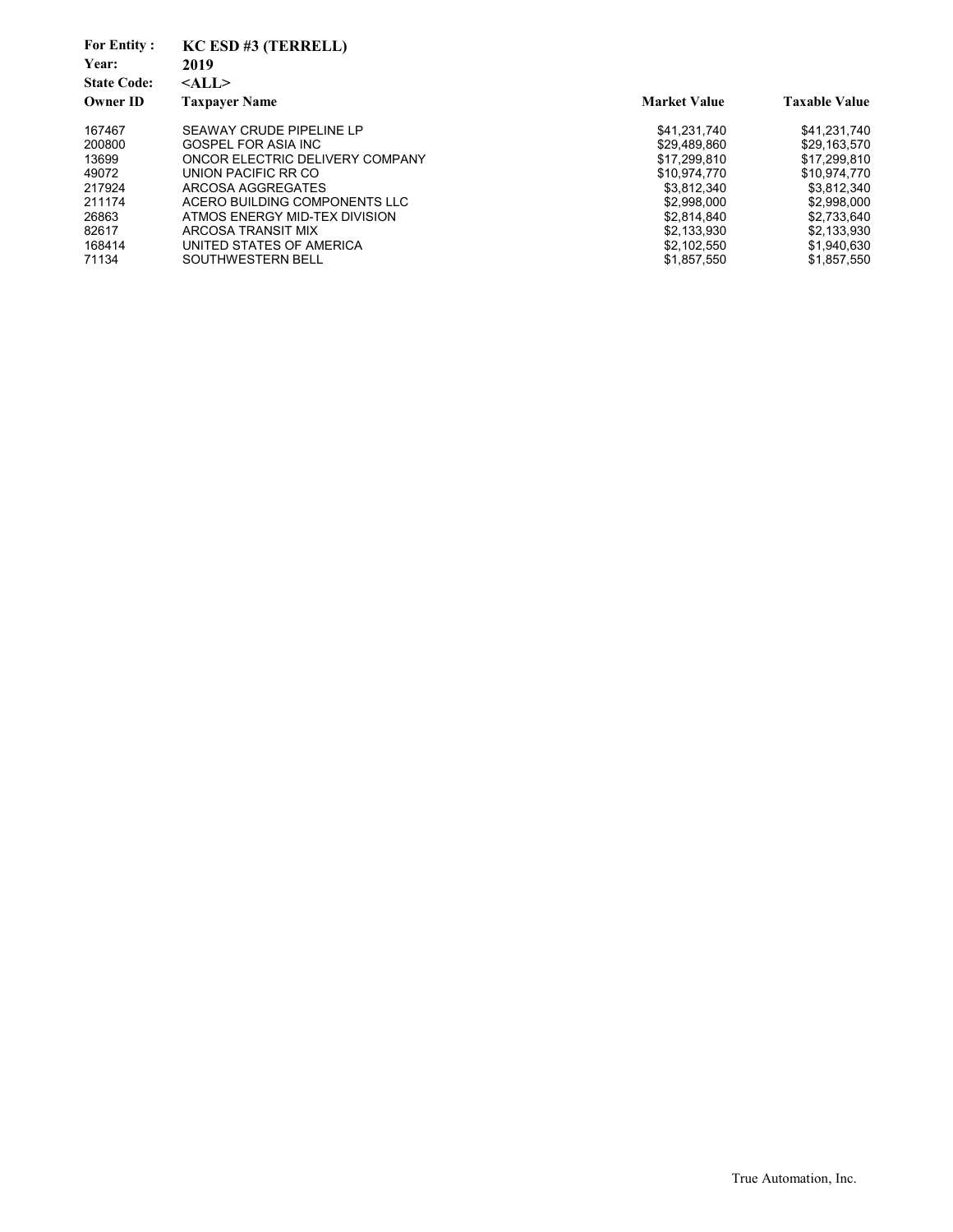| <b>For Entity:</b><br>Year:<br><b>State Code:</b><br><b>Owner ID</b> | $KC$ $ESD$ $#4$ $(KEMP)$<br>2019<br>$<$ ALL $>$<br><b>Taxpaver Name</b> | <b>Market Value</b> | <b>Taxable Value</b> |
|----------------------------------------------------------------------|-------------------------------------------------------------------------|---------------------|----------------------|
| 167467                                                               | SEAWAY CRUDE PIPELINE LP                                                | \$15.090.590        | \$15,090,590         |
| 216953                                                               | TFG HAMLINS LLC                                                         | \$13.155.560        | \$13.155.560         |
| 77490                                                                | ARCOSA AGGREGATES INC                                                   | \$16.220.230        | \$11.541.850         |
| 13699                                                                | ONCOR ELECTRIC DELIVERY COMPANY                                         | \$4.096.410         | \$4,096,410          |
| 169992                                                               | <b>LARSON ELECTRONICS</b>                                               | \$3,655,340         | \$3,655,340          |
| 49054                                                                | TRINITY VALLEY ELECTRIC CO-OP                                           | \$2.114.710         | \$2.114.710          |
| 49557                                                                | KCCC INC                                                                | \$1,759,670         | \$1,759,670          |
| 195667                                                               | TFT REAL ESTATE LLC                                                     | \$1.541.320         | \$1.541.320          |
| 45018                                                                | CARNEY LAND & CATTLE L P                                                | \$7.981.360         | \$1,205,490          |
| 164938                                                               | PATTERSON JOHN B & JENNIFER M                                           | \$1,113,030         | \$856.540            |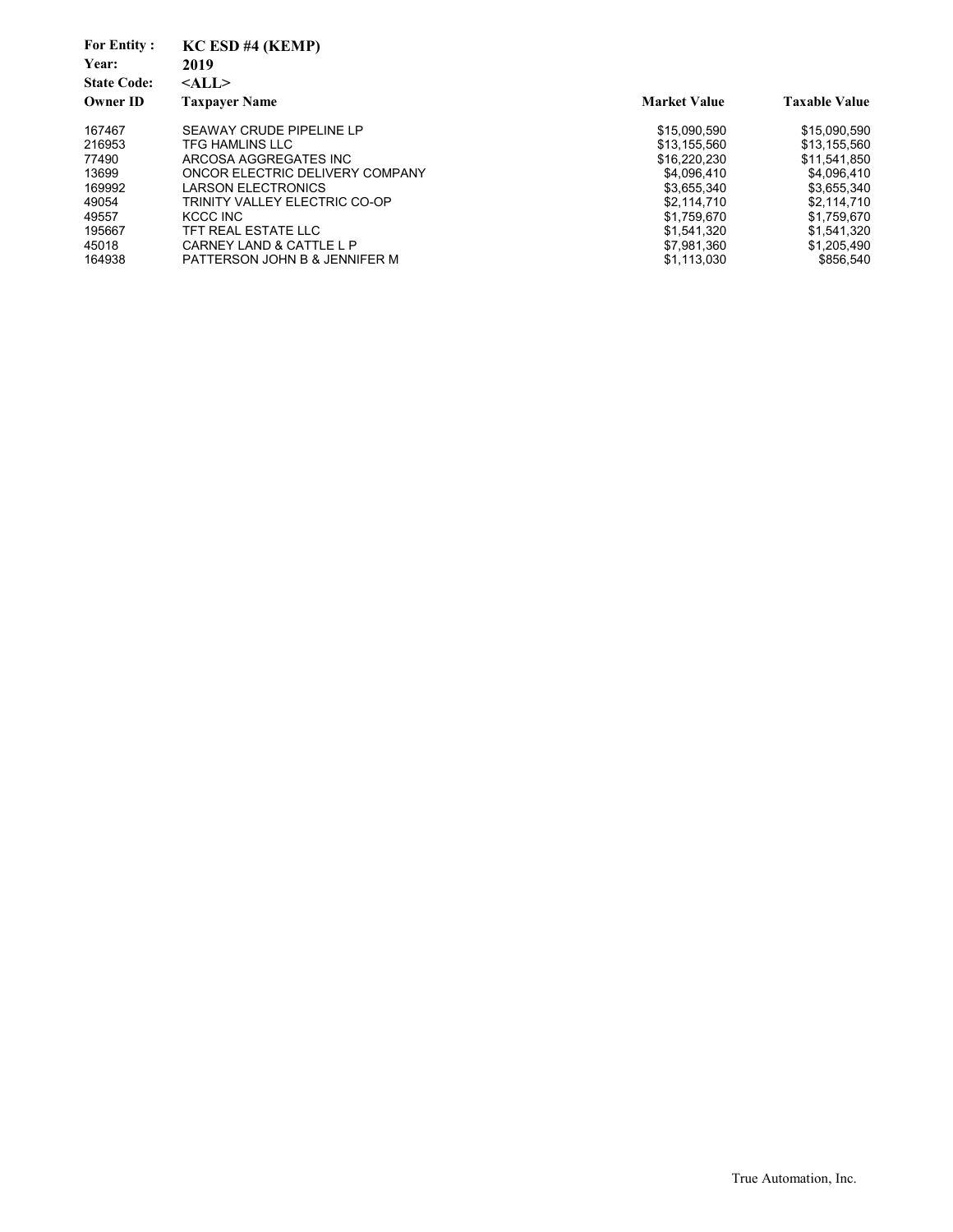| <b>For Entity:</b><br>Year:<br><b>State Code:</b><br><b>Owner ID</b> | $KC$ ESD #5 (SCURRY)<br>2019<br>$<$ ALL $>$<br><b>Taxpayer Name</b> | <b>Market Value</b> | <b>Taxable Value</b> |
|----------------------------------------------------------------------|---------------------------------------------------------------------|---------------------|----------------------|
|                                                                      |                                                                     |                     |                      |
| 167467                                                               | SEAWAY CRUDE PIPELINE LP                                            | \$23.546.660        | \$23.546.660         |
| 193770                                                               | FREEDOM HEALTHCARE PROPERTIES OF TEXAS LLC                          | \$3.712.180         | \$3,712,180          |
| 46032                                                                | LATTIMORE MATERIALS CO L P                                          | \$6.985.280         | \$3.313.270          |
| 69183                                                                | <b>PAPPY S SAND &amp; GRAVEL</b>                                    | \$2,384,260         | \$2.384.260          |
| 181980                                                               | <b>WILBUR ELLIS COMPANY</b>                                         | \$1,819,930         | \$1,819,930          |
| 219270                                                               | <b>HANSON AGGREGATES LLC</b>                                        | \$1,483,420         | \$1,483,420          |
| 13699                                                                | ONCOR ELECTRIC DELIVERY COMPANY                                     | \$1.384.380         | \$1.384.380          |
| 49054                                                                | TRINITY VALLEY ELECTRIC CO-OP                                       | \$1.273.440         | \$1.217.360          |
| 205881                                                               | <b>WILBUR ELLIS FEED LLC</b>                                        | \$1,178,770         | \$1,178,770          |
| 162786                                                               | JOYNER JEFFREY RYAN                                                 | \$1,952,630         | \$1,112,290          |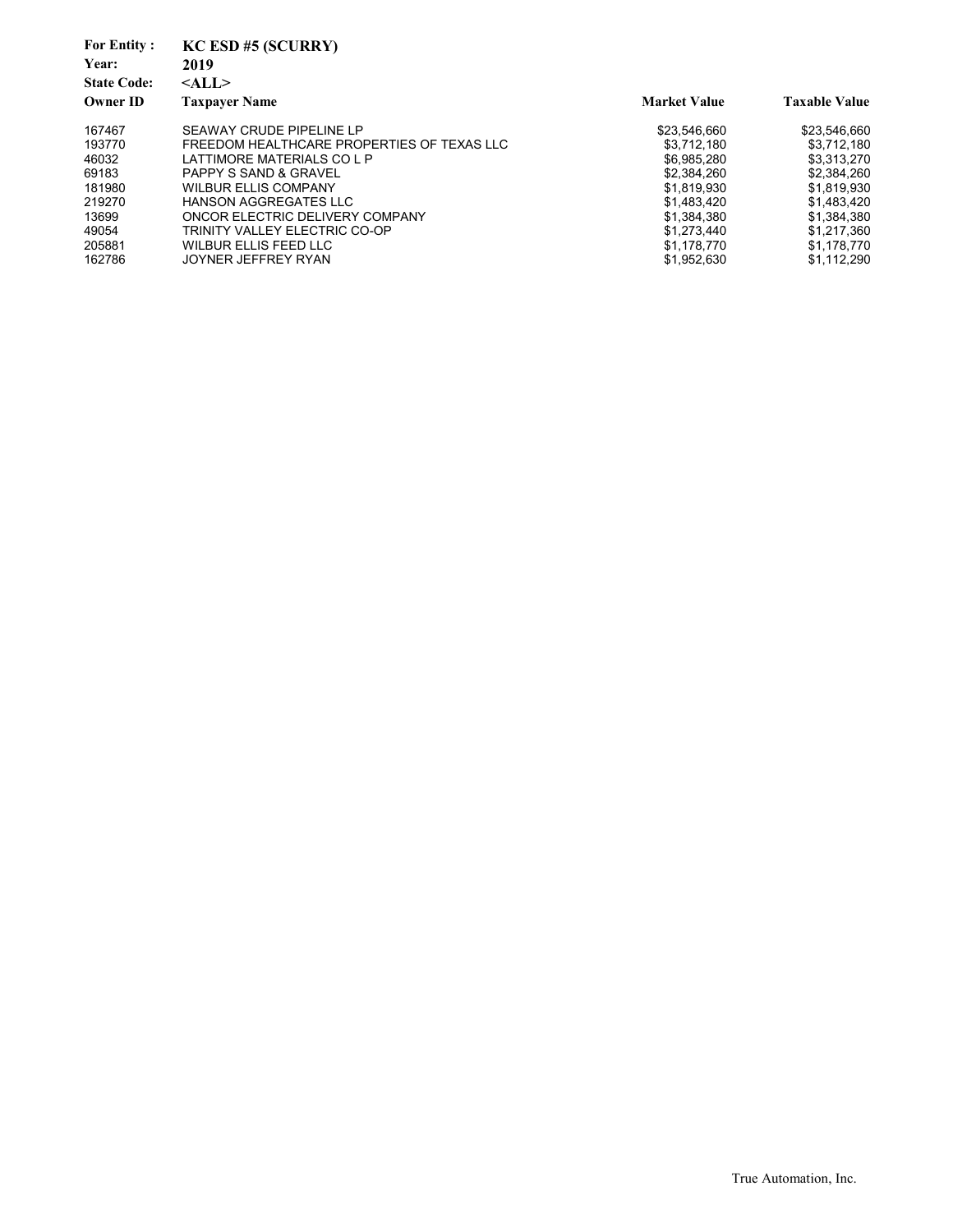| <b>For Entity:</b><br>Year:<br><b>State Code:</b><br><b>Owner ID</b> | $KC$ ESD #6 (FORNEY)<br>2019<br>$<$ ALL $>$<br><b>Taxpayer Name</b> | <b>Market Value</b> | <b>Taxable Value</b> |
|----------------------------------------------------------------------|---------------------------------------------------------------------|---------------------|----------------------|
| 29105                                                                | LA FRONTERA HOLDINGS LLC                                            | \$709.607.280       | \$580,332,380        |
| 26863                                                                | ATMOS ENERGY MID-TEX DIVISION                                       | \$22.221.850        | \$22.156.220         |
| 76680                                                                | D R HORTON TEXAS LTD                                                | \$15.119.952        | \$14.414.152         |
| 50837                                                                | ABOX PAPERBOARD                                                     | \$13.799.610        | \$13,799,610         |
| 13699                                                                | ONCOR ELECTRIC DELIVERY COMPANY                                     | \$11.501.400        | \$11.200.050         |
| 200131                                                               | <b>CLEMENTS RANCH LLC</b>                                           | \$8.673.020         | \$8.673.020          |
| 211505                                                               | AVH DFW LLC                                                         | \$8,207,009         | \$8,207,009          |
| 206816                                                               | TRAVIS RANCH MARINA LLC                                             | \$7.554.220         | \$7,554,220          |
| 212927                                                               | <b>FORESTAR USA</b>                                                 | \$7,261,730         | \$7,261,730          |
| 215707                                                               | <b>CASTLEROCK COMMUNITIES LP</b>                                    | \$7,000,000         | \$7,000,000          |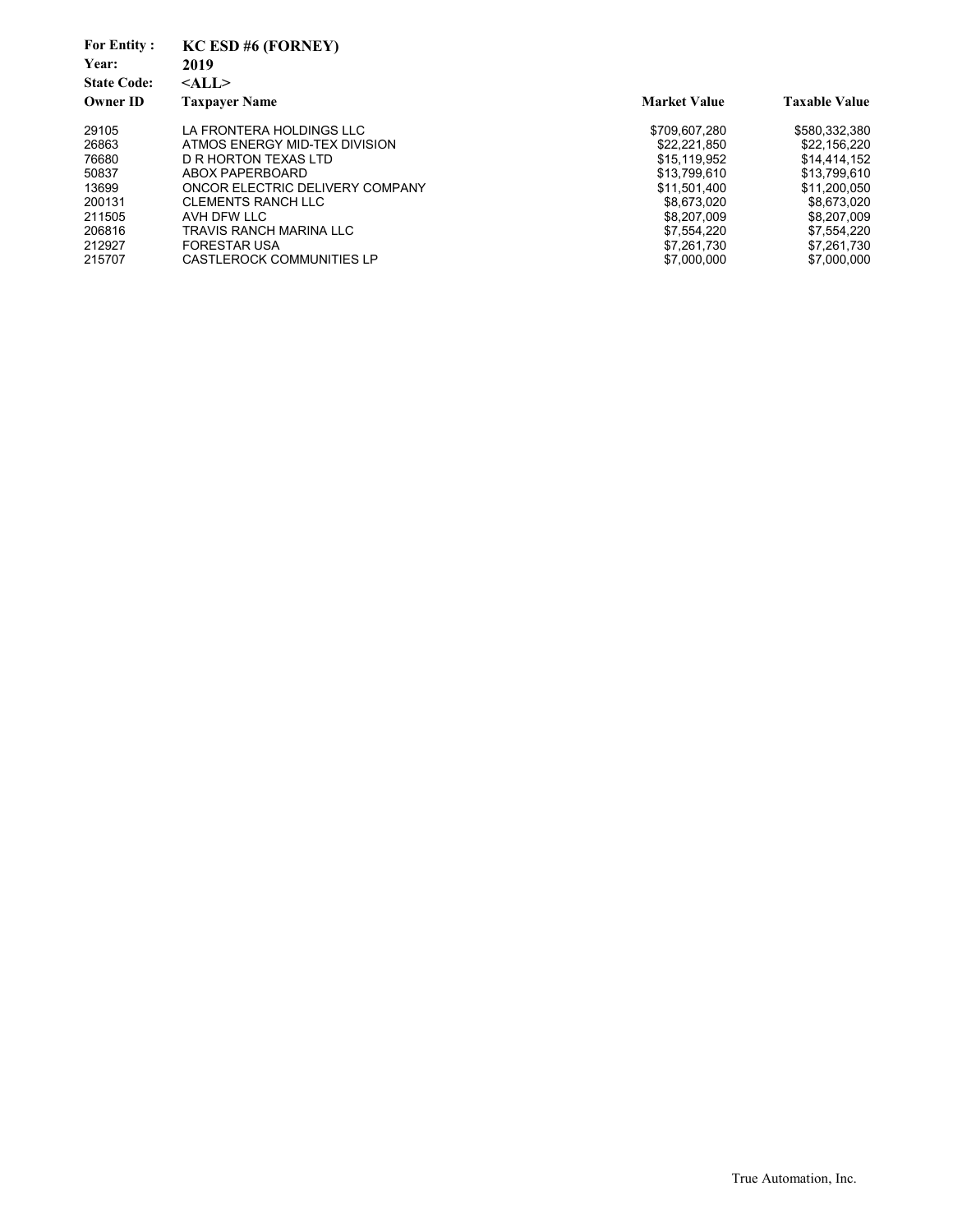| <b>For Entity:</b><br>Year:<br><b>State Code:</b><br><b>Owner ID</b> | KC ESD #7 (CRANDALL)<br>2019<br>$<$ ALL $>$<br><b>Taxpayer Name</b> | <b>Market Value</b> | <b>Taxable Value</b> |
|----------------------------------------------------------------------|---------------------------------------------------------------------|---------------------|----------------------|
| 200030                                                               | LENNAR HOMES OF TEXAS LAND & CONSTRUCTION LTD                       | \$9,716,412         | \$9,716,412          |
| 166203                                                               | HW HEARTLAND LP                                                     | \$29.944.610        | \$6,186,030          |
| 209543                                                               | UST HEARTLAND LP                                                    | \$5.917.500         | \$5,917,500          |
| 33772                                                                | STAR MOBILE HOMES LP                                                | \$5,189,550         | \$5,144,081          |
| 193762                                                               | <b>HMH LIFESTYLES LP</b>                                            | \$3,550,590         | \$3,550,590          |
| 201969                                                               | TRANSCANADA KEYSTONE PIPELINE LP                                    | \$3,519,590         | \$3,519,590          |
| 193261                                                               | <b>BLOOMFIELD HOMES LP</b>                                          | \$3,415,340         | \$3,415,340          |
| 218277                                                               | IH OPERATIONS LLC                                                   | \$2,862,300         | \$2.862.300          |
| 217136                                                               | SOCFM DEVELOPER LLC                                                 | \$2,104,920         | \$2,104,920          |
| 193964                                                               | AMH 2014-2 BORROWER LLC                                             | \$2,053,837         | \$2,053,837          |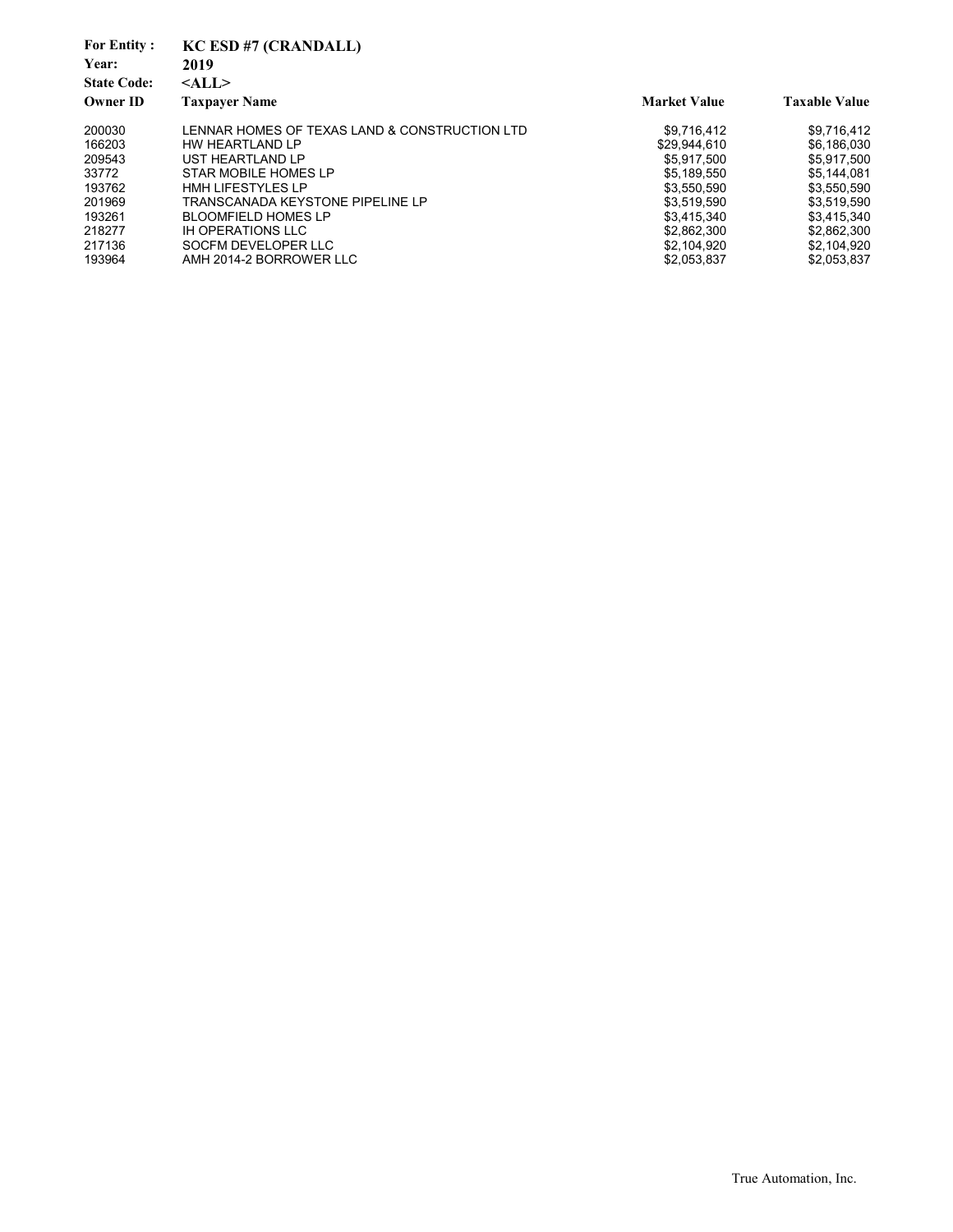| <b>For Entity:</b><br>Year: | <b>KEMP ISD</b><br>2019         |                     |                      |
|-----------------------------|---------------------------------|---------------------|----------------------|
| <b>State Code:</b>          | $<$ ALL $>$                     |                     |                      |
| <b>Owner ID</b>             | <b>Taxpayer Name</b>            | <b>Market Value</b> | <b>Taxable Value</b> |
| 167467                      | SEAWAY CRUDE PIPELINE LP        | \$15,090,590        | \$15,090,590         |
| 216953                      | <b>TFG HAMLINS LLC</b>          | \$13.155.560        | \$13,155,560         |
| 165240                      | KEMP LAKESIDE INVESTOR LLC      | \$12.365.040        | \$12,203,480         |
| 77490                       | ARCOSA AGGREGATES INC           | \$16,220,230        | \$11.541.850         |
| 198280                      | MRT OF KEMP TX SNF LLC          | \$5.250,000         | \$5,250,000          |
| 13699                       | ONCOR ELECTRIC DELIVERY COMPANY | \$4.662.020         | \$4,641,560          |
| 169992                      | <b>LARSON ELECTRONICS</b>       | \$3,655,340         | \$2,979,415          |
| 49054                       | TRINITY VALLEY ELECTRIC CO-OP   | \$2.114.710         | \$2.114.710          |
| 183804                      | WITHERS DANA & DEVIN            | \$1,781,060         | \$1,781,060          |
| 49557                       | KCCC INC                        | \$1,759,670         | \$1.759.670          |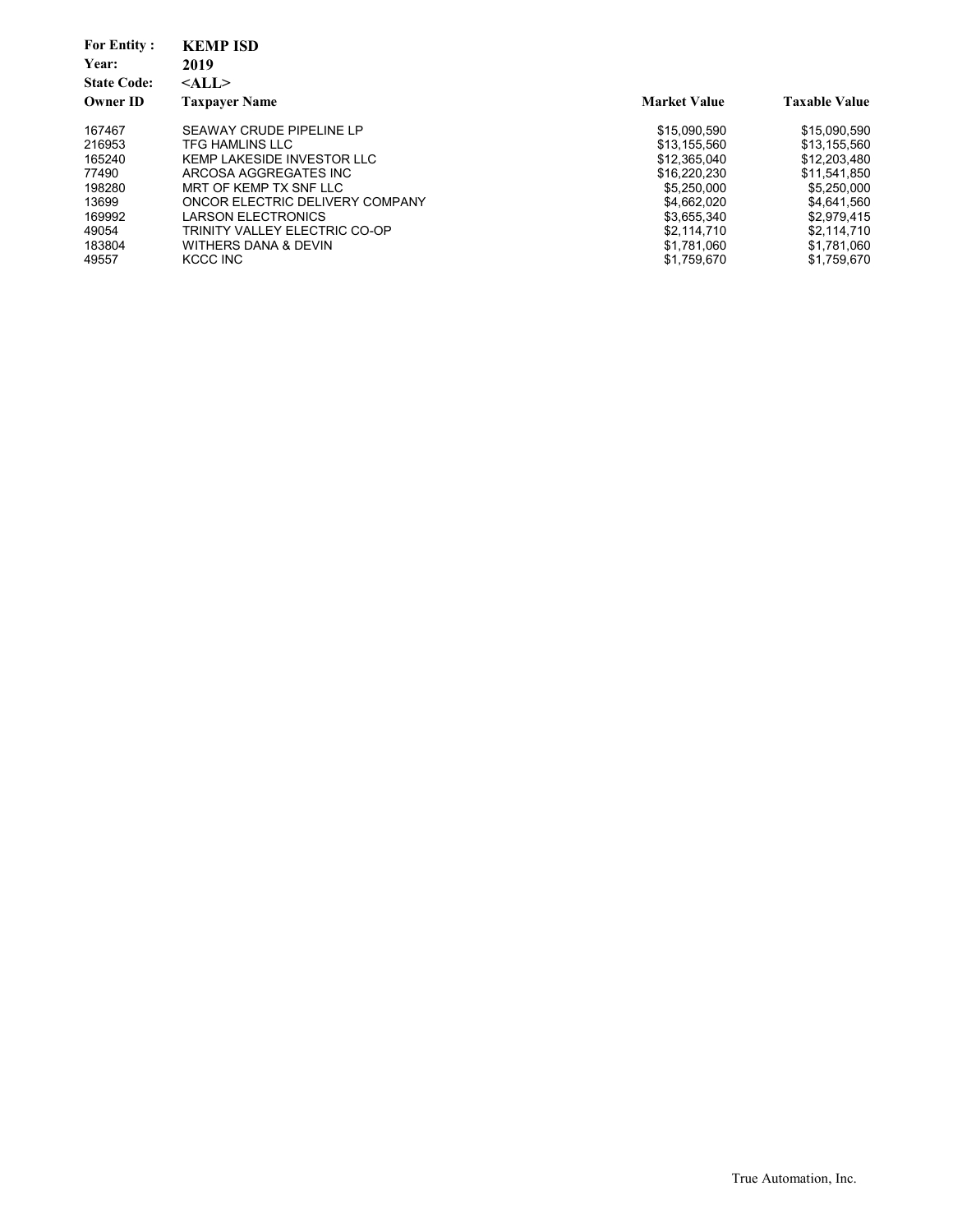| <b>For Entity:</b><br>Year:<br><b>State Code:</b><br><b>Owner ID</b> | <b>LAKE VISTA RANCH MUD#9</b><br>2019<br>$<$ ALL $>$<br><b>Taxpayer Name</b> | <b>Market Value</b> | <b>Taxable Value</b> |
|----------------------------------------------------------------------|------------------------------------------------------------------------------|---------------------|----------------------|
| 189804                                                               | <b>HGYC LLC</b>                                                              | \$1,251,600         | \$255,060            |
| 219417                                                               | <b>SSC SERVICE SOLUTIONS</b>                                                 | \$11.360            | \$11,360             |
| 202752                                                               | <b>HGYC LLC</b>                                                              | \$375.280           | \$1,250              |
| 205115                                                               | ROCKWALL ISD                                                                 | \$19,359,840        | \$0                  |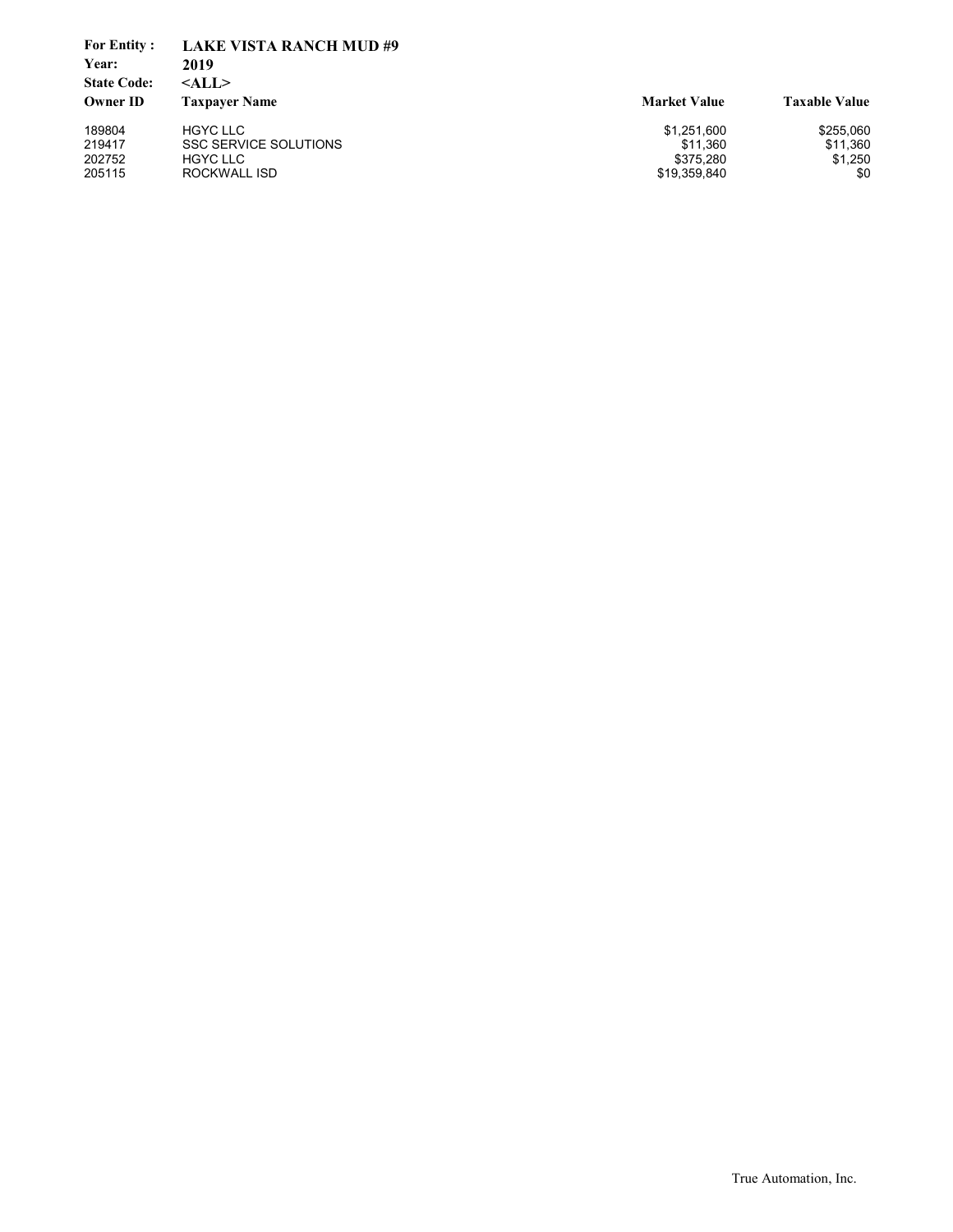| <b>For Entity:</b><br>Year: | <b>MABANK ISD</b><br>2019         |                     |                      |
|-----------------------------|-----------------------------------|---------------------|----------------------|
| <b>State Code:</b>          | $<$ ALL $>$                       |                     |                      |
| <b>Owner ID</b>             | <b>Taxpayer Name</b>              | <b>Market Value</b> | <b>Taxable Value</b> |
| 30645                       | SOLAR TURBINES INC                | \$29.780.870        | \$29,780,870         |
| 13699                       | ONCOR ELECTRIC DELIVERY COMPANY   | \$2,700,070         | \$2,700,070          |
| 26863                       | ATMOS ENERGY MID-TEX DIVISION     | \$2.572.400         | \$2,569,660          |
| 173978                      | KBC SIENNA LLC                    | \$2,500,360         | \$2,500,360          |
| 50388                       | <b>EAGLE METAL PRODUCTS</b>       | \$2,341,830         | \$2,341,830          |
| 209396                      | WATT HOWIE & MAGGIE PROJECT 2 LLC | \$2.202.140         | \$2,202,140          |
| 60105                       | ANTHONY WAYNE & MARY ANN          | \$2.287.130         | \$2,190,132          |
| 51189                       | KAUFMAN CO REC CORP               | \$2.180.470         | \$2,180,470          |
| 203589                      | URECH RONALD W & RYAN K           | \$1,909,910         | \$1,909,910          |
| 216398                      | MABANK 505 LLC                    | \$1.805.140         | \$1.805.140          |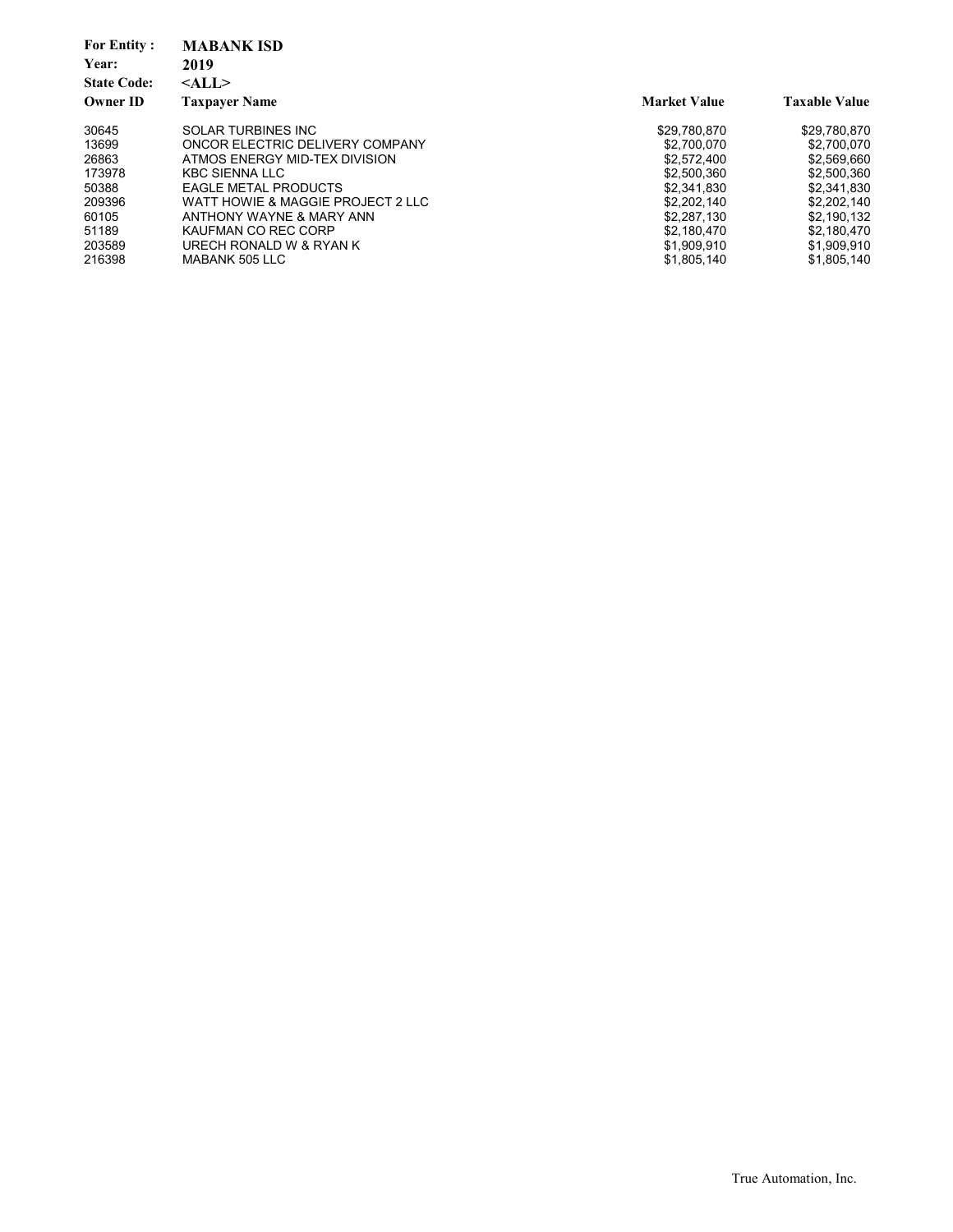| <b>For Entity:</b><br>Year:<br><b>State Code:</b><br><b>Owner ID</b> | <b>MARKET CENTER PUBLIC IMP DIST</b><br>2019<br>$<$ ALL $>$<br><b>Taxpayer Name</b> | <b>Market Value</b> | <b>Taxable Value</b> |
|----------------------------------------------------------------------|-------------------------------------------------------------------------------------|---------------------|----------------------|
|                                                                      |                                                                                     |                     |                      |
| 191399                                                               | <b>BUC-EES LTD</b>                                                                  | \$15,936,390        | \$15,936,390         |
| 201243                                                               | <b>TERFIS LLC</b>                                                                   | \$5.812.960         | \$5,812,960          |
| 211471                                                               | SHIV HOSPITALITY GROUP TERRELL LLC                                                  | \$2,094,900         | \$2.094.900          |
| 213644                                                               | TEXAS SUNFLOWER LTD ET AL                                                           | \$1,487,230         | \$1,487,230          |
| 201543                                                               | <b>HALLE PROPERTIES LLC</b>                                                         | \$1,417,480         | \$1,417,480          |
| 198481                                                               | <b>FOX PARTNERS LP</b>                                                              | \$1,250,000         | \$1.250.000          |
| 195628                                                               | WARREN JOHN H & SANDRA A TRUSTEES WARREN FAMILY TRUS                                | \$1,100,000         | \$1,100,000          |
| 169172                                                               | TERRELL MARKET CENTER LTD                                                           | \$1.009.020         | \$1.009.020          |
| 215842                                                               | INFINITY 8 HOSPITALITY LLC                                                          | \$931.530           | \$931,530            |
| 205245                                                               | <b>DISCOUNT TIRE</b>                                                                | \$315.760           | \$315.760            |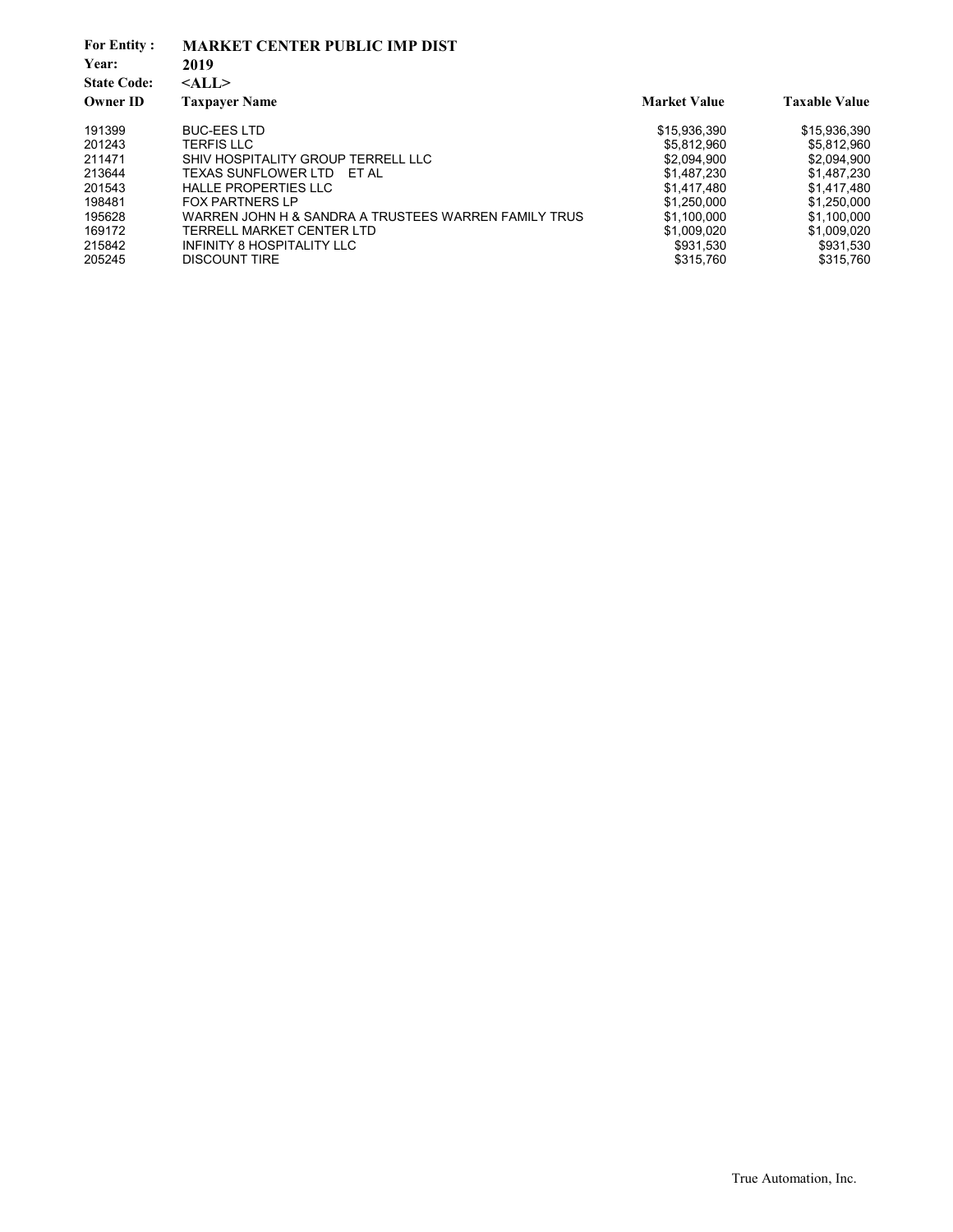| <b>For Entity :</b><br>Year:<br><b>State Code:</b><br><b>Owner ID</b> | <b>MOORE FARM WCID</b><br>2019<br>$<$ ALL $>$<br><b>Taxpaver Name</b> | <b>Market Value</b> | <b>Taxable Value</b> |
|-----------------------------------------------------------------------|-----------------------------------------------------------------------|---------------------|----------------------|
| 202950                                                                | MOORE FARM CONTROL AND IMPROVEMENT                                    | \$547.580           | \$0                  |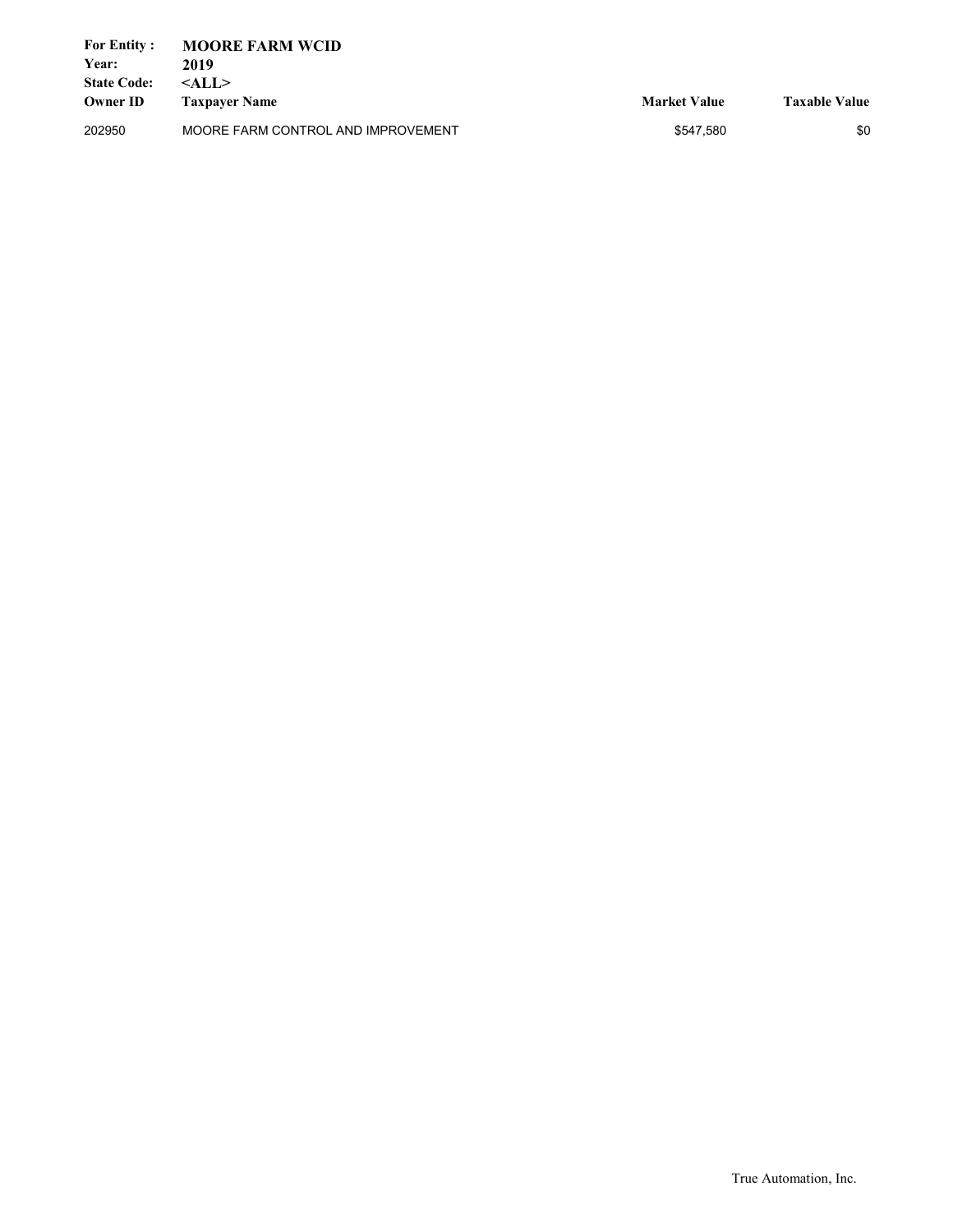| <b>For Entity:</b><br>Year:<br><b>State Code:</b> | <b>OUINLAN ISD</b><br>2019<br>$<$ ALL $>$ |                     |                      |
|---------------------------------------------------|-------------------------------------------|---------------------|----------------------|
| <b>Owner ID</b>                                   | <b>Taxpaver Name</b>                      | <b>Market Value</b> | <b>Taxable Value</b> |
| 83776                                             | AVINA PROPERTIES LLC                      | \$1,160,470         | \$1,160,470          |
| 13699                                             | ONCOR ELECTRIC DELIVERY COMPANY           | \$797,320           | \$797.320            |
| 74833                                             | MONTEALVO CANDIDO & CATALINA              | \$414.140           | \$389.140            |
| 16191                                             | ROCK SOLID CRUSHED STONE                  | \$360.420           | \$360.420            |
| 186253                                            | WEILDLER CHRISTOPHER D                    | \$337.960           | \$312,960            |
| 196643                                            | ANDERSON GARY                             | \$345.630           | \$282,401            |
| 167081                                            | <b>VENTURA NICK C &amp; DIANN M</b>       | \$409.730           | \$277.710            |
| 62572                                             | <b>SUN &amp; ELLIS PROPERTIES</b>         | \$268.200           | \$268.200            |
| 16316                                             | PANNKUK BOBBY JR & LIBBY L                | \$262.130           | \$262,130            |
| 212957                                            | ORONA ALFONSO                             | \$252.670           | \$252.670            |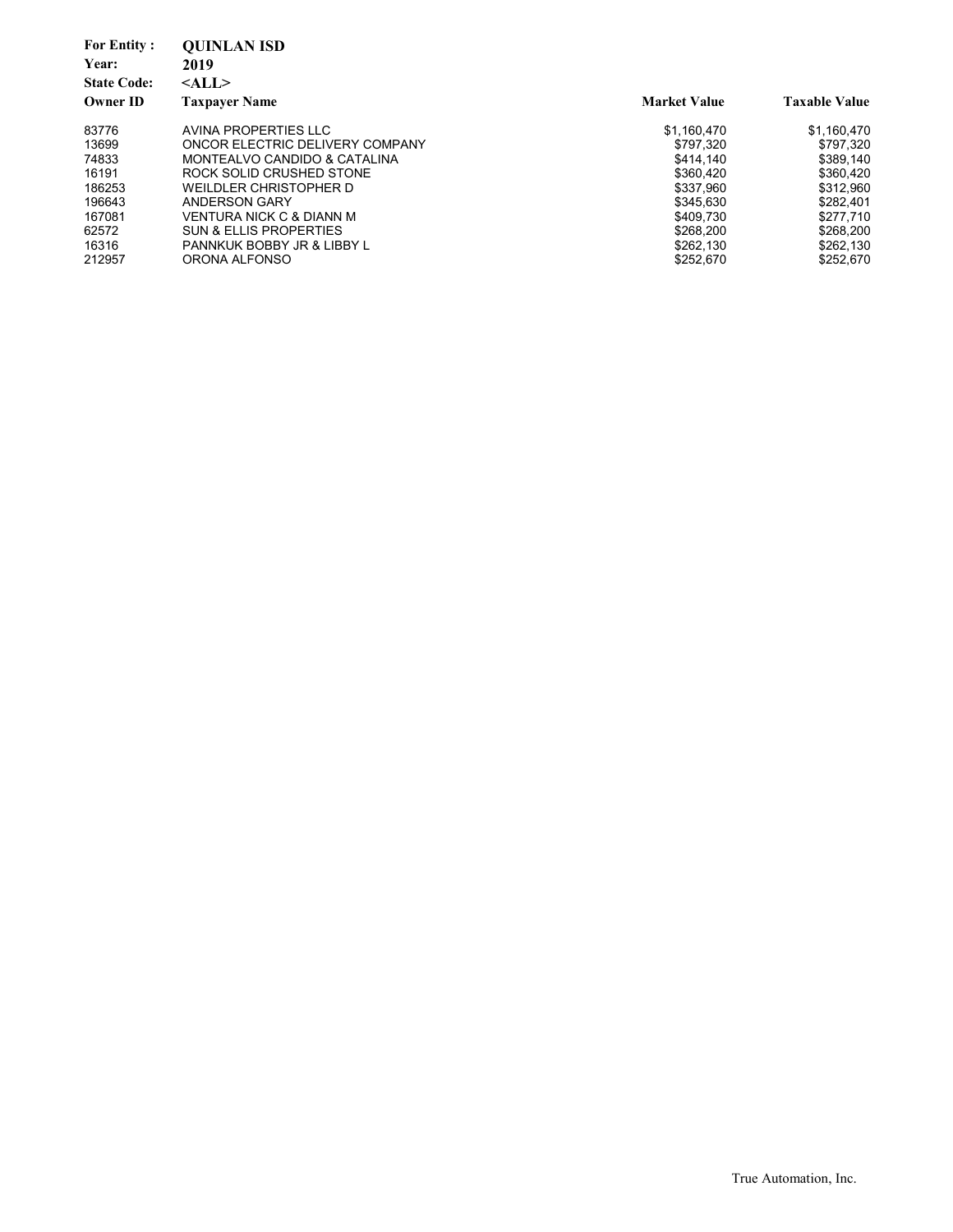| <b>For Entity:</b> | <b>ROAD &amp; BRIDGE</b>                              |                     |                      |
|--------------------|-------------------------------------------------------|---------------------|----------------------|
| Year:              | 2019                                                  |                     |                      |
| <b>State Code:</b> | $<$ ALL $>$                                           |                     |                      |
| <b>Owner ID</b>    | <b>Taxpayer Name</b>                                  | <b>Market Value</b> | <b>Taxable Value</b> |
| 29105              | LA FRONTERA HOLDINGS LLC                              | \$709.905.420       | \$580.630.520        |
| 167467             | SEAWAY CRUDE PIPELINE LP                              | \$112,745,470       | \$112,745,470        |
| 13699              | ONCOR ELECTRIC DELIVERY COMPANY                       | \$86,558,580        | \$86,236,770         |
| 26863              | ATMOS ENERGY MID-TEX DIVISION                         | \$77.266.590        | \$77,033,820         |
| 50795              | <b>GOODYEAR TIRE &amp; RUBBER CO</b>                  | \$108.933.120       | \$57.722.402         |
| 24594              | WAL-MART STORES 01-265                                | \$44.313.500        | \$43.896.423         |
| 200333             | ROSE ENGLEBROOK LP & ROSE MARLBOROUGH SQUARE APTS I L | \$38,100,110        | \$38,100,110         |
| 28280              | <b>SMURFIT KAPPA</b>                                  | \$45.877.460        | \$37,489,490         |
| 212414             | DFW GATEWAY OAKS APARTMENTS LLC ETAL                  | \$35,406,530        | \$35.406.530         |
| 79905              | AUTOZONE INC DEPARTMENT 8808                          | \$37.877.380        | \$33.146.190         |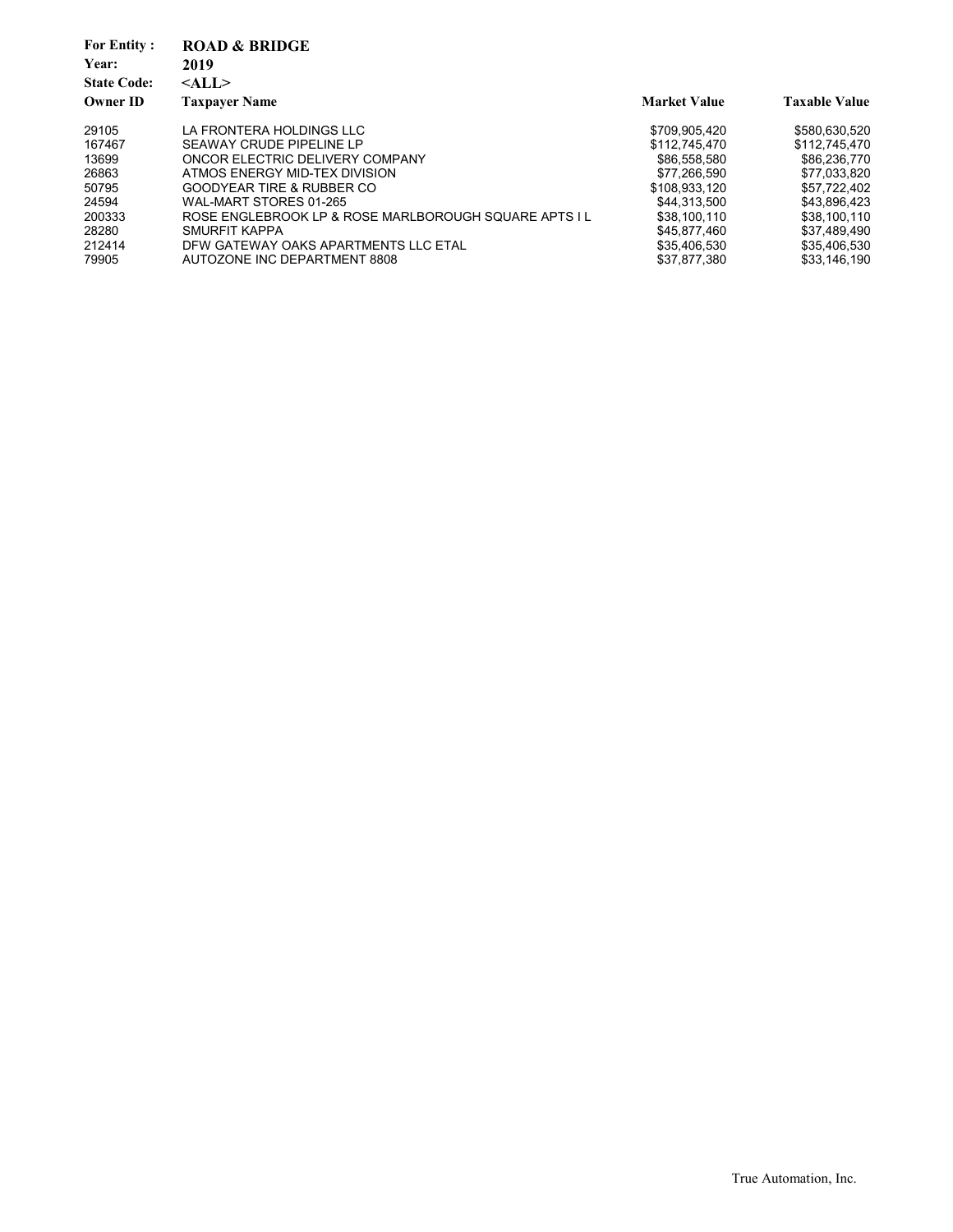| <b>For Entity:</b><br>Year:<br><b>State Code:</b> | <b>ROCKWALL ISD</b><br>2019<br>$<$ ALL $>$ |                     |                      |
|---------------------------------------------------|--------------------------------------------|---------------------|----------------------|
| <b>Owner ID</b>                                   | <b>Taxpayer Name</b>                       | <b>Market Value</b> | <b>Taxable Value</b> |
| 215707                                            | CASTLEROCK COMMUNITIES LP                  | \$6,076,130         | \$6,076,130          |
| 76680                                             | D R HORTON TEXAS LTD                       | \$5.775.687         | \$5,001,377          |
| 189804                                            | <b>HGYC LLC</b>                            | \$5,873,230         | \$3,998,860          |
| 206816                                            | <b>TRAVIS RANCH MARINA LLC</b>             | \$1.787.360         | \$1,787,360          |
| 211505                                            | AVH DFW LLC                                | \$1,638,975         | \$1,638,975          |
| 178880                                            | MEGATEL HOMES INC                          | \$1.418.110         | \$1.418.110          |
| 167995                                            | WHEELER RODNEY A & LOYCE H                 | \$1,069,800         | \$1,038,403          |
| 189795                                            | RILAT TRAVIS S & MARY ANNA                 | \$974.570           | \$949.570            |
| 211379                                            | JAMES ROBB R & JODI R                      | \$854.660           | \$829,660            |
| 172820                                            | CTMGT TRAVIS RANCH LLC                     | \$891,925           | \$822,215            |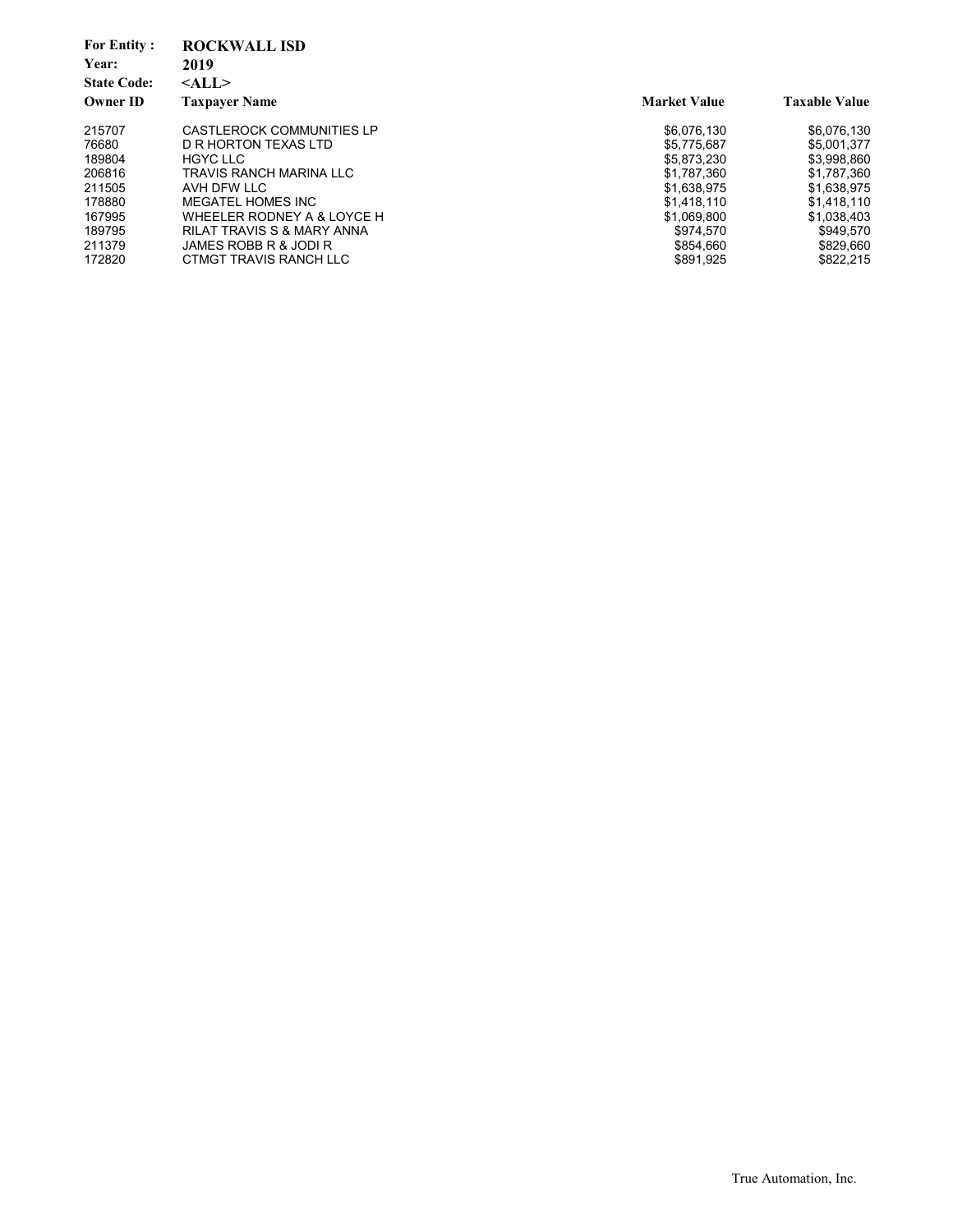| <b>For Entity:</b><br>Year:<br><b>State Code:</b> | <b>ROSSER FIRE</b><br>2019<br>$<$ ALL $>$ |                     |                      |
|---------------------------------------------------|-------------------------------------------|---------------------|----------------------|
| <b>Owner ID</b>                                   | <b>Taxpayer Name</b>                      | <b>Market Value</b> | <b>Taxable Value</b> |
| 46032                                             | LATTIMORE MATERIALS CO L P                | \$6.951.070         | \$3,311,950          |
| 69183                                             | <b>PAPPY S SAND &amp; GRAVEL</b>          | \$2.384.260         | \$2,384,260          |
| 180486                                            | HUFFMAN KENT L & SUSAN S                  | \$777.660           | \$493.880            |
| 199807                                            | PLES INVESTMENTS LLC                      | \$372.650           | \$372.650            |
| 15219                                             | <b>GRAGG INTERESTS LTD</b>                | \$2.352.650         | \$360,980            |
| 177629                                            | DELONEY WILLIAM R                         | \$530.080           | \$347.708            |
| 198400                                            | MITCHELL FAMILY TRUST                     | \$2,593,860         | \$333,170            |
| 22133                                             | CORDER SHAWN LEE & ANGELA R               | \$340.100           | \$320.327            |
| 58750                                             | OLIVAREZ MARK & MARISA                    | \$373.570           | \$291.239            |
| 173683                                            | DAVIS DEBRA L                             | \$278.920           | \$278,920            |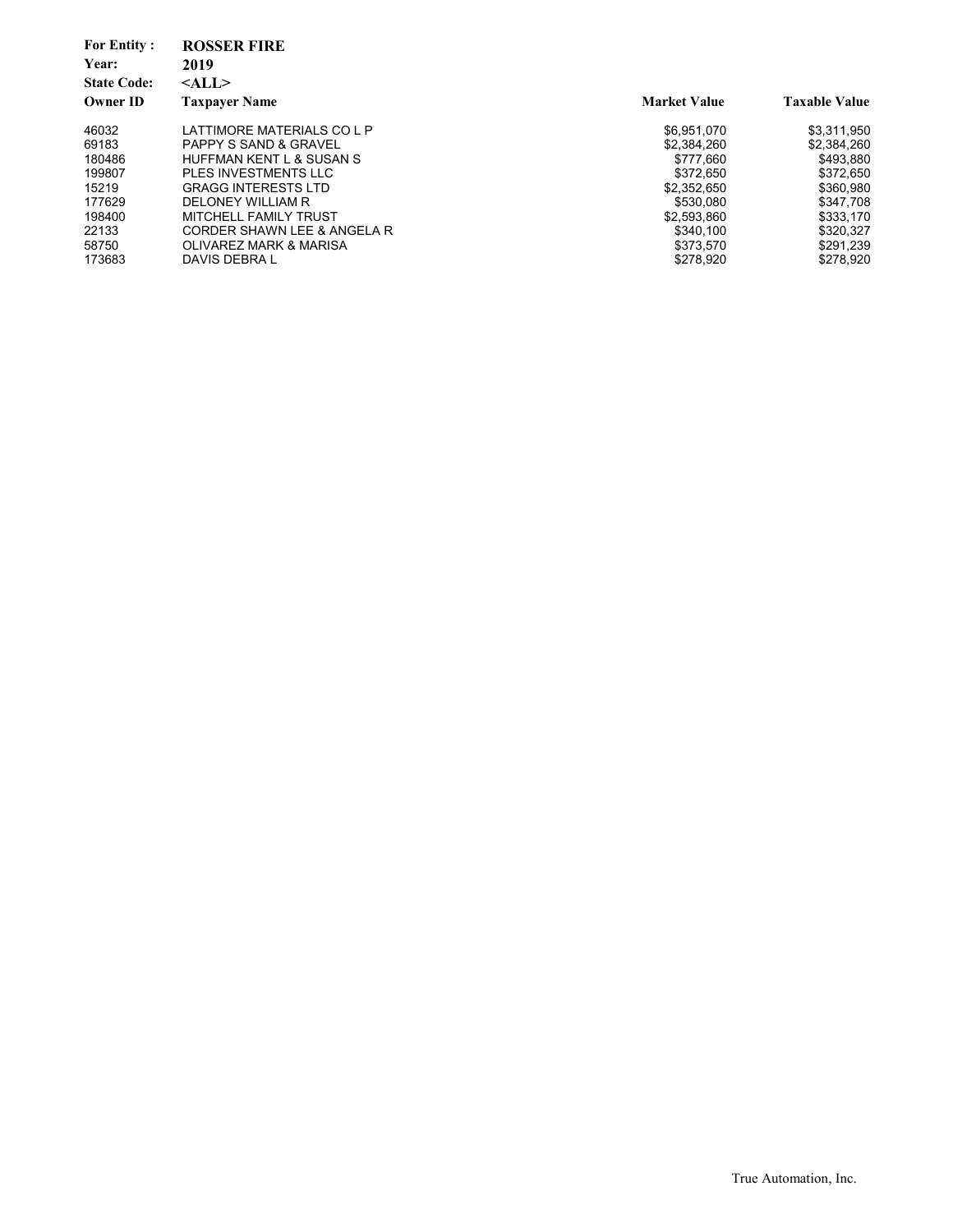| <b>For Entity:</b><br>Year:<br><b>State Code:</b> | <b>SCURRY-ROSSER ISD</b><br>2019<br>$<$ ALL $>$ |                     |                      |
|---------------------------------------------------|-------------------------------------------------|---------------------|----------------------|
| <b>Owner ID</b>                                   | <b>Taxpayer Name</b>                            | <b>Market Value</b> | <b>Taxable Value</b> |
| 167467                                            | SEAWAY CRUDE PIPELINE LP                        | \$23,546,660        | \$23,546,660         |
| 193770                                            | FREEDOM HEALTHCARE PROPERTIES OF TEXAS LLC      | \$3.712.180         | \$3.712.180          |
| 46032                                             | LATTIMORE MATERIALS CO L P                      | \$6.985.280         | \$3.313.270          |
| 69183                                             | <b>PAPPY S SAND &amp; GRAVEL</b>                | \$2,384,260         | \$2.384.260          |
| 181980                                            | <b>WILBUR ELLIS COMPANY</b>                     | \$1,819,930         | \$1.819.930          |
| 219270                                            | <b>HANSON AGGREGATES LLC</b>                    | \$1,483,420         | \$1,483,420          |
| 13699                                             | ONCOR ELECTRIC DELIVERY COMPANY                 | \$1,384,380         | \$1,384,380          |
| 49054                                             | TRINITY VALLEY ELECTRIC CO-OP                   | \$1.273.440         | \$1.217.360          |
| 205881                                            | <b>WILBUR ELLIS FEED LLC</b>                    | \$1,187,470         | \$1,187,470          |
| 50451                                             | LEASE PLAN USA INC                              | \$1,107,460         | \$1,107,460          |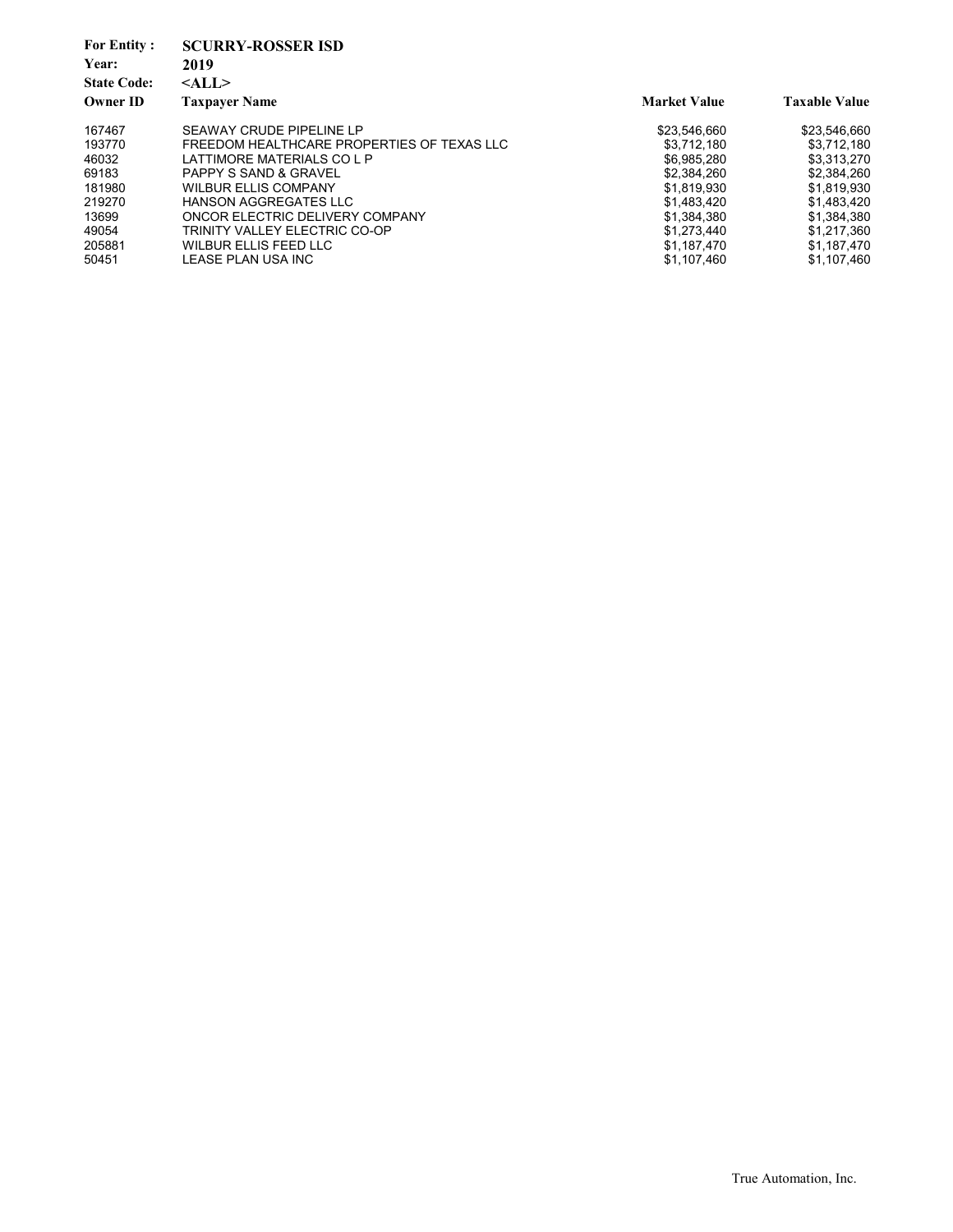| <b>For Entity:</b> | <b>TERRELL ISD</b>                                    |                     |                      |
|--------------------|-------------------------------------------------------|---------------------|----------------------|
| Year:              | 2019                                                  |                     |                      |
| <b>State Code:</b> | $<$ ALL $>$                                           |                     |                      |
| <b>Owner ID</b>    | <b>Taxpayer Name</b>                                  | <b>Market Value</b> | <b>Taxable Value</b> |
| 50795              | GOODYEAR TIRE & RUBBER CO                             | \$108.933.120       | \$57.722.402         |
| 167467             | SEAWAY CRUDE PIPELINE LP                              | \$41.489.680        | \$41.489.680         |
| 24594              | WAL-MART STORES 01-265                                | \$39.096.510        | \$38,679,433         |
| 24542              | MADIX INC                                             | \$50.156.150        | \$35,555,141         |
| 79905              | AUTOZONE INC DEPARTMENT 8808                          | \$37.877.380        | \$33,146,190         |
| 13699              | ONCOR ELECTRIC DELIVERY COMPANY                       | \$30.070.170        | \$30.070.170         |
| 75507              | CARLISLE CONSTRUCTION MATERIALS INC/HUNTER PANELS LLC | \$21.819.380        | \$19.974.602         |
| 50838              | OLDCASTLE GLASS ENGINEERED PRODUCTS INC               | \$31.986.570        | \$18.922.282         |
| 179395             | <b>FGT HOLDINGS LLC</b>                               | \$16,750,000        | \$16,750,000         |
| 208618             | TANGER TERRELL LLC                                    | \$16,326,870        | \$16.326.870         |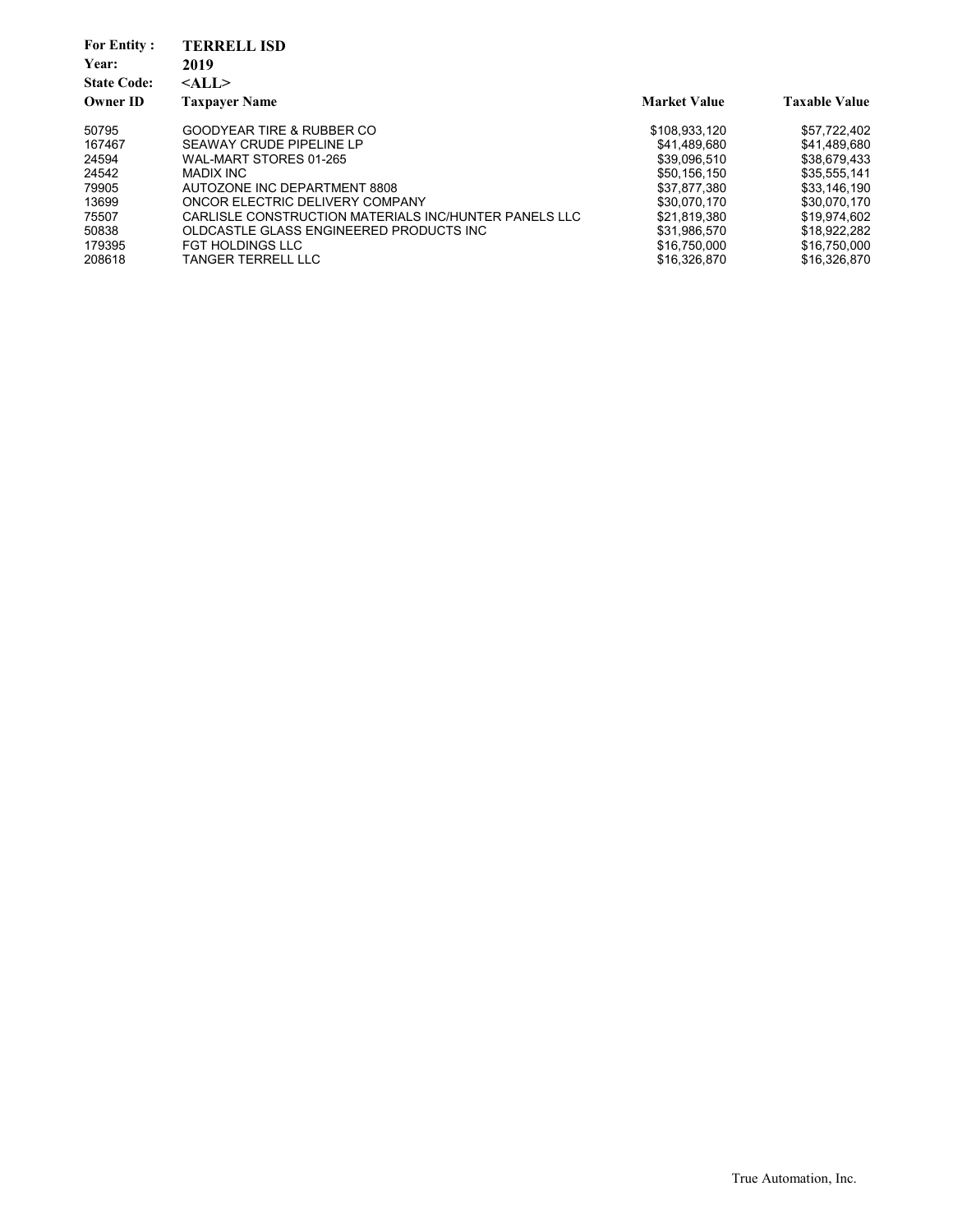| <b>For Entity:</b> | <b>TRINITY VALLEY CC</b>                              |                     |                      |
|--------------------|-------------------------------------------------------|---------------------|----------------------|
| Year:              | 2019                                                  |                     |                      |
| <b>State Code:</b> | $<$ ALL $>$                                           |                     |                      |
| <b>Owner ID</b>    | <b>Taxpayer Name</b>                                  | <b>Market Value</b> | <b>Taxable Value</b> |
| 167467             | SEAWAY CRUDE PIPELINE LP                              | \$112,745,470       | \$112,745,470        |
| 50795              | <b>GOODYEAR TIRE &amp; RUBBER CO</b>                  | \$108.933.120       | \$108.933.120        |
| 13699              | ONCOR ELECTRIC DELIVERY COMPANY                       | \$52,565,740        | \$52.545.280         |
| 26863              | ATMOS ENERGY MID-TEX DIVISION                         | \$49.662.050        | \$49.521.050         |
| 24594              | WAL-MART STORES 01-265                                | \$44.313.500        | \$44.313.500         |
| 24542              | MADIX INC                                             | \$50.156.150        | \$43.077.594         |
| 79905              | AUTOZONE INC DEPARTMENT 8808                          | \$37.877.380        | \$37.877.380         |
| 30645              | <b>SOLAR TURBINES INC</b>                             | \$29.780.870        | \$29,780,870         |
| 33900              | NUCOR CORPORATION                                     | \$23,228,540        | \$23,136,290         |
| 75507              | CARLISLE CONSTRUCTION MATERIALS INC/HUNTER PANELS LLC | \$21,819,380        | \$21.604.060         |